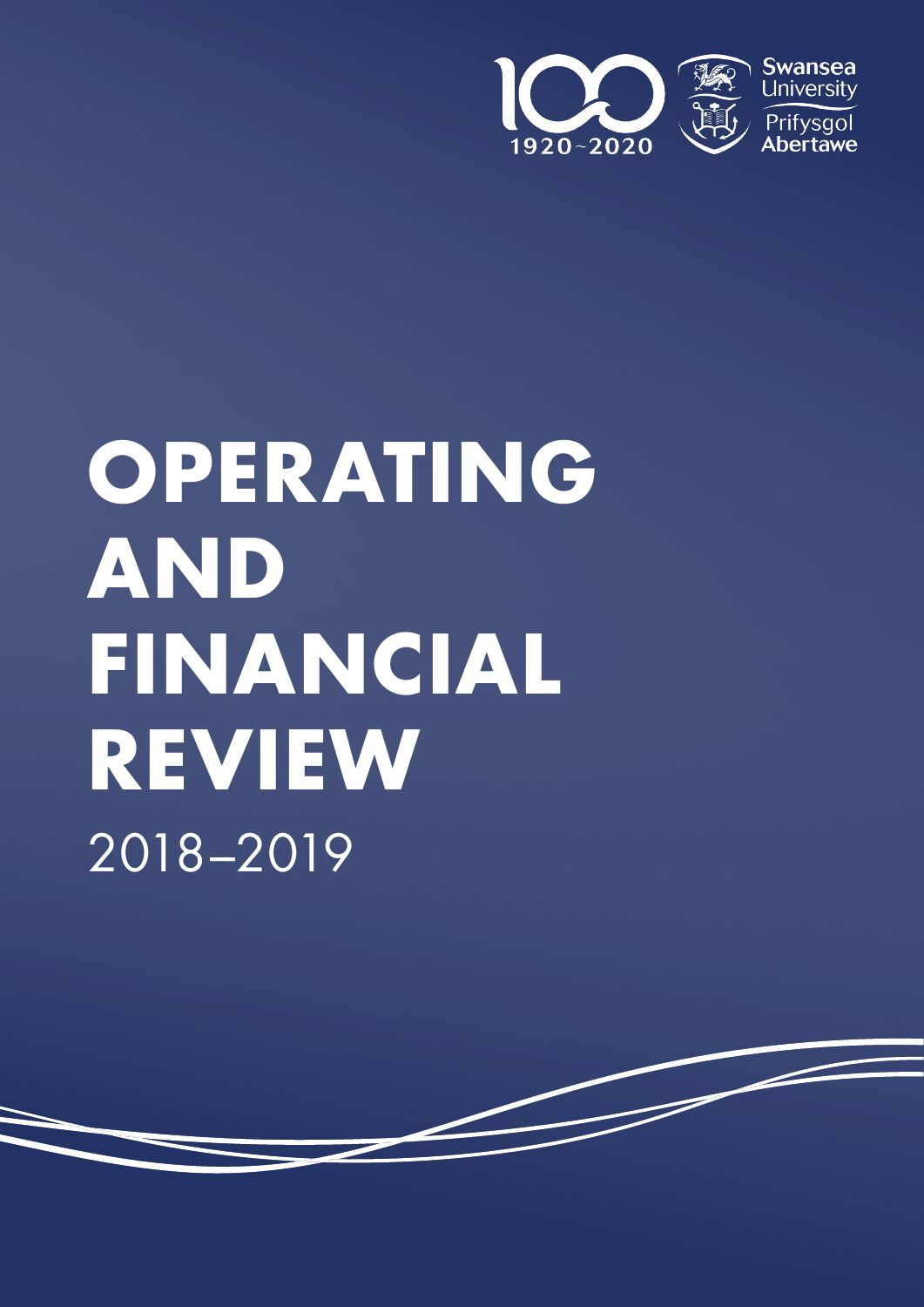Swansea University, Singleton Park, Swansea, SA2 8PP, UK

Tel: +44 (0)1792 205678

www.swansea.ac.uk

**01**



- 02. Message from the Vice-Chancellor
- 03. The University and its Work
- 04. The Organisation
- 05. The Work of the University
- 06. Public Benefit Statement
- 08. Financial & Risk Management
- 11. Principal Risks and Uncertainty
- 12. Key Performance Indicators
- 20. Financial Report of the Institution
- 24. Corporate Governance
- 26. Statement of Council's Responsibilities
- 28. Report of the Auditors to the Council of Swansea University Contents<br>
02. Message from the V<br>
03. The University and it<br>
04. The Organisation<br>
05. The Work of the Uni<br>
06. Public Benefit Statem<br>
08. Financial & Risk Mar<br>
11. Principal Risks and U<br>
12. Key Performance Inc<br>
20. Finan
- 32. Statement of Principal Accounting Policies
-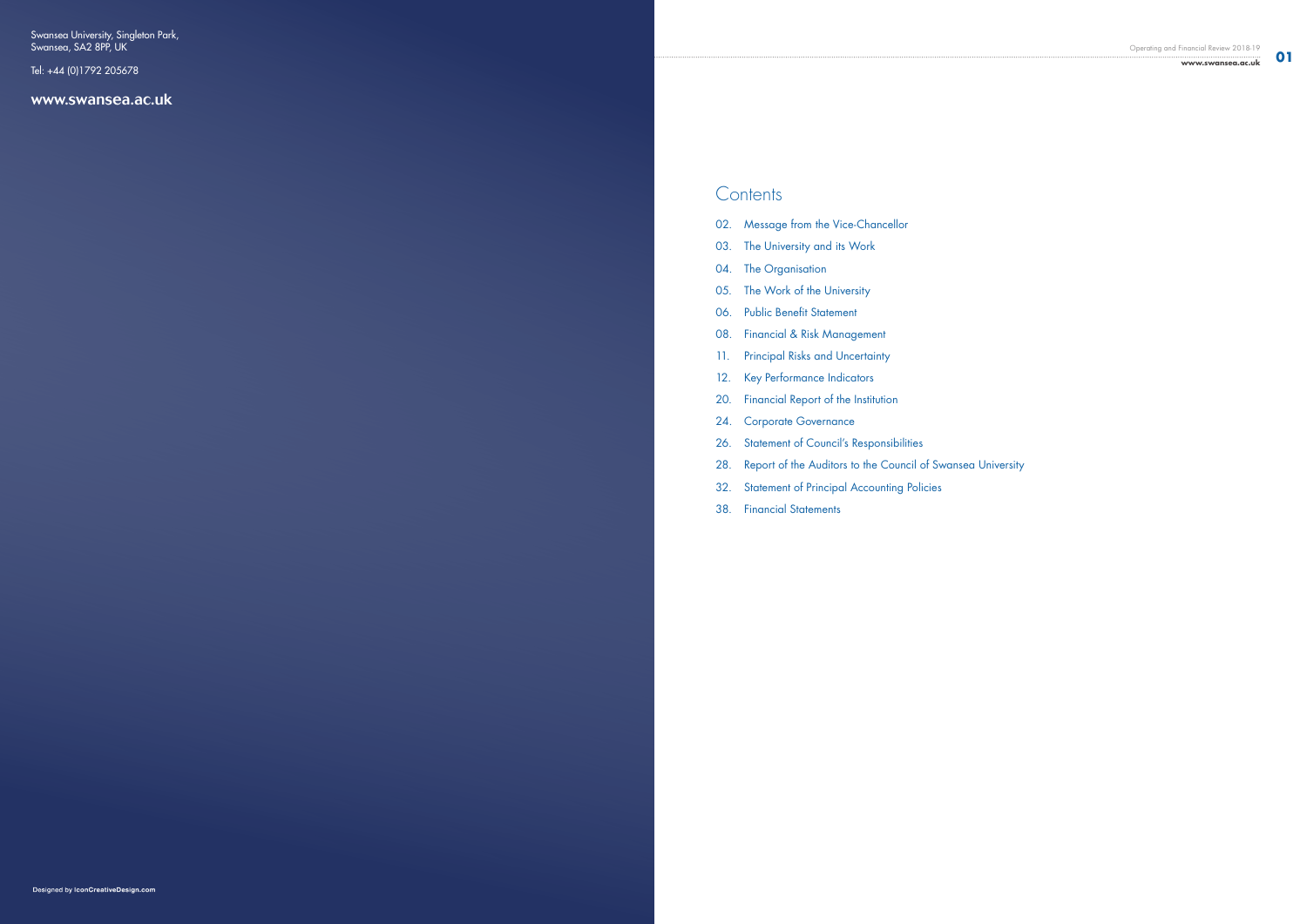# MESSAGE FROM THE VICE-CHANCELLOR THE UNIVERSITY AND ITS WORK

### **STRATEGY**

### We are delighted to be able to report on yet another year of success for Swansea University. It is with no small sense of pride, both in our people and our mission, that we reflect upon our many achievements in 2018-19.

Our University has much to celebrate, and we are extremely proud of the many accolades and awards bestowed upon us during this time. We again won Welsh University of the Year in The Times and Sunday Times Good University Guide, as well as winning UK University of the Year in the WhatUni Student Choice Awards. We were particularly delighted to have been awarded the latter, given that our own students voted for it and it is the second time that we have been winners in the last 5 years. It is a resounding endorsement of our efforts to keep student experience at the heart of our ambitions. Against a backdrop of increasingly competitive student recruitment, we also understand the importance of such external recognition as a means of distinguishing ourselves through our excellence.

In 2018-19, Swansea University was also the winner in the International Category of the WhatUni Awards. This is important, as we are not immune to the global uncertainty faced by all higher education institutions, whether related to Brexit or the increasing recruitment competition within the growing market outside of the EU. We are confident in our current standing as we look to face these international challenges over the coming years. We remain upbeat and ambitious, and are committed to growing our international presence, with partnership at the heart of all we do. The creation of sustainable and mutually beneficial collaborations with key partners remains a pillar of our international strategy, as we continue to focus on high-quality partnerships, which lead to opportunities for staff and student mobility, joint teaching, and research collaboration.

We are proud of our impressive standing within institutional rankings, which is based on our ability to deliver both world-class research and the highest quality research-led teaching, perhaps best exemplified by our Teaching Excellence Framework (TEF) Gold Award. We also ensure a welcoming and supportive environment for staff and students, and continue to be one of the best universities in the UK for graduate employability outcomes – we rank fifth in the UK according to the Guardian. The experience of studying at Swansea University inspires and prepares our students to have successful and meaningful careers, whatever their chosen path may be.

In addition to our global perspective, we remain committed to our geographical and historical roots here in Swansea and in Wales. We are passionate about our impact within our community and remain focused on maximising our facilities, expertise and global relationships to drive inward investment and generate new business growth. We are proud and active members of the communities in which we study, work and live, and proactively seek opportunities to support them. We have established community events such as the Swansea Science Festival, which is now in its third year and is continuing to grow, attracting over 7000 visitors this year alone.

All of our success, each and every award and accolade, has only been made by possible through the hard work and commitment of our excellent staff, and the drive and talent of our brilliant students. Of course, 2018-19 has not been without its challenges for our University, and we continue to reflect on lessons learned. As we enter our Centenary year, we are proud of our resilience as we look forward to embracing the future and to seizing new opportunities, with the same energy, passion and commitment to making a difference. We are confident that our success, past and present, forms an excellent foundation upon which we can continue to build as we enter our second century.

### Professor Paul Boyle

Vice-Chancellor, Swansea University

Swansea University is an ambitious, research-intensive institution with more than 20,000 students. The University's vision states:

'Together, we will transform lives and futures by providing an outstanding academic environment with a balance of excellence between world-class teaching and research, driving impact that is enabled by effective regional and global collaborations'.

### MISSION

True to the vision of its industrial founders in 1920, Swansea University will:

- a) Deliver an outstanding student experience, with research-led and practice-driven teaching of the highest quality that produces global graduates educated and equipped for distinguished personal and professional achievement.
- b) Provide an environment of research excellence, with research that is world-leading, globally collaborative, and internationally recognised.
- c) Use our teaching and research strengths, collaboration with industry, and global reach to drive economic growth, foster prosperity, enrich the community and cultural life of Wales, as well as contribute to the health, leisure, and wellbeing of its citizens.

Swansea University's strategic approach has been further developed in recent years in the run up to our centenary in 2020. The latest iteration of our Strategic Plan is underpinned by the observation and delivery of 20 strategic objectives spanning across 4 key themes; Student Experience, World-Class Research, Economic Growth and Societal Impact and Strategic Enablers. The Strategic Plan takes account of key successes to date and provides a detailed breakdown of how progress will be made over the period to 2020.

The University continues to plan ambitious growth in key academic areas developed in partnership with industry and government that will stimulate the development of a Knowledge Economy in South West Wales. The key enabling feature of these plans is the construction and on-going development of the Bay Campus with industrial Research and Development intermingled with academic research.

Financial plans, forecasts and outcomes are regularly reviewed by the Senior Management Team and Finance Committee throughout the year. The budgeted surplus is intended to finance the capital programme of the University, particularly to enhance the infrastructure and estate.

**03**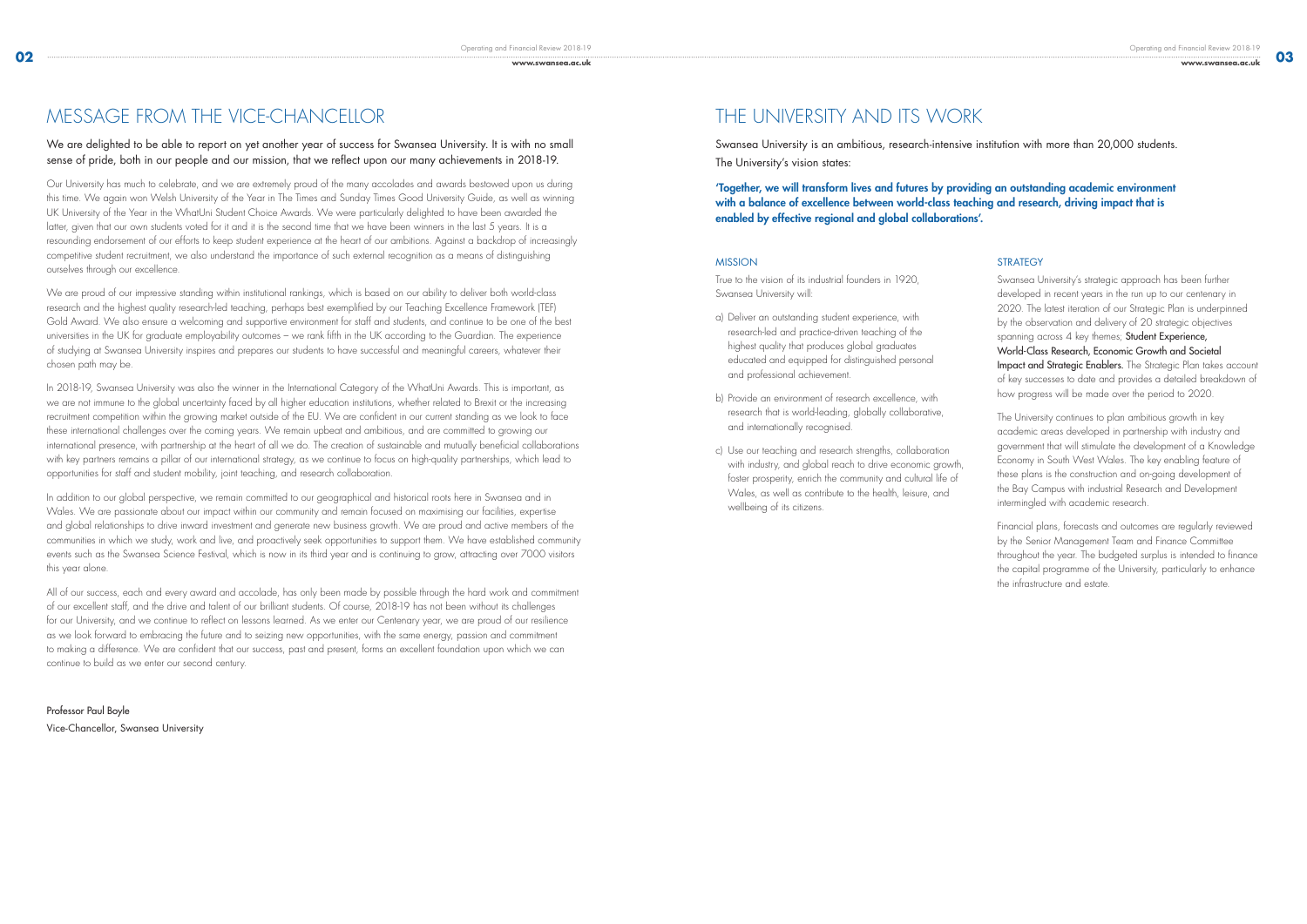| Role                                                                                                                                     | <b>Member</b>                                                                                                                                                                                                                                                                                                                                            | <b>End of Term</b>                                                                                                                                             |
|------------------------------------------------------------------------------------------------------------------------------------------|----------------------------------------------------------------------------------------------------------------------------------------------------------------------------------------------------------------------------------------------------------------------------------------------------------------------------------------------------------|----------------------------------------------------------------------------------------------------------------------------------------------------------------|
| Chancellor                                                                                                                               | Professor Dame Jean Thomas (from 1 January 2018)                                                                                                                                                                                                                                                                                                         | 31 December 2021                                                                                                                                               |
| Pro-Chancellor and Chair of Council                                                                                                      | Sir Roger Jones                                                                                                                                                                                                                                                                                                                                          | 10 September 2019                                                                                                                                              |
| Pro-Chancellor<br>Acting Chair of Council                                                                                                | Sir Roderick Evans                                                                                                                                                                                                                                                                                                                                       | March 2021<br>Until new appointment                                                                                                                            |
| Vice-Chancellor                                                                                                                          | Professor Paul Boyle (from 26 July 2019)<br>Professor Richard B Davies (until 26 July 2019)                                                                                                                                                                                                                                                              | <b>July 2024</b>                                                                                                                                               |
| Pro-Vice-Chancellors<br>(maximum of 3)                                                                                                   | Professor Iwan Davies<br>Professor Hilary Lappin-Scott<br>Professor Steve Wilks                                                                                                                                                                                                                                                                          | 31 August 2019<br>5 December 2018<br>31 December 2022                                                                                                          |
| 6 Members appointed by and from<br>the Court of Swansea University<br>(*-term ends with the AGM of Court<br>for the session in question) | Mr Gordon Anderson<br>Dr Kerry Beynon<br>Mrs Jill Burgess<br>Professor Kathryn Monk<br>Ms Elin Rhys<br>Mrs Gaynor Richards                                                                                                                                                                                                                               | January 2021 (2019/20*)<br>January 2020 (2018/19*)<br>January 2022 (2020/21*)<br>January 2022 (2020/21*)<br>January 2020 (2018/19*)<br>January 2022 (2020/21*) |
| 4 members of the academic staff<br>appointed by and from the Senate,<br>(2 of the status of professor and 2<br>non-professorial staff)   | Dr Suzanne Darra (from 20 November 2018 until 29 March 2019)<br>Mr Michael Draper (until 29 March 2019)<br>Professor Nuria Lorenzo-Dus (from 1 December 2018)<br>Professor Joy Merrell<br>Dr Ryan Murphy (from 4 July 2019)<br>Dr Sian Rees (from 4 July 2019)<br>Professor Jane Thomas (until 30 November 2018)<br>Dr Tessa Watts (until 3 August 2018) | 30 November 2022<br>18 October 2020<br>3 July 2023<br>3 July 2023                                                                                              |
| 6 members co-opted by the Council<br>of Swansea University                                                                               | Dr Debra Evans-Williams (until 9 May 2019)<br>Mr John Mahoney (until 9 November 2018)<br>Mrs Rosemary Morgan<br>Dr Angus Muirhead<br>Mr Bleddyn Phillips                                                                                                                                                                                                 | 10 September 2020<br>20 March 2020<br>May 2021                                                                                                                 |
| 2 employees of Swansea University<br>nominated by the University's<br>recognised Trades Unions                                           | Dr Simon Hoffman<br>Mrs Val Mills (Until 23 June 2019)                                                                                                                                                                                                                                                                                                   | 10 September 2019                                                                                                                                              |
| President of Students' Union                                                                                                             | Mr Gwyn Aled Rennolf<br>Ms Grace Hannaford (from 1 July 2019)                                                                                                                                                                                                                                                                                            | 30 June 2019<br>30 June 2020                                                                                                                                   |
| Students' Union Sports Officer                                                                                                           | Ms Sophie Hargreaves<br>Ms Ffion Davies (from 1 July 2019)                                                                                                                                                                                                                                                                                               | 30 June 2019<br>30 June 2020                                                                                                                                   |

Pro-Vice-Chancellor (Student Experience & Science and Engineering) – Professor Steve Wilks Pro-Vice-Chancellor (Academic & Arts and Humanities and Social Sciences) – Professor Martin Stringer Director of Finance – Mr Rob Brelsford-Smith (until 16th July 2019) Interim Director of Finance – Mr Rob Eastwood (from 16th July 2019)

Swansea University has enjoyed another successful year, establishing its position as a UK top 30 university and top in Wales. The University achieved its highest ever position in any of the UK league tables ranking 30th out of over 120 institutions in the Times & Sunday Times Good University Guide 2019. This outstanding performance has also been recognised by the Guide awarding the institution Welsh University of the Year 2019 and Runner-up for UK University of the Year 2019. In the global rankings, the University also maintained its top 300 position, appearing in the 251-300 band again this year in the Times Higher Education World University Rankings 2017-18.

The University's governing body, the Council has general control over the University and its affairs, purposes and functions. The members of Council for the year ended 31 July 2019 were:-

**05**

The Senior Management Team has operational responsibility for the University and comprises:

In June 2018, the University was awarded a Gold rating for Teaching Excellence, the highest possible rating in the UK government's Teaching Excellence Framework (TEF), cementing our position as a top UK university. An independent panel of experts judged that students from all backgrounds studying at Swansea achieve consistently outstanding outcomes (graduate-level employment or further study), and that there is clear evidence of personalised high-quality support for student learning, including Welsh-medium opportunities, and pastoral care.

Vice-Chancellor – Professor Paul Boyle (from 26th July 2019). Professor Richard B. Davies (until 26th July 2019) Registrar and Chief Operating Officer (Administration & Support Activities) Mr Andrew Rhodes Senior Pro-Vice-Chancellor (Estate and Internationalisation & Law) – Professor Iwan Davies (until 31st August 2019) Senior Pro-Vice-Chancellor (Research and Innovation & School of Management, Human and Health Science and Medicine) -Professor Hilary Lappin-Scott (until 31st August 2019)

The Management Board is the senior management and operational committee of the University, consisting of the Vice-Chancellor, the Pro-Vice-Chancellors, the Registrar, the Heads of Colleges, the Director of Finance and representatives of the Directors of key administrative operations. This body provides a forum for building common purpose across the Institution and for advising the Vice-Chancellor and other senior officers of the University on matters relating to their portfolio responsibilities.

# THE WORK OF THE UNIVERSITY

Ensuring our graduates are equipped for the world of work is at the heart of everything we do and this featured highly in our TEF Gold award. Through our Swansea Employability Academy we provide a University-wide approach to ensure students are inspired, nurtured and develop into employable graduates. Our approach is very successful and in the Destination of Leavers from Higher Education Survey (DLHE) 2018, the University achieved its highest ever performance for the proportion of graduates going on to graduate-level employment or further study with 86% placing the University joint 5th in the UK Guardian University Guide 2020. The University was also placed top in the UK for overall employment and further study.

The University was delighted to have been shortlisted by the Times Higher Education Awards 2018 for the highly prestigious University of the Year award, Technological Innovation of the Year Award and THE DataPoints Merit Award for our Research Excellence.

The 2014 Research Excellence Framework (REF) results confirm that the University's research is delivering significant, sustained and valuable economic and societal impact not just within Wales or the UK, but internationally. The results, which are valid until the next assessment in 2021, show that Swansea University achieved the biggest leap amongst research-intensive institutions – climbing from 52nd in the UK in 2008 to 26th in 2014. The University's research is now rated within the UK top 20 for 7 subjects: Medicine 2nd, English 7th, Bioscience 8th, Engineering 12th, Social Work 14th, Sports Science 15th and Computer Science 18th. Overall, the University doubled the volume of world-leading researchers and 90% of the University's research is now rated world leading or internationally excellent.

The University continues to achieve high levels of student satisfaction. In the latest WhatUni Student Choice Awards 2019 (voted for by students), the University was awarded University of the Year, the second time it has topped this category in 6 years. Swansea was also placed in the top 5 for International, Postgraduate, Courses and Lectures, Job Prospects and Clubs and Societies. In the latest National Student Survey 2019, 88% of students were satisfied with their overall experience placing the University joint 10th in the UK<sup>1</sup> Of the subject areas the University provides, 16 are in the UK top 10 for overall satisfaction.

The University continues to expand and upgrade both campuses to provide world-class research, teaching and student/staff facilities. At the Bay Campus, a state-of-the-art £35 million IMPACT research centre, part of the University's College of Engineering opens in winter 2019. The facility offers 80 single occupancy offices, hub space for over 150 researchers and co-location space for 50 industrial and academic collaborators. Teaching began in 'The College', Swansea University in October 2018 with the opening of a new academic building and a 411-bed student residence. The College offers academic Pathways at Swansea University that lead to undergraduate and postgraduate degrees. This unique approach to education transforms international students into Swansea University graduates and lifelong learners.

On the Singleton Campus the emphasis has been on refurbishment of the existing buildings rather than expansion. Work has continued to refurbish space inside the Talbot Building for University staff offices, teaching and learning, the Student Union and the Steel and Metals Institute. Future work in the Talbot Building includes the planned installation of the Bird Flight Wind Tunnel. Off campus, a state of the are facility for training health professionals has been established in space at Singleton Hospital, and space has been leased at the Civic Centre.

# THE ORGANISATION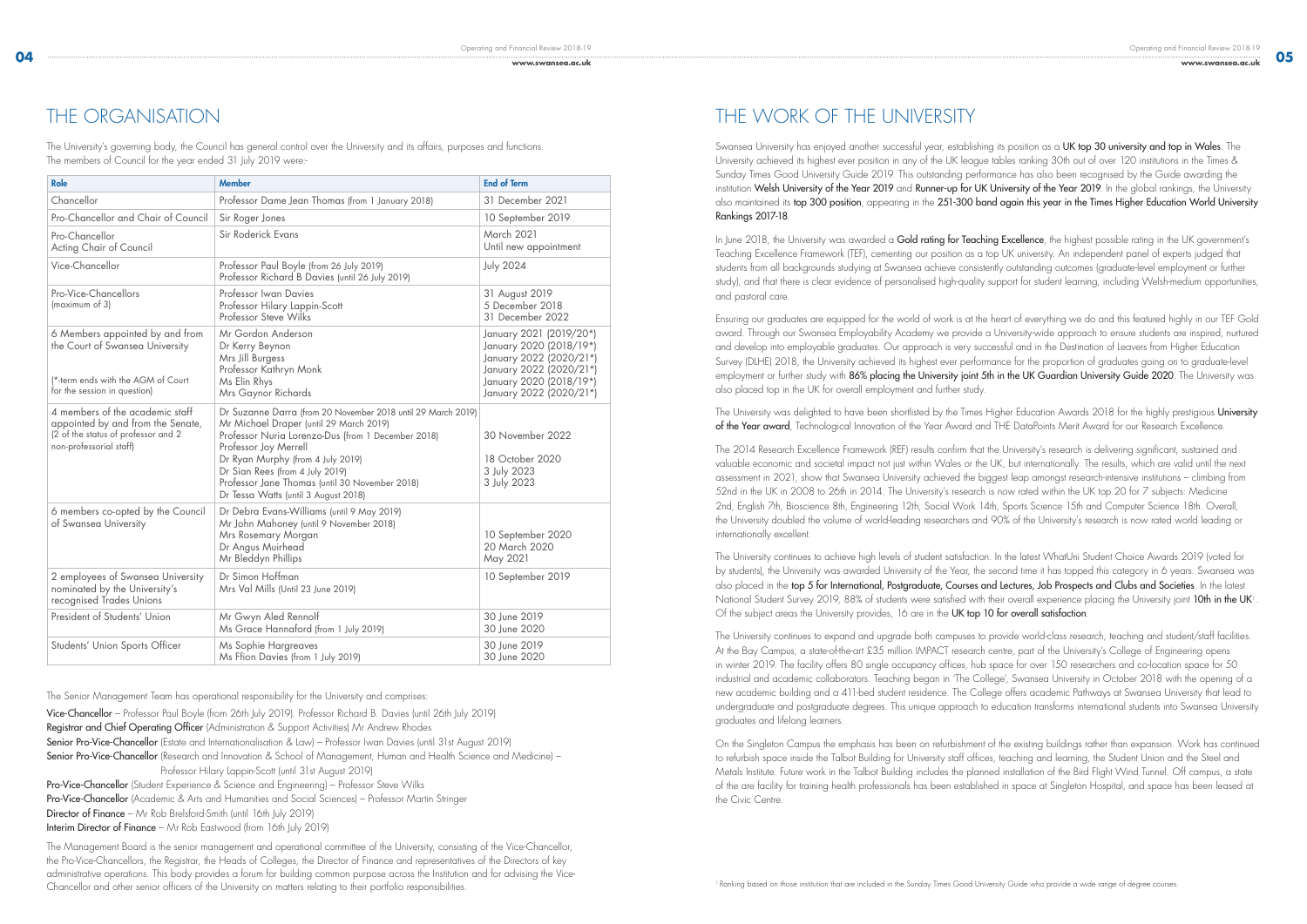# PUBLIC BENEFIT STATEMENT

### The University became a registered charity in October 2010 and its charity number is 1138342

The constitutional framework in which the University operates is defined in the Charter and Statutes. The objectives of the University are to advance learning and knowledge by teaching and research, and to engage in activities to promote and contribute to cultural, social and economic development within Wales and beyond. The University's vision, strategic aims and objectives are set out in the University's Strategic Plan. In setting and reviewing the University's objectives and activities, the University's Council has had due regard to the Charity commission's guidance on the reporting of public benefit and particularly to its supplementary public benefit guidance on the advancement of education.

### Swansea University will continue to grow the quality, scale, and impact of its world-class research

Swansea University has developed its research capacity substantially over the last five years. Investment has been made through the business planning process and diverting resources towards successful academic areas. There has been a strong focus on developing interdisciplinary research activities. The University achieved the biggest leap amongst research-intensive institutions in the UK in the 2014 Research Excellence Framework – climbing from 52nd in 2008 to 26th in the UK and in doing so, achieved our goal of becoming a research-intensive UK top-30 University by 2017. Swansea University is now rated within the UK top 20 for 7 subjects. Overall the University doubled the volume of world-leading researchers. 90% of the University's research is now rated world-leading or internationally excellent. These results are valid until the next Research Excellence Framework review which is due in 2021.

Over the last 10 years the University has made significant investments in the continued creation of a world-leading research environment at both the Singleton and Bay Campus. The development of the Bay Campus continues to have a significant economic impact on the region. Up to 2017 (latest figures available), the Bay Campus had experienced over 11,000 people having worked on the site, awarded 272 contracts to Welsh companies and created or saved a total of 170 jobs. Over a ten-year period, the Bay Campus is expected to inject £3 billion into the region and create 10,000 jobs.

We continue to foster our world-leading research community and expand existing areas of the University's research excellence by further developing our research clusters, enabled by our successful capture of research grant income. These clusters bring together distinguished academics, early career researchers, and postgraduate research students in well-equipped facilities. This approach will enable innovative cross-disciplinary, collaborative, and internationally engaged research that delivers high levels of impact.

The University is currently involved in over 30 EU-funded demand-led academic and industry collaborative projects valued at over £130m tackling real world and future problems such as creating a 21st Century Steel Industry (SPECIFIC Innovation and Knowledge Centre), developing economic opportunities in renewable energy (SEACAMS 2) and enabling greater levels of business innovation in future manufacturing (ASTUTE).

Swansea Universities' Health and Wellbeing Academy won The Guardians 'Social and Community Impact Award' in 2018 and offers affordable and flexible health services to the local community.

### To deliver an outstanding student experience, with research-intensive and practice-driven teaching of the highest quality that produces global graduates educated and equipped for distinguished personal and professional achievement.

The University educates more than 20,000 students across a broad range of subject areas contributing an estimated £162m per annum into the local economy. This education develops students academically and advances their leadership and interpersonal qualities, preparing them to play full and effective roles in society.

Swansea University's Department of Adult Continuing Education (DACE), is located within the new Swansea University School of Education in the College of Arts and Humanities. DACE provides flexible part-time learning opportunities for adults throughout the South West Wales region ranging from one-off lectures, taster sessions, accredited courses, Certificates, Diplomas to BA (Honours) Degrees. All are taught by friendly, expert Swansea University staff, who strongly believe in the benefits of lifelong learning. Adult guidance experts help learners choose the right course and inform them about available financial support.

The Cultural Institute in the College of Arts and Humanities has the mission of "Championing arts and culture for all, nurturing partnerships, enhancing student experience". It coordinates festivals and events, the International Dylan Thomas Prize, The Richard Burton Centre, Creativity, Music and Taliesin Create.

As part of our drive to provide a consistently outstanding experience for students we work with our students as partners and involve them in many of the key decisions across the University. Our Students' Union Full Time Officers sit on many committee and strategic groups helping to inform the decisions that impact our students.

The Taliesin Arts Centre and the Egypt Centre on the Singleton Campus and the Great Hall on the Bay Campus, host and support events, exhibitions, conferences, graduation ceremonies and community events for the local community, the public and local schoolchildren. Each year, we welcome on approximately 100,000 visitors to our centres. The University also has extensive library and sporting facilities which are available to the local community.

Discovery, a student-led organisation, co-ordinates hundreds of student volunteers in around 20 student-run community-based projects, tackling social isolation and poverty through working with children and adults with disabilities and learning difficulties, and proving companionship and practical help for older people.

Two of the University's academies, Swansea Academy of Learning and Teaching (SALT) and the Swansea Employability Academy (SEA) support our drive to provide the best possible student experience. SALT promotes excellence in learning and teaching and provides leadership for enhancing assessment and feedback, research-led teaching, online course delivery and pedagogical research. SEA is a partnership between the University, its students, local employers, entrepreneurs, the sector skill councils and government to support the development of employability, innovation and entrepreneurial skills amongst the student body to create 'global graduates'.

In 2018 we successfully ran our second Swansea Science Festival which has now become an annual event. This free festival is hosted by the University and the National Waterfront Museum and continues to attract and engage with public visitors of all ages and inspire the next generation of scientists. Our Science in the Community offering is also bolstered by the continuation of our Oriel Science exhibition. Oriel aims to increase the uptake of students progressing to study STEM subjects through to higher education. Since opening, 16,000 public visitors and 900 school students have visited Oriel, with 95% declaring they learned more about Science and 98% willing to recommend Oriel to a friend.

The University also recognises that widening access to higher education must deliver the higher-level skills that permanently improve the life chances of the beneficiaries from a diverse set of backgrounds. The University has an excellent record of achievement in this area and the Swansea Academy of Inclusivity and Learner Success (SAILS), provides a campus wide focus on widening access. SAILS aims to increase opportunities for people from diverse backgrounds (such as those from low participation or deprived areas, children who have been in care, disabled students) to benefit from higher education, and ensuring that students have the academic and pastoral support they need to succeed in their studies.

Our approach to providing the best student experience is evidenced by recent achievement of our Gold rating in the Teaching Excellence Framework, our 1st place for Best University in the UK in the WhatUni Student Choice Awards 2019 and our top 5 rank in the UK for Graduate Prospects (Guardian University Guide 2020).

### Swansea University is committed to advancing our civic engagement and mission and delivering a range of services and activities to enrich our region, Welsh culture and language.

The University plays an active role in the region and local communities offering extensive health services, education, heritage, community liaison, outreach and engagement, cultural, sporting and historical venues and volunteering. A summary of our provision, work and projects in these areas is below.

We play an active and targeted role in widening access and supporting education in schools through our Schools and Colleges Outreach Programme. Some examples include the South West Wales Reaching Wider Partnership co funded by the University and Welsh Government which aims to increase participation in higher education by people from underrepresented groups and communities in South West Wales with a specific focus on Communities First areas, looked after children and care leavers. Our Technocamps project has been providing hands on computing workshops in schools to inspire, motivate and engage young people with an average of 9 hours of workshops in 97% of Wales' state backed secondary schools.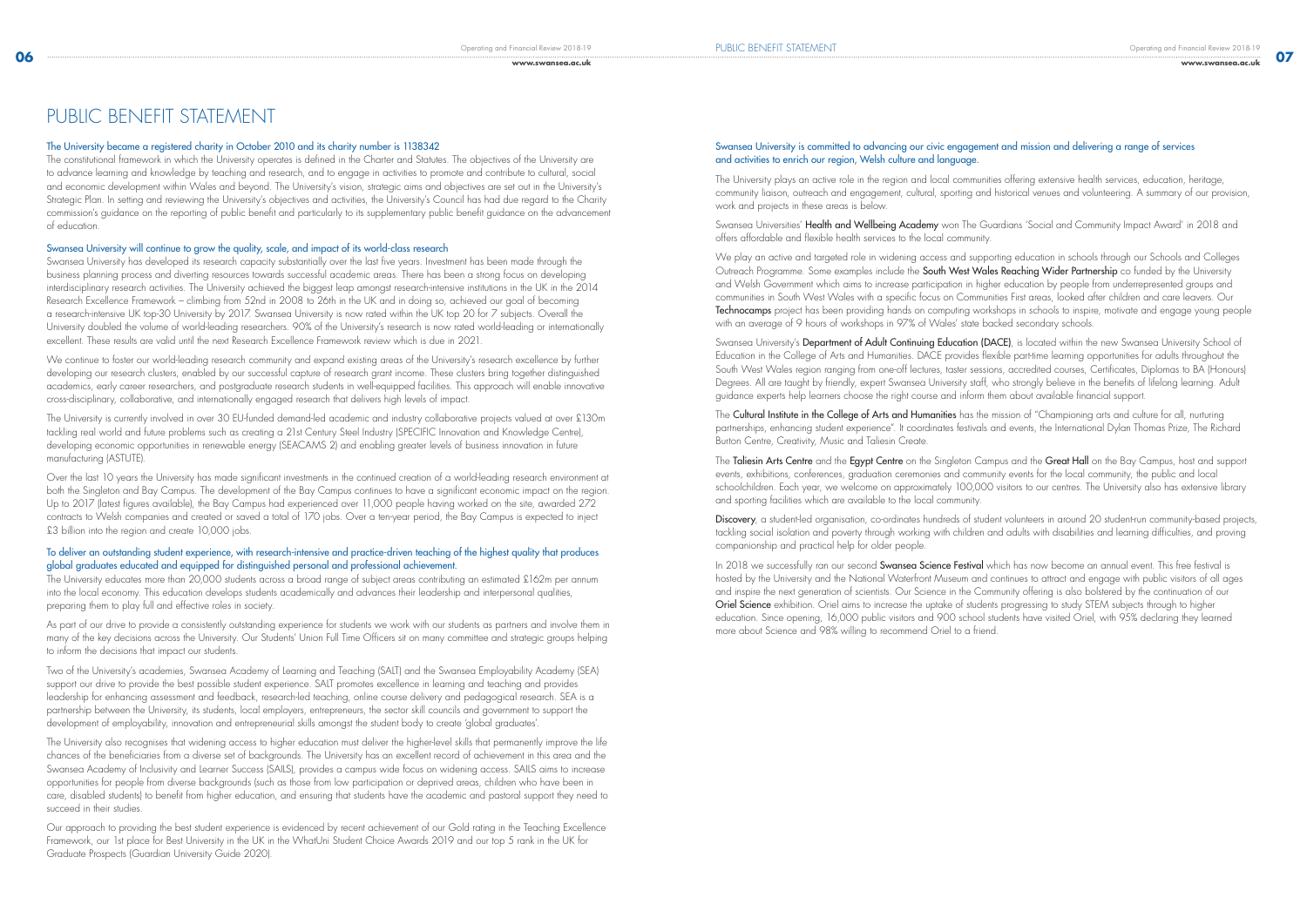**www.swansea.ac.uk**

In accordance with the University's Treasury Management Policy, the investment objective is to achieve the best return whilst minimising risk. The University's short-term deposits are currently managed by Royal London Asset Management, the performance of which is monitored by the Investment Sub-Committee against pre-determined benchmarks.

### BORROWING POLICY

During the year, the University drew down a further £60 million loan from the EIB.

Alongside its policies for sourcing funding the University is also concerned to manage the risks and minimise the inherent inflexibility of long-term arrangements. When borrowing, the University is guided by the following principles:

The University's borrowing from the European Investment Bank (EIB) is subject to three performance covenants which are measured annually by reference to the financial statements. For the year to 31 July 2019 there was a breach of the covenant relating to the amount of net cash flow from operating activities relative to debt servicing costs. The University expects to reverse this position in subsequent years following action taken to improve its financial performance.

- To avoid exposure to potentially unaffordable increases in interest rates
- To preserve flexibility to restructure borrowing and interest rate exposure independently
- To maximise the advantage conferred by the University's covenant
- To keep the quantum of debt to a level that can be safely serviced by operating cash flow and that is consistent with the University's banking covenants
- To structure the overall repayment profile to contain pressure on cash flow.

Swansea University is required to comply with financial covenants issued by the EIB under the Finance Agreement in relation to debt servicing, gearing and liquidity. The University's management regularly monitor compliance with covenants when considering any material investments in University infrastructure.

### BANK COVENANT COMPLIANCE

The University has been in discussion with EIB in relation to the covenant breach and has subsequently been granted a waiver for this breach.

### MONEY MANAGEMENT AND LIQUIDITY

A high proportion of the University's income is received on a fixed, pre-notified schedule. This allows the University to maintain positive cash balances and avoid reliance on short-term borrowings. Excess cash balances are usually transferred into money-market deposits. To date, the bulk of these are managed in a mutual account on the University's behalf and have a maturity profile that balances risk and return whilst reflecting the University's capital investment plans.

In the light of current uncertainty in the markets, the University continues to monitor its deposits actively.

The University also holds funds to support the provision of scholarships, prizes and other endowed activities. These funds are invested in a mix of equities, fixed term stocks and bonds, cash and other instruments designed to generate income whilst protecting the real value of the underlying capital.

### MODERN SLAVERY

### Introduction from the Registrar and Chief Operating Officer

Modern slavery is a crime and a violation of fundamental human rights. It takes various forms, such as slavery, servitude, forced and compulsory labour and human trafficking, all of which have in common the deprivation of a person's liberty by another in order to exploit them for personal or commercial gain.

This statement is made pursuant to section 54(1) of the Modern Slavery Act 2015 and constitutes our slavery and human trafficking statement for the financial year ending 31st July 2020.

### **Organisational Structure**

Swansea University is an ambitious, research-intensive institution with more than 20,000 students and just over 3,000 staff.

The University's governing body, the Council, has general control over the University and its affairs, purposes and functions.

The Senior Management Team has operational responsibility for the University. The University Management Board is the senior management and operational committee of the University, consisting of the Vice-Chancellor, the Pro-Vice-Chancellors, the Heads of Colleges, the Registrar, the Director of Finance and two representatives of the Directors of key administrative operations. This body provides a forum for building common purpose across the Institution and for advising the Vice-Chancellor and other senior officers of the University on matters relating to their portfolio responsibilities.

### Supply Chains

# FINANCIAL AND RISK MANAGEMENT

### **CASH FLOW**

Swansea University has a global supply chain, comprising of a range of suppliers delivering goods, services and works to the University.

### Our policies on slavery and human trafficking

During the year to July 2019 the University acted responsibly to ensure compliance with the Modern Slavery Act 2015. Swansea University is committed to working towards ensuring there is no modern slavery or human trafficking in our supply chains or in any part of our business.

In light of the obligation to report on measures to ensure that all parts of our business and supply chain are slavery free, we will review our workplace policies and procedures to assess their effectiveness in identifying and tackling modern slavery issues. The publication of this statement is also a requirement of the Welsh Government Ethical Employment in Supply Chains Code of Practice, which the University committed to becoming a signatory to alongside all Universities in Wales in July 2017. Swansea University is working towards achievement of the commitments of the Code of Practice, which includes encouraging our suppliers to similarly adopt the Code.

### Due diligence processes for slavery and human trafficking

Swansea University undertakes to consider due diligence processes in our own business and that our of supply chain. We will put systems in place to identify, assess and monitor potential risk areas in our supply chains in order to mitigate those risks.

Swansea University is a member of the Higher Education Purchasing Consortium Wales (HEPCW). HEPCW works effectively alongside its counterpart UK Universities Purchasing Consortia. The joint contracting programme provides a comprehensive and mature collaborative portfolio, which includes some of the high-risk categories such as office supplies, laboratory consumables, ICT equipment and some estates (facilities management) services.

Swansea University is working collaboratively with HEPCW and within the HE Purchasing Consortia to identify the suppliers in these high-risk categories, in relation to slavery and human trafficking, and has signed up to the Welsh Government's Transparency in Supply Chains (TISC) Register.

Tenders conducted by Swansea University require bidders to confirm compliance with the Modern Slavery Act 2015 as part of a mandatory requirement of the selection process, and all new suppliers to the University are also required to confirm their compliance with the Legislation.

### Mitigating Risk by Supplier adherence to our values

Many of our suppliers in these higher-risk categories have committed to the Base Code of the Ethical Trading Initiative (ETI) and the UK Universities Purchasing Consortia are working to persuade the remaining suppliers in these categories to join them. The ETI Base Code is founded on the conventions of the International Labour Organisation (ILO) and is an internationally recognised code of labour practice, requiring that:

- 1. Employment is freely chosen;
- 2. Freedom of association and the right to collective bargaining are respected;
- 3. Working conditions are safe and hygienic;
- 4. Child labour shall not be used;
- 5. Living wages are paid;
- 6. Working hours are not excessive;
- 7. No discrimination is practiced;
- 8. Regular employment is provided; and
- 9. No harsh or inhumane treatment is allowed.

In addition, Swansea University was the first in Wales to achieve Fairtrade status. The University's Campus Catering division has a strong commitment to sustainability, Fairtrade, and to local purchasing. Fairtrade is about better prices, decent working conditions, local sustainability and fair terms of trade for farmers and workers in the developing world.

Swansea University is officially affiliated to the Worker Rights Consortium (WRC). The WRC is an independent, non-political labour rights monitoring organisation, which collaborates with workers, non-governmental organisations, and other universities and colleges, to improve the conditions of workers in the garment industry.

By affiliating with the WRC, the University agrees to adopt a code of conduct to consider issues such as wages, hours of work, overtime compensation, freedom of association, workplace safety and health, women's rights, child and forced labour, harassment and abuse in the workplace and non-discrimination.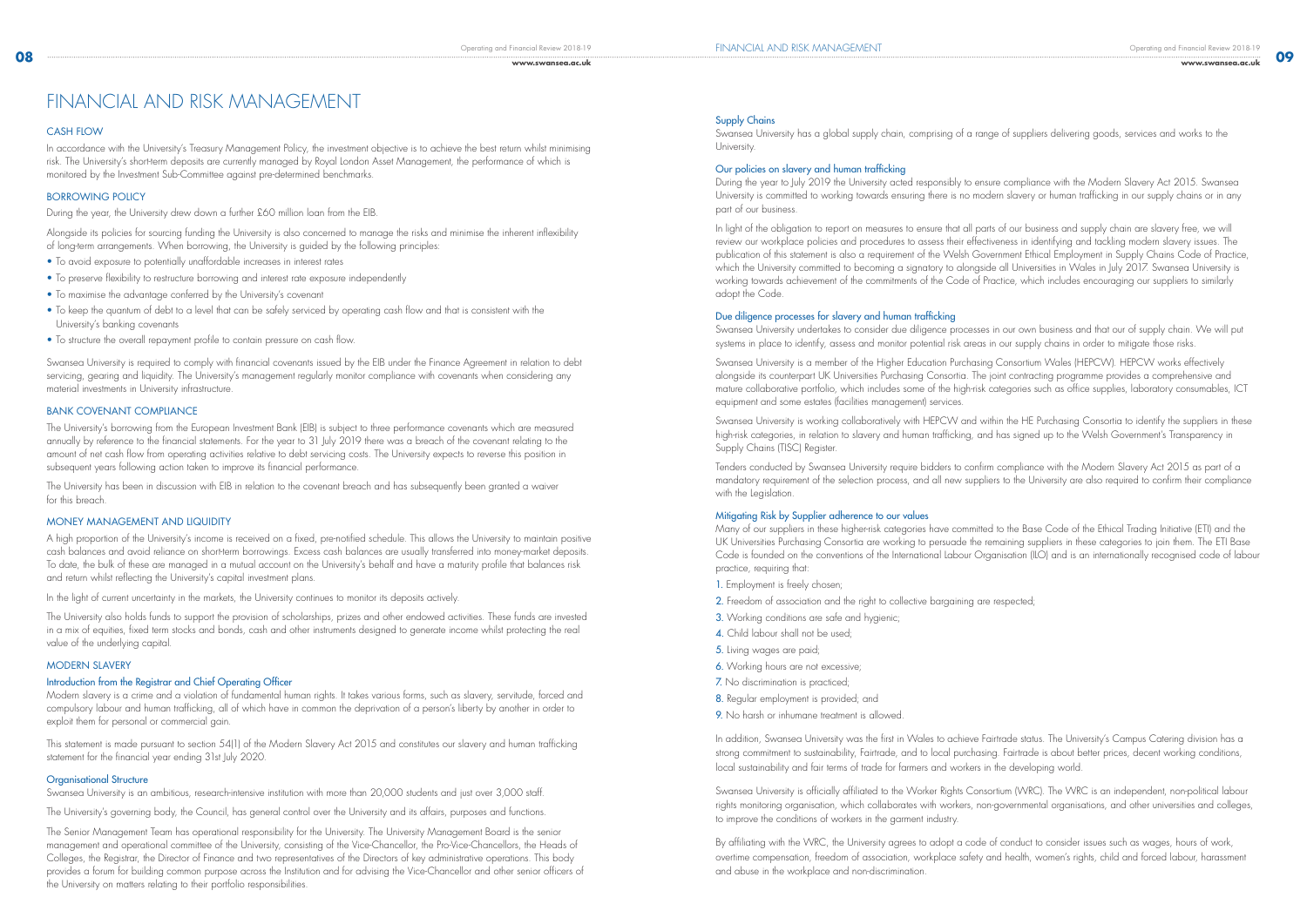**www.swansea.ac.uk**

Swansea University was the first Welsh organisation to affiliate to Electronics Watch. Electronics Watch is an independent monitoring organisation that helps public sector buyers work together to ensure respect for labour rights and safety standards in factories that make the ICT hardware they buy. By operating on an affiliations basis, Electronics Watch allows public buyers to share the cost of monitoring suppliers with the whole network of affiliates and coordinate industry engagement. Swansea University is working in affiliation with Electronics Watch to therefore develop transparency through its supply chain to lower tier suppliers, to mitigate the risk of unethical employment practices, for example conflict minerals supplied to electronics manufacturers.

Swansea University has begun to integrate the Modern Slavery Act 2015 into our ISo14001 (2015) Environmental Management System and legal register, this will:

Finally, in 2019/20 Swansea University participated actively in the Equiano tool pilot. Equiano is a supply chain human rights abuses assessment tool; Swansea University is currently reviewing our outcomes of the assessment in conjunction with the relevant suppliers.

### **Training**

To ensure a high level of understanding of the risks of modern slavery and human trafficking in our supply chains and our organisation, we intend to raise awareness of modern slavery. This awareness raising will be aimed at relevant levels and roles within the University. By identifying staff involved in the buying process, training will be provided to aid awareness, and to help in identifying risks in the supply chain that they are part of, utilising relevant resources available, for example Welsh Government Code, training literature etc.

Procurement staff will complete the Chartered Institute of purchasing and Supply (CIPS) 'Ethical Procurement and Supply' on-line training, or equivalent.

### Our effectiveness in combating slavery and human trafficking

- Corporate or strategic level
- College / school level
- Professional Services Unit (PSU) level
- Project level

- support the development of University-wide key performance indicators;
- provide externally-audited assurance; and
- a mechanism to increase awareness throughout the University community.
- Consider appropriate legal clauses in contracts to manage and monitor suppliers more effectively.

### Our Governance & Policies

This policy is integral to our procurement activities and was developed in collaboration between the Procurement and Corporate Responsibility teams.

### Further steps for 2019/20

During the new Financial Year the University will explore the opportunity to review our Staff Whistleblowing Policy and consider ways to widen the scope to include supply chain in relation to the Modern Slavery Act.

The University is currently reviewing its Procurement Strategy and will implement sustainable ethical procurement practices which will include the requirements of the Modern Slavery Act. This will specifically include:

- Governance structure
- Risk assessments associated to categories
- Supplier assessment

Swansea University is committed to further developing understanding and effectiveness in this area, with an aim of achieving greater transparency within our supply chains and acting responsibility towards people working within them.

Swansea University Procurement and Sustainability teams continue to work closely to develop internal awareness training and strengthen internal policies and procedures in line with ISO standards.

Swansea University will continue to assess key risk areas within our spend portfolio and develop strategies to mitigate any potential risk.

# PRINCIPAL RISKS AND UNCERTAINTY

HEFCW define risk as 'the element of uncertainty which affects operational decisions and planned outcomes. Risk factors may be either positive opportunities or negative threats', essentially, the factors that help or hinder the achievement of our objectives. By identifying key risks to the achievement of our objectives, we are able to consider and plan our response to them. This helps us to minimise the impact of 'surprises' and to respond more effectively to possible opportunities.

Risk management is a process which provides assurance that objectives are more likely to be realised, damaging things are less likely to happen and beneficial things are more likely to be achieved.

At Swansea University, risks can be seen to exist at different levels:

Corporate or strategic level risks are managed by the University Senior Management Team (SMT) via the University Risk Register. Whilst ownership of risks is retained at a senior level of management, the mitigating actions are cascaded down the University organisation. In addition, all Colleges and all Professional Services Units at the University have individual risk registers to ensure that risks to their objectives are identified and that active risk management takes place. All projects are also expected to identify and mitigate risks on an on-going basis.

The University Risk Register is reviewed in a quarterly cycle by SMT. Colleges and PSUs are expected to review their Risk Registers at Management Team meetings and to mitigate any risks to their objectives on an on-going basis.

In the academic year 2018/19, the University Risk Register monitored 17 strategic and significant operational risks. At the end of July 2019, 2 were considered to have a risk rating of 9 (High, High) -

- Student Recruitment Uncertainty surrounding home and international student numbers arising from BREXIT, changes to international tax laws and increased competition will affect our ability to meet forecasted student numbers and will impact our financial sustainability
- IT System Resilience Lack of resilience in IT systems will result in a catastrophic loss of service at a critical point in the recruitment cycle e.g. clearing

Additional risks recorded on the University Risk Register include pension, the estate, compliance, Learning and Teaching, research, student experience, leadership, Health & Safety and the Augar Report.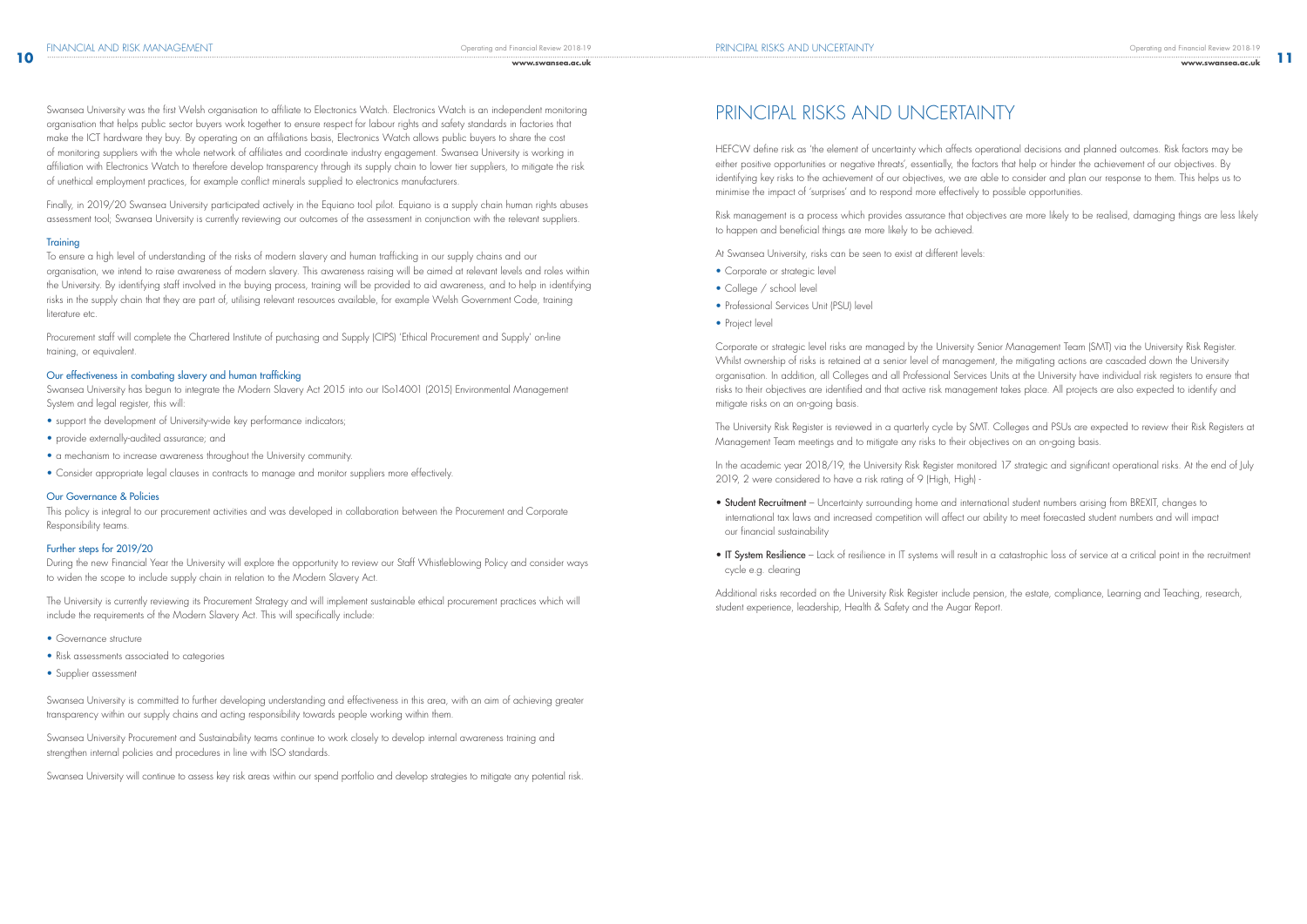**www.swansea.ac.uk**

KEY PERFORMANCE INDICATORS

| <b>Numbers</b>                        | <b>Outcomes</b>                                     |
|---------------------------------------|-----------------------------------------------------|
| $\bullet$ 17,387 applications (18-19) | • 88% of students are satisfied (NSS 2019)          |
| · 18,500 total undergraduates (18-19) | • 80.4% achieved a First or 2:1 degree (18-19)      |
| • 3,696 total postgraduates (18-19)   | · 86% secured a graduate level job or further study |
| · 18% overseas students (18-19)       | within 6 months (DLHE 2018)                         |

UK Top 30 for Research Excellence - REF2014 ranked 26th (up 26 places) Gold rated for Teaching Excellence in the Teaching Excellence Framework 2018

University of the Year - WhatUni Student Choice Awards 2019

The University utilises a number of Key Performance Indicators (KPIs) to assist in the monitoring of the University against its objectives. A selection of the main KPIs are shown below. Where possible, 2018-19 figures are reported but in some cases the most recent HESA data available will relate to 2017-18.

### **Staffing**

Total staff (FTE 17-18) 3,290

Academic staff (FTE 17-18)

1,510

### **Performance**

UK Rankings UK Top 30 (30th) in the Times Good University Guide 2019 31st Guardian University Guide 2020 35th Complete University Guide 2020

World Rankings 462 QS World university Rankings 2019 251-300 THE World University Rankings 2019

### STUDENT KEY PERFORMANCE INDICATORS

| <b>KPI</b>       | Undergraduate degree success - Proportion obtaining 1st / 2.1 class degree |         |  |
|------------------|----------------------------------------------------------------------------|---------|--|
| <b>Measuring</b> | Success in supporting students in their learning experience                |         |  |
| Year             | $2017 - 18$                                                                | 2018-19 |  |
|                  | 77.8%                                                                      | 80.6%   |  |

Source: Internal Data

| <b>KPI</b>       | <b>Graduate Employability</b>                                                                                                          |        |
|------------------|----------------------------------------------------------------------------------------------------------------------------------------|--------|
| <b>Measuring</b> | Success in supporting graduates to obtain a professional level job, go on to further study<br>or both within 6 months after graduating |        |
| Year             | 2017-18<br>2016-17                                                                                                                     |        |
|                  | 82.6%                                                                                                                                  | 8.5.6% |

Source: Destination of Leavers from Higher Education 2017 and 2018

| <b>KPI</b>       | <b>Student Satisfaction</b>                                          |                                |                                  |
|------------------|----------------------------------------------------------------------|--------------------------------|----------------------------------|
| <b>Measuring</b> | Student satisfaction with quality of teaching and student experience |                                |                                  |
| Year             | <b>Teaching Quality (%)*</b>                                         | <b>Student Experience (%)*</b> | <b>Overall satisfaction (%)*</b> |
| 2018-19          | $81.1*$                                                              | $82.3*$                        | 88.3                             |
| 2017-18          | $80.8*$                                                              | $81.4*$                        | 89.3                             |

Source: NSS 2018 and 2019

| <b>KPI</b>       | <b>Staff / Student ratio</b>                 |                                 |                              |
|------------------|----------------------------------------------|---------------------------------|------------------------------|
| <b>Measuring</b> | Number of students per academic staff member |                                 |                              |
| Year             | <b>Number of students</b>                    | <b>Number of academic staff</b> | <b>Student / Staff Ratio</b> |
| 2017-18          | 17.135                                       | 1,110                           | 15.4                         |
| 2016-17          | 16,389                                       | 1.062                           | 15.4                         |

Source: Derived from HESA data as used in UK League Tables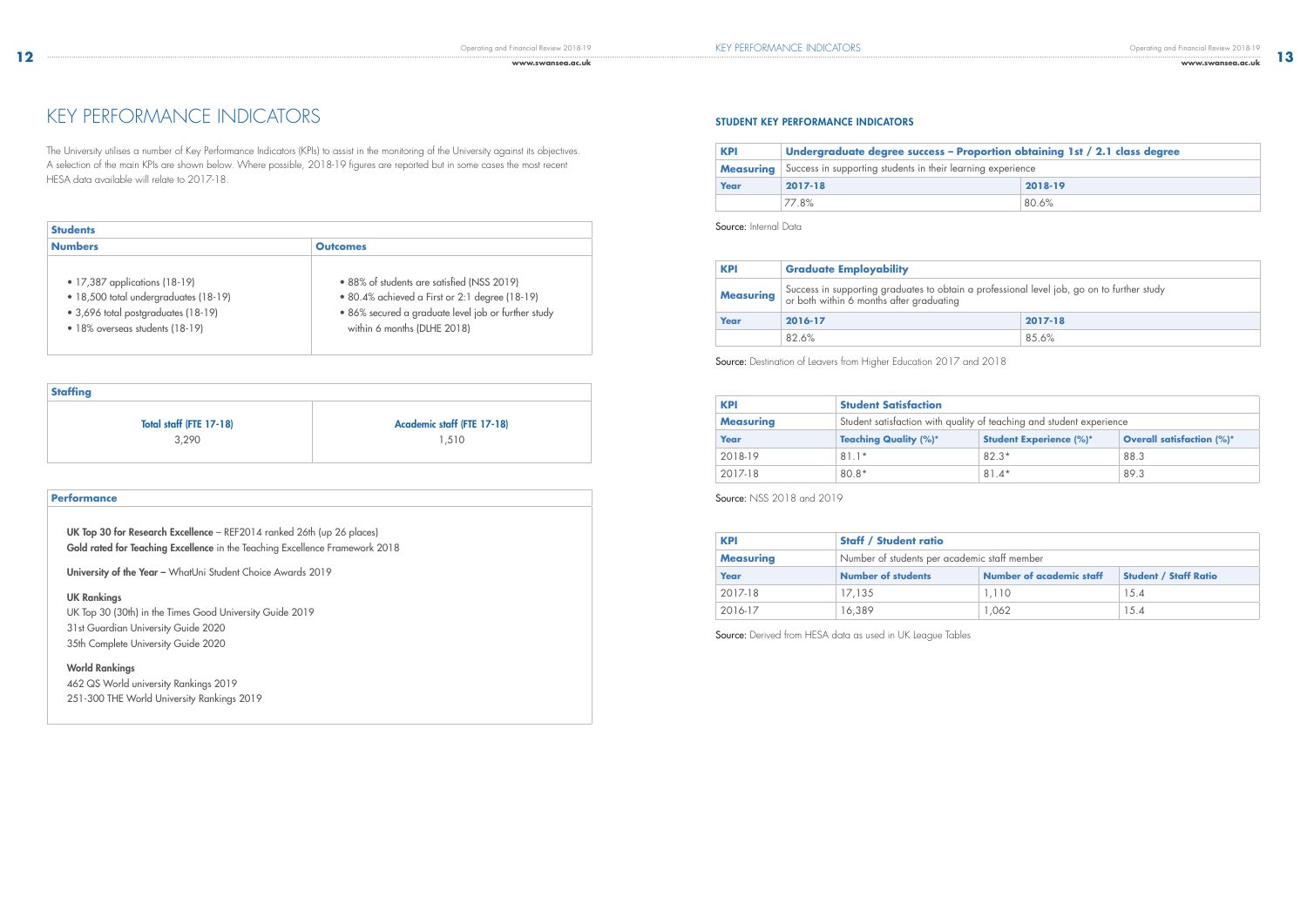### DIVERSITY – STAFF

### STUDENT NUMBERS

| <b>KPI</b>       | Percentage of students from disadvantaged (widening access) background |                                             |
|------------------|------------------------------------------------------------------------|---------------------------------------------|
| <b>Measuring</b> | Success at attracting under-represented groups in to higher education  |                                             |
| Year             | <b>Welsh Index of Multiple Depriva-tion (%)</b>                        | <b>Low Participation Neighbourhoods (%)</b> |
| 2017-18          | 34.4%                                                                  | 10.1%                                       |
| 2016-17          | 34.9%                                                                  | 9.8%                                        |

Source: HEFCW National Measures

| <b>KPI</b> | <b>Proportion of Male and Female Students</b> |               |
|------------|-----------------------------------------------|---------------|
|            | <b>Measuring</b> Gender balance               |               |
| Year       | Male                                          | Female        |
| 2017-18    | 53.6% (10,950)                                | 46.4% (9,465) |
| 2016-17    | 53.5% (10,205)                                | 46.5% (8,905) |

Source: HESA data

| <b>KPI</b> | Proportion of students with a disability                                      |                      |
|------------|-------------------------------------------------------------------------------|----------------------|
|            | <b>Measuring</b>   Participation rates of disabled students at the University |                      |
| Year       | <b>Disability</b>                                                             | <b>No Disability</b> |
| 2017-18    | 11.7% (2,390)                                                                 | 88.3% (18,025)       |
| 2016-17    | 10.8% (2,075)                                                                 | 89.2% (17,090)       |

Source: HESA data

| <b>KPI</b>       | <b>Ethnicity (UK Students) - Proportion of students who are BAME</b> |                 |
|------------------|----------------------------------------------------------------------|-----------------|
| <b>Measuring</b> | Participation rates of Black and Minority Ethnic Students            |                 |
| Year             | <b>BAME</b>                                                          | <b>Not BAME</b> |
| 2017-18          | $\mid$ 2,050 (12.4%)                                                 | 14,525 (87.6%)  |
| 2016-17          | 1,815 (11.6%)                                                        | 13,835 (88.4%)  |

Source: HESA data

| <b>KPI</b>       | <b>International Students</b>                                         |               |
|------------------|-----------------------------------------------------------------------|---------------|
| <b>Measuring</b> | Ability to attract international students / promote student diversity |               |
| Year             | <b>UK</b>                                                             | <b>Non-UK</b> |
| 2017-18          | 16,765 (82.1%)                                                        | 3,650 (17.9%) |
| 2016-17          | 15,650 (81.7%)                                                        | 3,510(18.3%)  |

Source: HESA data

Operating and Financial Review 2018-19 **14 www.swansea.ac.uk** 

| <b>KPI</b> | Gender                                   |               |
|------------|------------------------------------------|---------------|
|            | <b>Measuring</b> Gender balance of staff |               |
| Year       | Male                                     | Female        |
| 2017-18    | 1,620 (47.6%)                            | 1,905 (52.4%) |
| 2016-17    | 1,445 (45.9%)                            | 1,705 (54.1%) |

Source: HESA data (Full person equivalent).

| <b>KPI</b> | <b>Females in senior roles</b>                                                  |             |  |
|------------|---------------------------------------------------------------------------------|-------------|--|
|            | <b>Measuring</b>   Female staff in the Senior management Team – internal metric |             |  |
| Year       | 2017-18                                                                         | 2018-19     |  |
|            | 1 (14.3%)                                                                       | $1(14.3\%)$ |  |

| <b>All Students</b>               | Home   | <b>Overseas</b> | <b>Total</b> | <b>FTE Load</b><br>Home | <b>FTE</b> Load<br><b>Overseas</b> | <b>FTE</b> Load<br><b>Total</b> |
|-----------------------------------|--------|-----------------|--------------|-------------------------|------------------------------------|---------------------------------|
| Full-Time Undergraduate           | 13,820 | 2,993           | 16,813       | 11,729                  | 1,643                              | 13,372                          |
| Part-Time Undergraduate           | 1,557  | 130             | 1,687        | 184                     |                                    | 184                             |
| Full-Time Taught Postgraduate     | 1,018  | 677             | 1,695        | 855                     | 614                                | 1,469                           |
| Part-Time Taught Postgraduate     | 1,003  | 45              | 1,048        | 290                     |                                    | 291                             |
| Full-Time Research Postgraduate   | 629    | 168             | 797          | 571                     | 150                                | 721                             |
| Part-Time Research Postgraduate   | 134    | 22              | 156          | 67                      | 6                                  | 73                              |
| Non-Business Planning Funded CHHS | 1,485  | 3               | 1,488        | 1,485                   | 3                                  | 1,488                           |
|                                   | 19,646 | 4,038           | 23,684       | 15,181                  | 2,417                              | 17,598                          |

### DIVERSITY – STUDENTS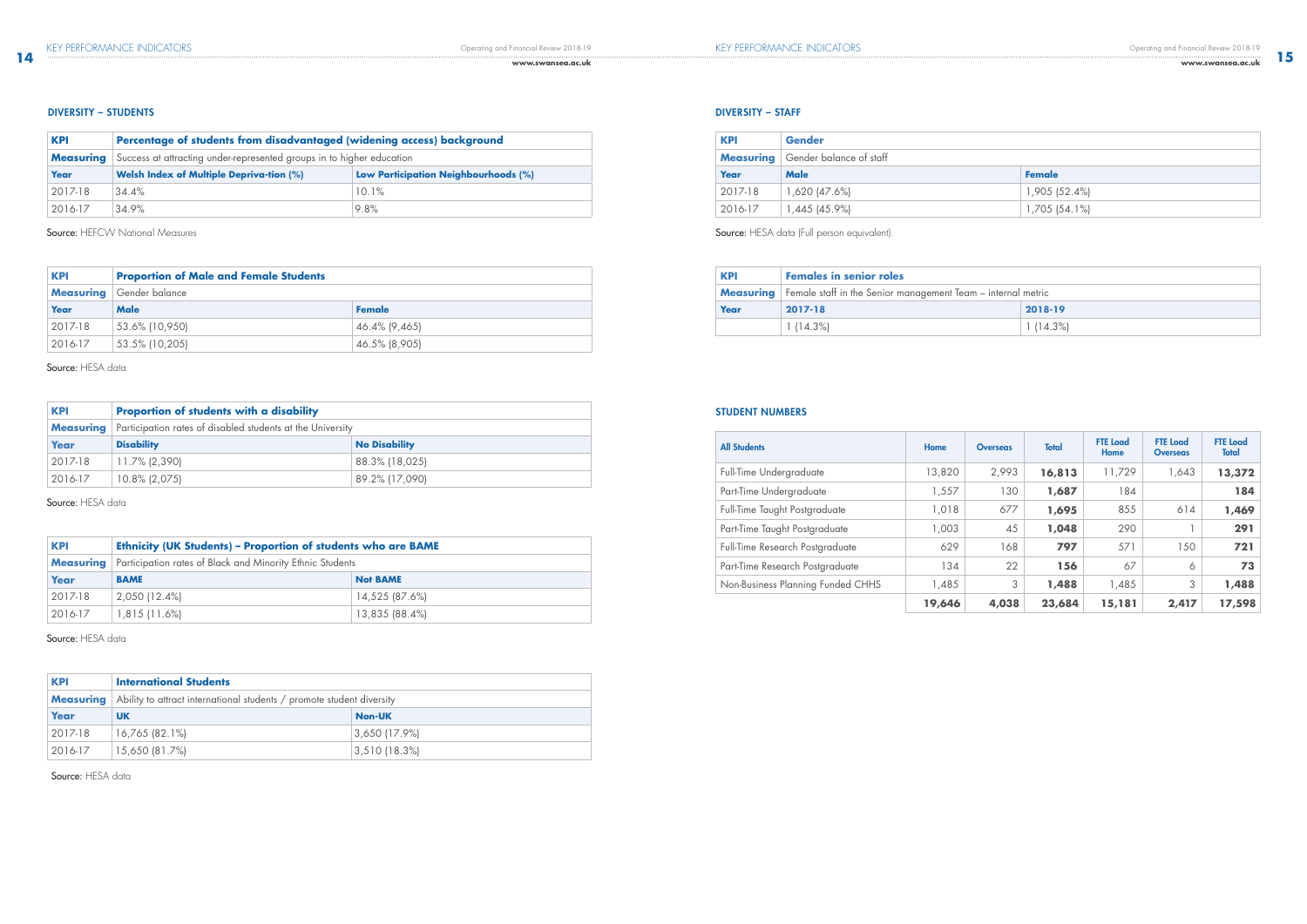### RESEARCH

**17**



| <b>KPI</b> | <b>Debt Service Ratio - Institution</b>                                                       |  |  |
|------------|-----------------------------------------------------------------------------------------------|--|--|
|            | <b>Measuring</b> Proportion of gross income spent on financing debt (principal plus interest) |  |  |
| Year       |                                                                                               |  |  |
| 2018-19    | 3.12%                                                                                         |  |  |
| 2017-18    | 3.66%                                                                                         |  |  |

Comment: The decrease in the debt service ratio represents the repayment in full of a small loan during 2018. A new £60 million loan was drawn down during 2019, however, no repayments were made and only a small amount of interest was accrued. There was one further service concession arrangement entered into during the year; however, this was of relatively low value.

Comment: The net gearing ratio has increased due to an additional loan (£60 million) and an additional service concession arrangement (£6 million) along with a significant increase in the USS pension provision (£58 million) due to a change in expected contributions.

| <b>KPI</b> | <b>Net Gearing Ratio - Institution</b>                  |
|------------|---------------------------------------------------------|
|            | <b>Measuring</b> Proportion of debt financing to equity |
| Year       |                                                         |
| 2018-19    | 95.05%                                                  |
| 2017-18    | 154.73%                                                 |

| <b>KPI</b>       | Days liquid net assets to expenditure - Institution   |
|------------------|-------------------------------------------------------|
| <b>Measuring</b> | Liquidity – the ability to pay the University's costs |
| Year             | <b>Days</b>                                           |
| 2018-19          | 85                                                    |
| 2017-18          | 80                                                    |

Comment: The University aims to hold at least 35 days' expenditure in liquid assets.

| <b>KPI</b>       | <b>Liquidity - Consolidated</b>                                                |
|------------------|--------------------------------------------------------------------------------|
| <b>Measuring</b> | Debt servicing cost for the year as a % of cash flow from operating activities |
| Year             |                                                                                |
| 2018-19          | $(59.86)\%$                                                                    |
| 2017-18          | 24.04%                                                                         |

Comment: Cash flow from operating activities decreased substantially during 2019. This was due to a significant increase in debtors, as a result of grants payable to the University, along with a reduction in the cash surplus generated from operating activities rather than investing and financing activities.

| <b>KPI</b> | <b>New research projects</b>                     | <b>Research grants awarded growth</b> |
|------------|--------------------------------------------------|---------------------------------------|
|            | <b>Measuring</b> Number of new research projects | Value of new contracts                |
| Year       | Actual                                           | Actual (£m)                           |
| 2018-19    | 330                                              | 63.1                                  |
| 2017-18    | 367                                              | 73.7                                  |

## **16 www.swansea.ac.uk**

### FINANCIAL KEY PERFORMANCE INDICATORS

The data used has been extracted from the latest release (2017-2018) of the Higher Education Statistics Agency data report.

### **Total current cost of re-building the whole estate**

### **Total incurred property management costs for the whole estate**





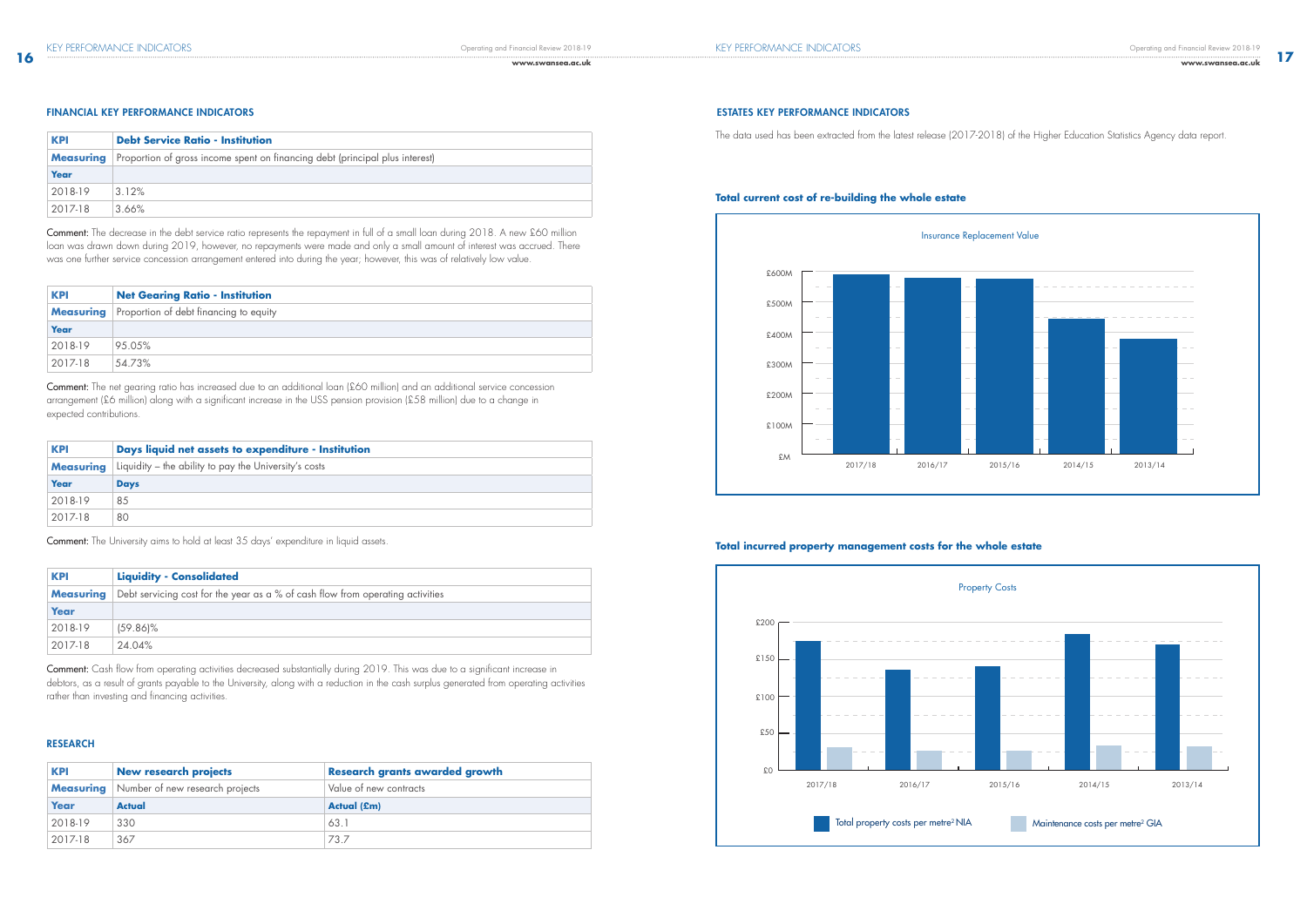### **18 www.swansea.ac.uk**

**19**

### **Total space occupied as a % by various categories with the whole University**

### **Total space occupied in metres of various categories with the whole University**

### **Building Condition using RICS Methodology**

A : As New

B : Sound operationally, safe and exhibits only minor deterioration

C : Operational but major repair / replacement needed

D : Inoperable /significant risk of failure or breakdown

### **The consumption of energy for the entire site**







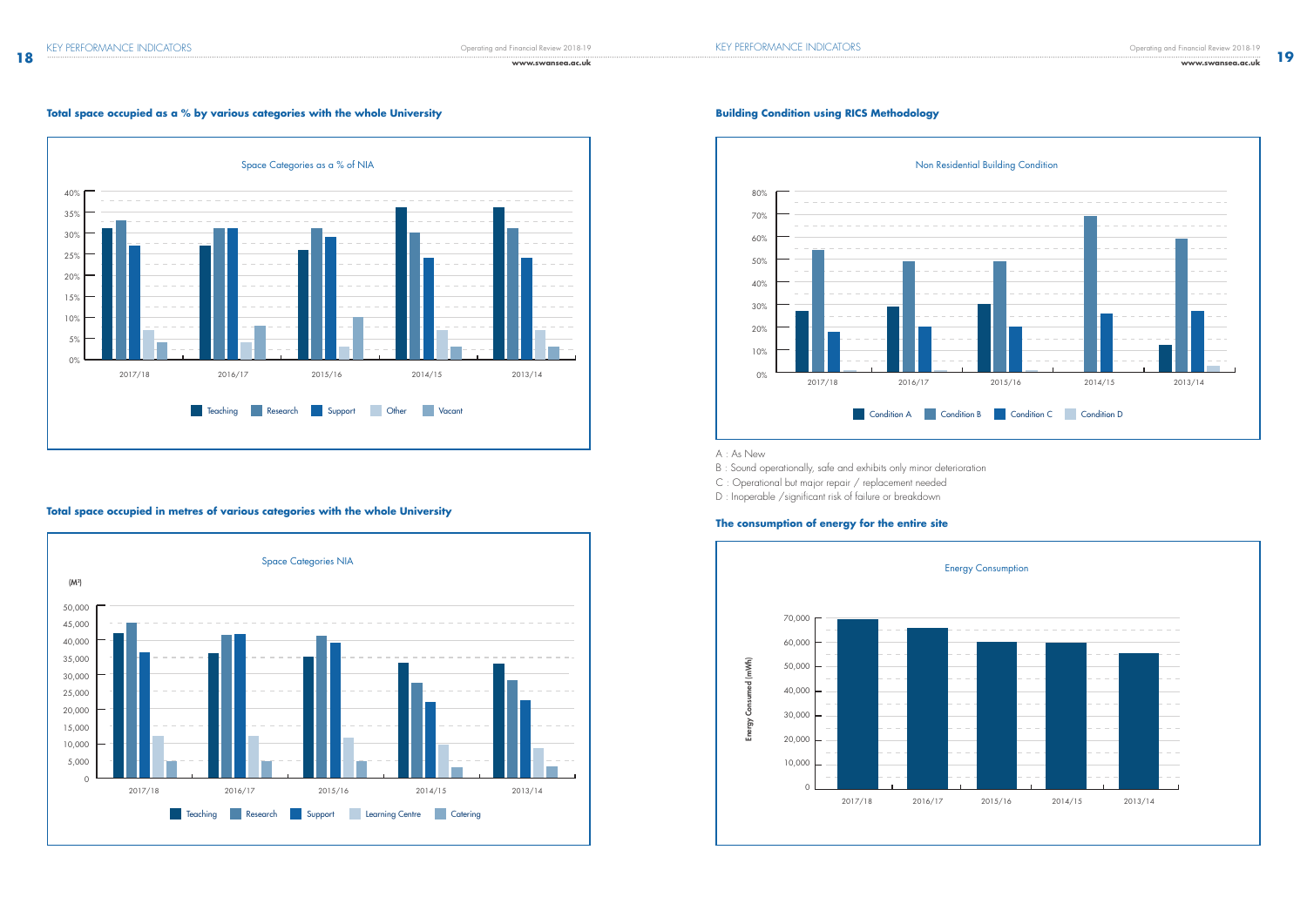The Financial Statements for 2019, along with prior year comparative figures, have been prepared under the accounting standard FRS 102 and the Higher Education SORP.

Income increased by 14.7%, up from £307 million to £352 million between 2018 and 2019. Whilst the most significant increase in the year was in research income, tuition fees also increased by 1.5% and recurrent funding body grants by 18.4%. Research income increased by 83.1% in the year from £52 million to £95 million. However, included within research in 2019 was a £32 million release of capital grant income. Other Income reduced by £6 million due to a one off receipt in 2018 (£5 million) and no further royalties being received after 2018 (£2 million).

**21**

Expenditure increased by 33% in 2019, rising from £296 million to £394 million.

The University's income is largely spent on running the University day-to-day. Any remaining funds are reinvested back to provide high quality facilities across the University. This reinvestment ultimately increases the depreciation charge year on year. A one off charge was recognised in the year of £58 million relating to the USS deficit funding. This charge was not a cash payment made, rather an accounting entry representing where the actual contribution experience differed from past expectations.



A further analysis of expenditure is shown below, analysing costs per category of activity (before interest and depreciation).

# FINANCIAL REPORT OF THE INSTITUTION EXPENDITURE

### **INTRODUCTION**

£ million



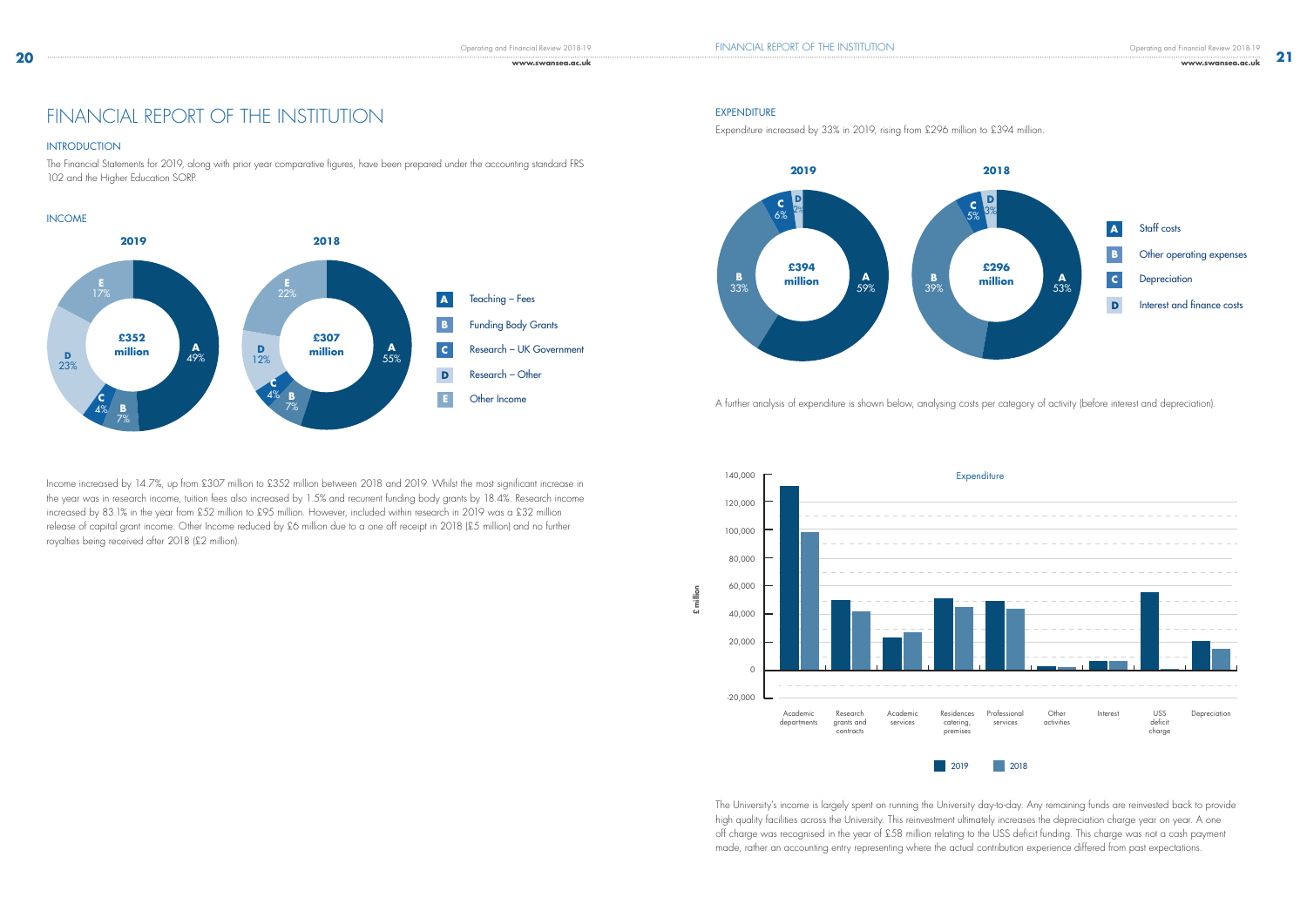### RESEARCH

Research has increased by 83% in 2019 rising from £52 million to £95 million. Within research (EU Government Bodies) is the release of two capital grants totalling £32 million, this being investing income not operating income. Most categories of research have increased in the year including a 41% increase in Research Council funding up from £12.7 million to £17.9 million.

### BEQUESTS AND DONATIONS

During the year, the University received numerous donations and bequests including contributions towards scholarships and the University in general.

### BALANCE SHEET AND RESERVES

The decrease in the reserves in the year is largely due to the one off increase in USS pension provision of £58 million. Excluding the USS pension provision, the strength of the balance sheet remained stable, increasing very slightly (1%).

Fixed assets increased in the year due to the continued investment in the estate, the purchase of new equipment and an increase in service concession arrangements.

Current assets increased due to an increase receivables and an increase in cash in the year. The increase in receivables was primarily due to a significant capital grant payable to the University along with numerous research grant claims awaiting receipt. The bank balance increased following the drawdown of a further £60 million loan from EIB during the year

Total creditors in the year remained stable, after allowing for the drawdown of the £60 million additional loan from EIB. Of the total creditors at 31st July 2019, £191.5m has been classified as falling due within 1 year (2018: £81.1million). This increase reflects the treatment of the EIB loans as repayable within one year (£111.3million) following the breach of the University's banking covenants. Subsequently EIB have waived the covenant breach and had this waiver been received at 31st July 2019then £108.8million would have been classified at creditors falling due after more than one year.



The consolidated pension provision as at 31st July 2019 was £148.6 million (2018: 77.1m). The majority of the increase was due to additional provision for the Universities Superannuation Scheme (USS) of £58.4million following the failure to agree the March 2018 valuation at the balance sheet date. This was subsequently agreed and £39million of this provision is anticipated to be released in the year to 31 July 2020. This has been treated as a non adjusting post balance sheet event.

An additional £13million has been provided for in relation to Swansea University Pension Scheme (SUPS).

### FINANCIAL MANAGEMENT

The financial management of the University is becoming more complex as a result of the funding and financing arrangements. Financing methods such as the EIB loan along with significant Service Concession Arrangements have resulted in the University increasing its attention to financial management and, in particular, to cash flow management as it seeks to satisfy financial covenants, optimise liquidity and gearing levels and strive for financial stability.

### **OUTLOOK**

The University continues to invest in its estate, albeit at a lower level than recent years, which will positively impact upon its future financial position. It is doing so at a time when there is continuing uncertainty (including Brexit) and reductions in the level of funding available to the sector in future years.

Against the wider economic backdrop, there will be challenging times ahead for the University. However, with strong leadership and workforce the University is confident of successfully making progress in its strategic plans, and achieving its objectives. The University's growth in recent times and advances up through the sector league tables, means that the University is well positioned to respond to these challenges.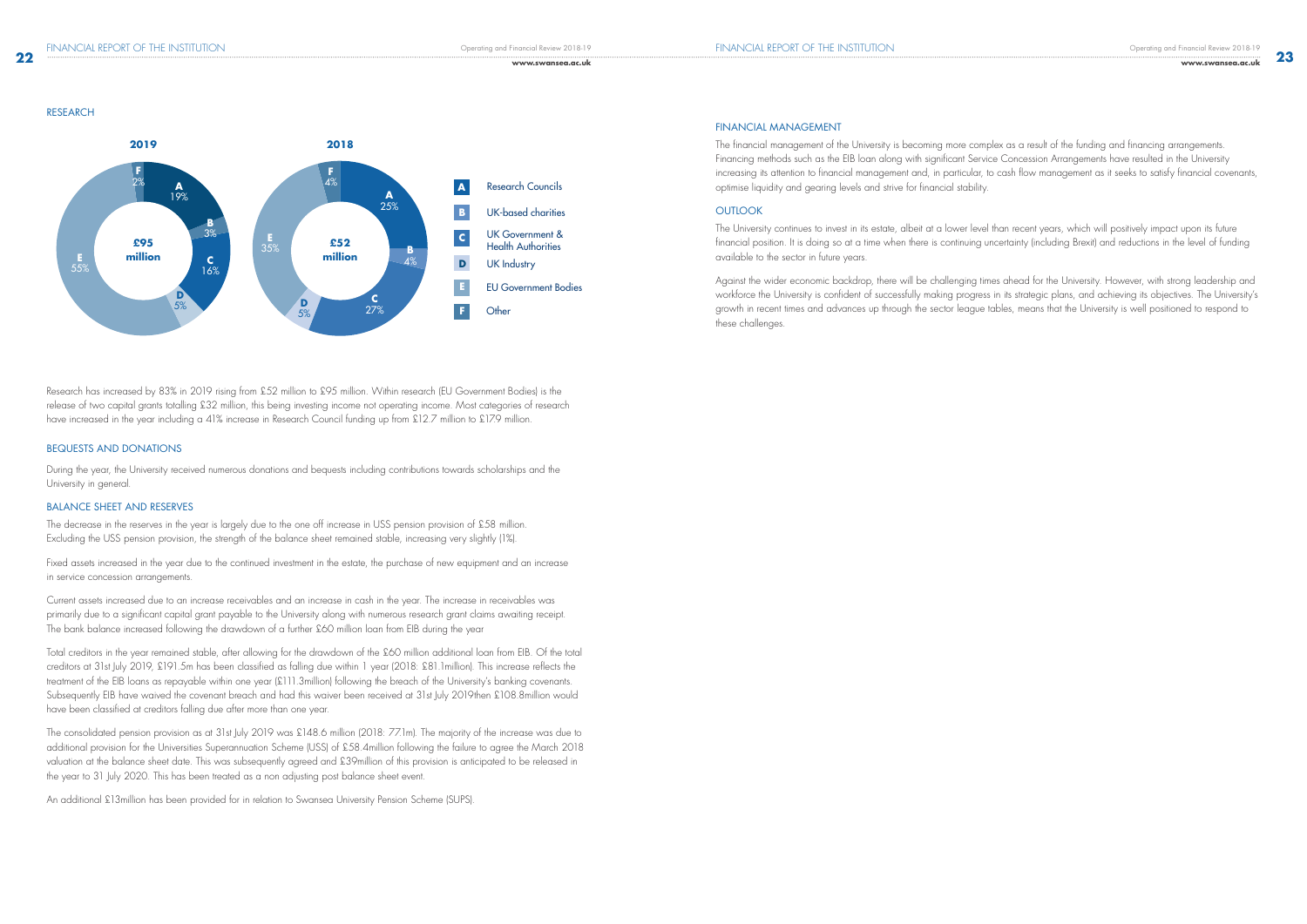# CORPORATE GOVERNANCE

The University is an independent corporation, whose legal status derives from a Royal Charter originally granted in 1920. Its objects, powers and framework of governance are set out in the Supplemental Charter and it's supporting Statutes, the latest amendments to which were approved by the Privy Council in 2007. The University registered as a charity in October 2010 (1138342).

The Council is the governing body, responsible for the finance, property, investments and general business of the University, and for setting the general strategic direction of the institution.

The Charter and Statutes require the University to have three separate bodies, each with clearly defined functions and responsibilities, to oversee and manage its activities:

The Council endeavours to conduct its business in accordance with the seven principles identified by the Committee on Standards in Public Life (selflessness, integrity, objectivity, accountability, openness, honesty and leadership), and continues to seek to align with the Higher Education Code of Governance that was first published in December 2014 and revised in 2018 by the Committee of University Chairs.

The University is committed to the highest standards of openness, probity and accountability, and seeks to conduct its affairs in a responsible manner and has in place a Public Interest Disclosure policy to enable staff, students and other members of the University to raise concerns which are in the public interest.

In respect of the year ended 31 July 2019, the Council can report that there was no element of the Governance Code of Practice with which the University's procedures was not consistent. The University undertakes regular Council effectiveness reviews in accordance with the CUC Higher Education Code of Governance and during the year undertook a full External Effectiveness Review, which concluded that the Council was discharging its duties appropriately and effectively as the governing body of the University. The report did however identify a number of enhancements and improvements to ensure the University continued to align with the Code, and the Council has agreed an action plan for delivering these enhancements.

The Court is a large, mainly formal body. It offers a means whereby the wider interests served by the University can be associated with the institution, and provides a public forum where members of Court can raise any matters about the University. The Court normally meets once a year to receive the annual report and audited financial statements of the University. Most members of the Court will be from outside the University, representing the local community and other designated bodies with an interest in the work of the University. The membership also includes representatives of the staff of the University (both academic and non-academic) and the student body.

The Human Resources Policy Committee advises Council on policies relating to the human resources of the University in the context of the University's strategy, legislative changes and good employment practice.

The Council has a majority of members from outside the University (described as lay members), from whom its Chair must be drawn. The membership also includes staff and students. None of the lay members receive any payment, apart from the reimbursement of expenses, for the work they do for the University.

The Nominations Committee helps ensure that the University's committee structure remains "fit for purpose" and operates effectively. It manages, on behalf of Council, changes to the constitutions, membership and terms of reference of the committees established by Council. It also makes recommendations to Council for the appointment of the lay officers of the University and for co-options to Council.

The Remuneration Committee determines the annual remuneration of the Vice-Chancellor, professorial and senior professional staff

The Senate is the academic authority of the University and draws its membership from the academic staff and students of the institution. Its role is to direct and regulate the teaching and research work of the University.

The Audit Committee meets at least four times a year, including once with the external auditors to discuss audit findings and to review the University's financial statements and accounting policies. The Committee meets with the internal auditors to consider the review of internal control systems and to address recommendations for the improvement of such systems. It also receives and considers reports from the Funding Council as they affect the University's business, and monitors adherence to the regulatory requirements.

As chief executive of the University, the Vice-Chancellor exercises considerable influence over the development of institutional strategy, the identification and planning of new developments, and the shaping of the institutional ethos. The Pro-Vice-Chancellors and the senior professional officers all contribute in various ways to these aspects of the work, but ultimate authority rests with the Council. The University maintains a register of interests of members of the Council, which may be consulted by arrangement with the Secretary to Council. The role of the Secretary to Council is defined in the University's ordinances and the Secretary to Council also acts as the Secretary to some of the Committees of Council.

The chief executive and principal academic and administrative officer of the University is the Vice-Chancellor, who has a general responsibility to the Council for maintaining and promoting the efficiency and good order of the University. Under the terms of the formal financial memorandum between the University and the Higher Education Funding Council for Wales, the Vice-Chancellor is the accounting officer of the University and in that capacity can be summoned to appear before the Audit Committee of the Welsh Government.

Although the Council meets at least four times each academic year, much of its detailed work is initially handled by committees, in particular the Finance Committee, the Human Resources Policy Committee, the Nominations Committee, the Remuneration Committee and the Audit Committee.

The role of each of these committees is set out below:

The Finance Committee advises Council on the financial implications of strategic plans and major projects and approves detailed operating budgets for submission to Council. In addition, the Committee monitors on-going financial performance against budget and advises Council on the funding implications of capital plans.

All of these committees are formally constituted with terms of reference and a membership which includes lay members of Council. The committees are chaired by a lay member of Council. In the case of the Audit Committee, all the members are independent of the University's management, although senior executives attend meetings as necessary.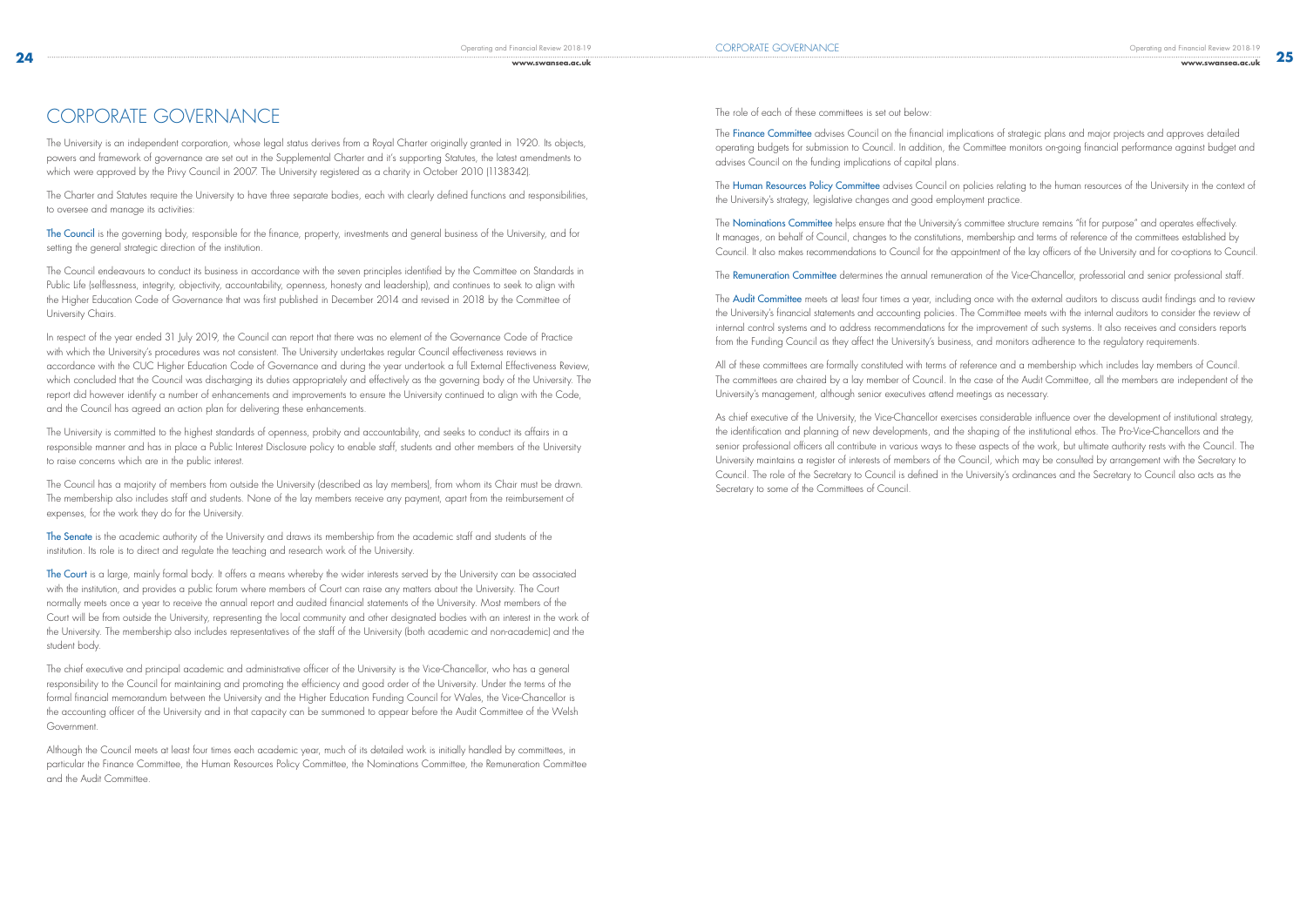In accordance with the University's Charter of Incorporation, the Council is responsible for the administration and management of the affairs of the University, including ensuring an effective system of internal control, and is required to present audited financial statements for each financial year.

The Council is responsible for keeping proper accounting records which disclose with reasonable accuracy at any time the financial position of the University, and to enable the University to ensure that the financial statements are prepared in accordance with the University's Charter of Incorporation; the Accounts Direction issued by the Higher Education Funding Council for Wales; the Statement of Recommended Practice on Accounting for Further and Higher Education and other relevant accounting standards. In addition, within the terms and conditions of a Financial Memorandum agreed between the Higher Education Funding Council for Wales and the Council of the University, the Council, through its designated office holder, is required to prepare financial statements for each financial year which give a true and fair view of the state of affairs of the University and of the surplus or deficit and cash flows for that year.

### In preparing the financial statements, the Council has ensured that:

- suitable accounting policies are selected and applied consistently
- judgements and estimates are made that are reasonable and prudent
- applicable accounting standards have been followed, subject to any material departures disclosed and explained in the financial statements
- financial statements are prepared on the going-concern basis, unless it is inappropriate to presume that the University will continue in operation.

The Council is satisfied that the University has adequate resources to continue in operation for the foreseeable future; for this reason the going-concern basis continues to be adopted in the preparation of the financial statements.

### The Council has taken reasonable steps to:

- ensure that funds from the Higher Education Funding Council for Wales (HEFCW) are used only for the purposes for which they have been given and in accordance with the Financial Memorandum with the Funding Council, and any other conditions which the Funding Council may from time to time prescribe
- ensure that there are appropriate financial and management controls in place to safeguard public funds and funds from other sources
- safeguard the assets of the University and prevent and detect fraud
- secure the economical, efficient and effective management of the University's resources and expenditure.

The key elements of the University's system of internal control, which is designed to discharge the responsibilities set out above, include the following:

- clear definitions of the responsibilities of, and the authority delegated to, heads of academic and professional services departments
- a comprehensive medium and short term planning process, supplemented by detailed annual income, expenditure, capital and cash flow budgets
- regular reviews of financial results involving variance reporting and updates of forecast out turns
- clearly defined and formalised requirements for approval and control of expenditure, with significant investment decisions involving capital or revenue expenditure being subject to formal detailed appraisal and review by the Finance Committee
- comprehensive financial regulations, detailing financial controls and procedures, approved by the Finance Committee
- a professional Internal Audit service whose annual programme is approved by the Audit Committee and whose head provides the Council, through the Audit Committee, with a report on internal audit activity within the University and an opinion on the adequacy and effectiveness of the University's system of internal control, including internal financial control.

The key elements of the University's system of risk identification and management, which is designed to discharge the responsibilities set out above, include the following:

- linking the identification and management of risk to the achievement of institutional objectives through the annual planning process
- 
- evaluating the likelihood and impact of risks becoming a reality as part of that same process and establishing mitigating controls • having review procedures that cover business, operational, compliance and financial risk
- embedding risk assessment and internal control processes in the ongoing operations of all units
- reporting regularly to Audit Committee, and then to Council, on internal control and risk
- reporting annually to Council the principal results of risk identification, evaluation and management review.

Any system of internal control can, however, only provide reasonable, but not absolute, assurance against material misstatement or loss.

The Council has reviewed the key risks to which the University is exposed together with the operating, financial and compliance controls that have been implemented to mitigate these risks. The Council is of the view that there is a formal on-going process for identifying. evaluating, and managing the University's significant risks that has been in place for the year ending 31 July 2019, and up to the date of approval of the financial statements. This process is regularly reviewed by the Council.

Sir Roderick Evans

Chair of Council *Approved at Swansea University Council on 25th November 2019*

# STATEMENT OF COUNCIL'S RESPONSIBILITIES

### **INTRODUCTION**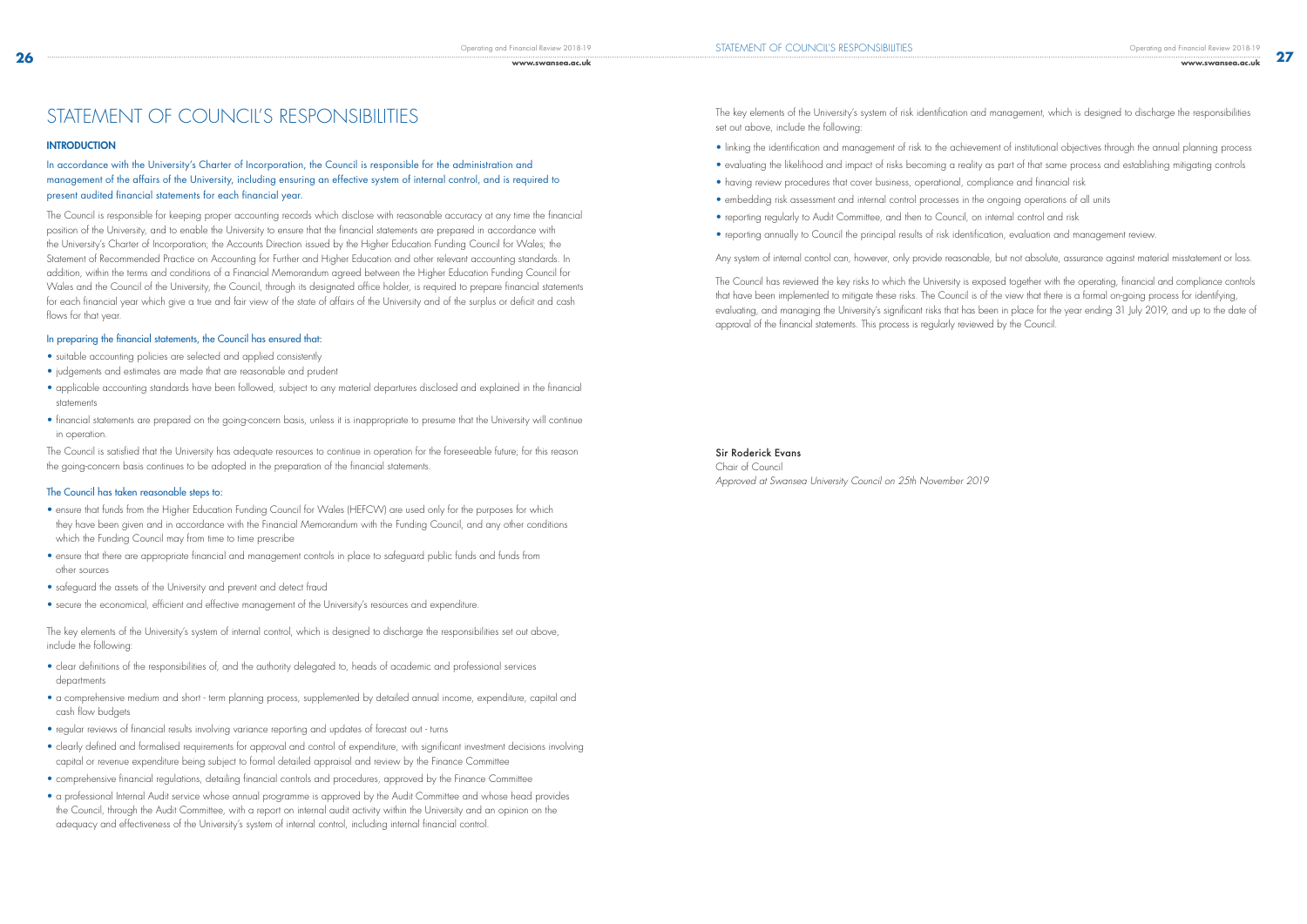# INDEPENDENT AUDITORS' REPORT TO THE COUNCIL OF SWANSEA UNIVERSITY (THE "INSTITUTION")

### REPORT ON THE AUDIT OF THE FINANCIAL STATEMENTS

### **Opinion**

In our opinion, Swansea University's group financial statements and institution financial statements (the "financial statements"):

- give a true and fair view of the state of the group's and the institution's affairs as at 31 July 2019, and of the group's and institution's income and expenditure, gains and losses, and changes in reserves and of the group's cash flows for the year then ended;
- have been properly prepared in accordance with United Kingdom Generally Accepted Accounting Practice (United Kingdom Accounting Standards, comprising FRS 102 "The Financial Reporting Standard applicable in the UK and Republic of Ireland", and applicable law);
- have been properly prepared in accordance with the requirements of the Statement of Recommended Practice Accounting for Further and Higher Education; and
- have been prepared in accordance with the requirements of the Charities Act 2011.

We have audited the financial statements, included within the Operating and Financial Review 2018-19 (the "Annual Report"), which comprise: the consolidated and institution Balance Sheets as at 31 July 2019; the consolidated and institution Statements of Comprehensive Income for the year then ended; the consolidated and institution Statements of Changes in Reserves for the year then ended; the consolidated Statement of Cash Flows for the year then ended; and the Statement of Principal Accounting Policies; and the notes to the financial statements.

We remained independent of the group in accordance with the ethical requirements that are relevant to our audit of the financial statements in the UK, which includes the FRC's Ethical Standard, and we have fulfilled our other ethical responsibilities in accordance with these requirements.

### Basis for opinion

We conducted our audit in accordance with International Standards on Auditing (UK) ("ISAs (UK)") and applicable law. Our responsibilities under ISAs (UK) are further described in the Auditors' responsibilities for the audit of the financial statements section of our report. We believe that the audit evidence we have obtained is sufficient and appropriate to provide a basis for our opinion.

### Independence

### Conclusions relating to going concern

ISAs (UK) require us to report to you when:

- the Council's use of the going concern basis of accounting in the preparation of the financial statements is not appropriate; or
- the Council has not disclosed in the financial statements any identified material uncertainties that may cast significant doubt about the group's and institution's ability to continue to adopt the going concern basis of accounting for a period of at least twelve months from the date when the financial statements are authorised for issue.

We have nothing to report in respect of the above matters.

In preparing the financial statements, the Council is responsible for assessing the group and institution's ability to continue as a going concern, disclosing as applicable, matters related to going concern and using the going concern basis of accounting unless the Council either intends to liquidate the group and institution or to cease operations, or has no realistic alternative but to do so.

However, because not all future events or conditions can be predicted, this statement is not a guarantee as to the group and parent institution's ability to continue as a going concern. For example, the terms on which the United Kingdom may withdraw from the European Union are not clear, and it is difficult to evaluate all of the potential implications on the group's and parent institution's activities, students, suppliers and the wider economy.

### Reporting on other information

A further description of our responsibilities for the audit of the financial statements is located on the Financial Reporting Council's website at: www.frc.org.uk/auditorsresponsibilities. This description forms part of our auditors' report.

The other information comprises all of the information in the Annual Report other than the financial statements and our auditors' report thereon. The Council is responsible for the other information. Our opinion on the financial statements does not cover the other information and, accordingly, we do not express an audit opinion or, except to the extent otherwise explicitly stated in this report, any form of assurance thereon.

In connection with our audit of the financial statements, our responsibility is to read the other information and, in doing so, consider whether the other information is materially inconsistent with the financial statements or our knowledge obtained in the audit, or otherwise appears to be materially misstated. If we identify an apparent material inconsistency or material misstatement, we are required to perform procedures to conclude whether there is a material misstatement of the financial statements or a material misstatement of the other information. If, based on the work we have performed, we conclude that there is a material misstatement of this other information, we are required to report that fact. We have nothing to report based on these responsibilities.

Based on the responsibilities described above and our work undertaken in the course of the audit, ISAs (UK) require us also to report certain opinions and matters as described below.

### *Trustees' Report:*

Under the Charities Act 2011 we are required to report to you if, in our opinion, the information given in the Trustees' Annual Report is inconsistent in any material respect with the financial statements. We have no exceptions to report arising from this responsibility.

### Responsibilities for the financial statements and the audit Responsibilities of the Council for the financial statements

As explained more fully in the Statement of Council's Responsibilities set out on page 26, the Council is responsible for the preparation of the financial statements in accordance with the applicable framework and for being satisfied that they give a true and fair view. The Council is also responsible for such internal control as they determine is necessary to enable the preparation of financial statements that are free from material misstatement, whether due to fraud or error.

### Auditors' responsibilities for the audit of the financial statements

We are eligible to act and have been appointed as auditors under section 144 of the Charities Act 2011 and report in accordance with the Act and relevant regulations made or having effect thereunder.

Our objectives are to obtain reasonable assurance about whether the financial statements as a whole are free from material misstatement, whether due to fraud or error, and to issue an auditors' report that includes our opinion. Reasonable assurance is a high level of assurance, but is not a guarantee that an audit conducted in accordance with ISAs (UK) will always detect a material misstatement when it exists. Misstatements can arise from fraud or error and are considered material if, individually or in the aggregate, they could reasonably be expected to influence the economic decisions of users taken on the basis of these financial statements.

### Use of this report

This report, including the opinions, has been prepared for and only for the institution's Council as a body in accordance with the Charters and Statutes of the institution and section 151 of the Charities Act 2011 and regulations made under section 154 of that Act (Part 4 of The Charities (Accounts and Reports) Regulations 2008) and for no other purpose. We do not, in giving these opinions, accept or assume responsibility for any other purpose or to any other person to whom this report is shown or into whose hands it may come save where expressly agreed by our prior consent in writing.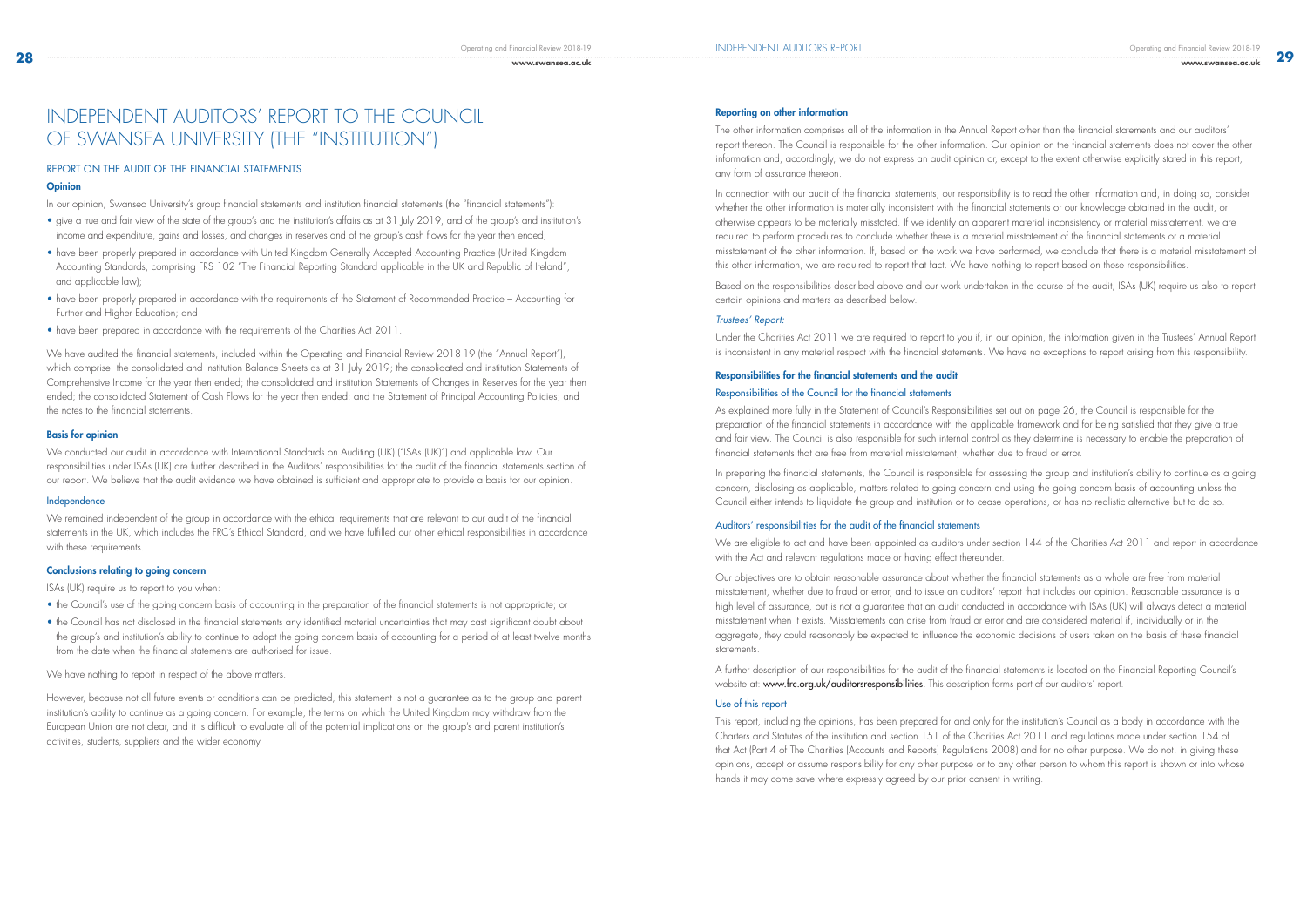### **30 www.swansea.ac.uk**

### OTHER REQUIRED REPORTING

Opinion on other matters prescribed in the Higher Education Funding Council for Wales ('HEFCW') Audit Code of Practice issued under the Further and Higher Education Act 1992 and the Financial Management Code issued under the Higher Education (Wales) Act 2015

In our opinion, in all material respects:

- the requirements of HEFCW's accounts direction have been met;
- funds from whatever source administered by the institution for specific purposes have been properly applied to those purposes and managed in accordance with relevant legislation and any other terms and conditions attached to them;
- income has been applied in accordance with the institution's statutes;
- funds provided by HEFCW have been applied in accordance with the Memorandum of Assurance and Accountability, the Financial Management Code and any other terms and conditions attached to them; and
- funds provided by HEFCW have been used for the purposes for which they were received.

### Sufficiency of accounting records and information and explanations received

Under the Charities Act 2011 we are required to report to you if, in our opinion:

- sufficient accounting records have not been kept by the parent institution; or
- the parent institution financial statements are not in agreement with the accounting records and returns; or
- we have not received all the information and explanations we require for our audit.

We have no exceptions to report arising from this responsibility.

### PRICEWATERHOUSECOOPERS LLP

Chartered Accountants and Statutory Auditors **Cardiff** 29 November 2019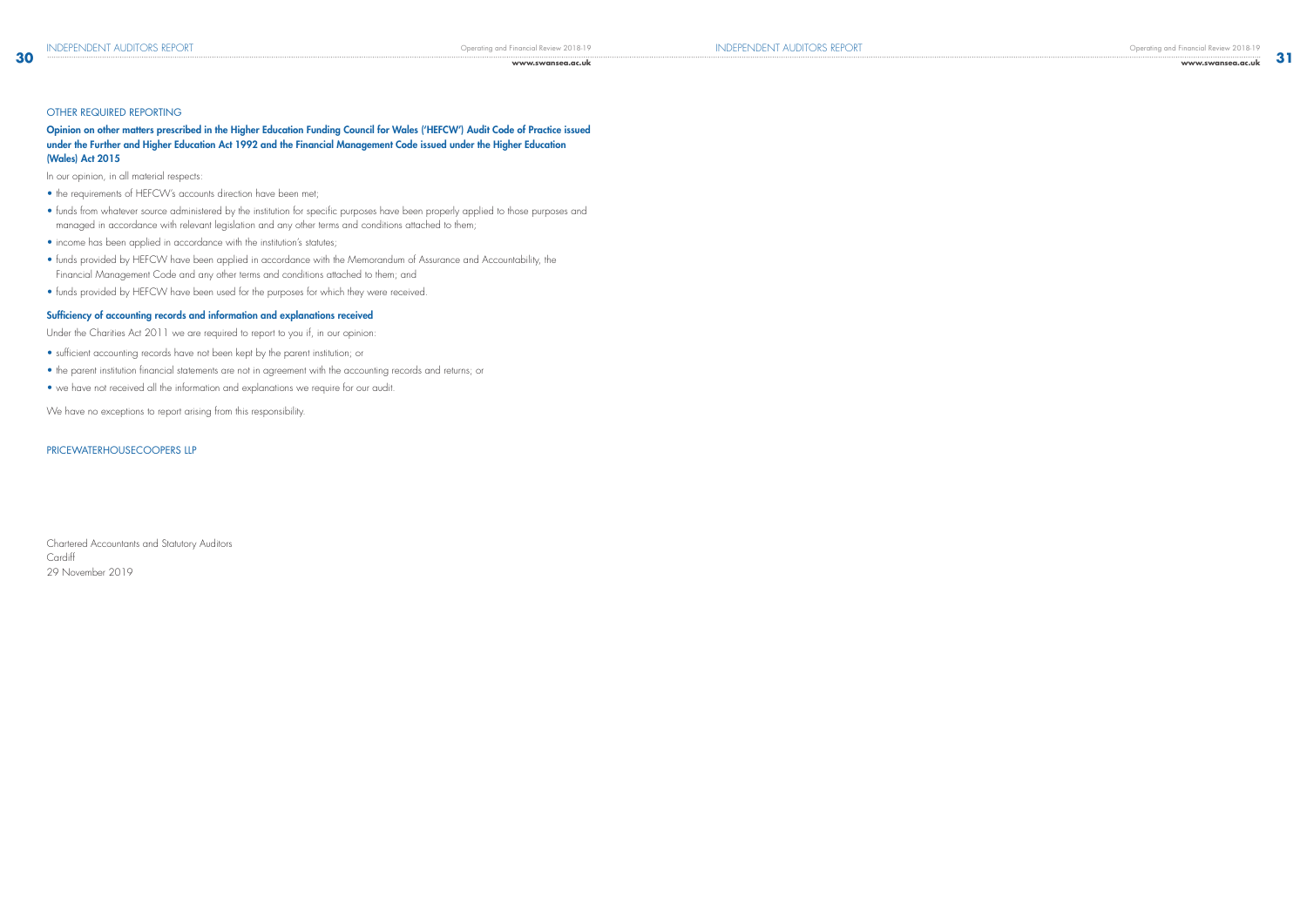These financial statements have been prepared in accordance with FRS102 and the Higher Education Statement of Recommended Practice.

### 1. BASIS OF PREPARATION

The financial statements presented to the Council have been prepared in accordance with the Statement of Recommended Practice (SORP): Accounting for Further and Higher Education (2015) and in accordance with applicable accounting standards. Swansea University is a public-benefit entity and therefore has applied the relevant public-benefit requirement of the applicable accounting standards. The financial statements are prepared in accordance with the historic-cost convention (modified by the revaluation of fixed assets and the measurement of certain financial instruments at fair value).

The financial statements have been prepared on a going-concern basis. The Members of Council feel that this is appropriate as the University has considerable financial resources together with a significant value of contracted income over the medium term. The Members of Council review the forecasts and forecast covenant compliance throughout the year. Post year end it was identified that the forecasted cash flow statement for 2018-19 was incorrect resulting in the breach to one EIB loan covenant. The forecasted financial position for the year was not impacted, and post year-end EIB have granted a waiver in respect of the breach of the one covenant. As a result of the waiver being granted, it is reasonable that the financial statements are prepared on a going concern basis. The forecasts have now been corrected and reviewed, therefore the Members of Council are well placed to manage its business risks despite on-going changes in the sector funding.

Judgements made by management in the application of these accounting policies that have a significant effect on the financial statements and estimates with a significant risk of material adjustment in the next year are discussed in accounting policy note 19.

The consolidated financial statements include the University and all its subsidiaries for the financial year to 31 July 2019. Intra-group transactions are eliminated on consolidation.

The consolidated financial statements do not include the income and expenditure of the Students' Union as the University does not exert control or dominant influence over policy decisions.

Joint ventures are accounted for using the equity method.

STATEMENT OF PRINCIPAL ACCOUNTING POLICIES Other grants and donations received from non-government sources including research grants from non-government sources are recognised within the Statement of Comprehensive Income when the University is entitled to the income and the performance-related conditions have been met. Income received in advance of performance related conditions is deferred on the Balance Sheet and released to the Statement of Comprehensive Income in line with such conditions being met.

### 2. INCOME RECOGNITION

Income from the sale of goods or services (exchange transactions) is credited to the Statement of Comprehensive Income when the amount of revenue can be reliably measured, the stage of completion at the end of the reporting period can be reliably measured, it is probable that the economic benefits associated with the transaction will flow to the University and when costs of services delivered or due to be delivered can be measured reliably.

Fee income is stated gross of any expenditure which is not a discount and credited to the Statement of Comprehensive Income over the period in which students are studying. Where the amount of the tuition fee is reduced, by a discount for prompt payment, income receivable is shown net of the discount. Bursaries and scholarships are accounted for gross as expenditure and not deducted from income.

Funds the University receives and disburses as paying agent on behalf of a funding body are excluded from the income and expenditure of the University where the University is exposed to minimal risk or enjoys minimal economic benefit related to the transaction.

Government grants including Funding Council block grant and research grants from Government sources and other grants and donations from non-government sources including research grants from non-government sources are recognised within the Statement of Comprehensive Income when the University is entitled to the income and performance-related conditions have been met. Income received in advance of performance-related conditions is deferred on the Balance Sheet and released to the Statement of Comprehensive Income in line with such conditions being met.

Capital Government grants for land are to be accounted for in line with the performance model as per the policy for Government Grants above.

Commercial research contracts are accounted for in line with the policy for income from the sale of goods or services (exchange transactions) above.

Non-exchange transactions without performance-related conditions are donations and endowments. Donations and endowments with donor-imposed restrictions are recognised within the Statement of Comprehensive Income when the University is entitled to the income. Income is retained within the restricted reserve until such time that it is utilised in line with such restrictions at which point the income is released to general reserves through a reserve transfer.

unrestricted income according to the terms of the restriction applied to the individual endowment fund.

- Investment income and appreciation of endowments is recorded in income in the year in which it arises and as either restricted or
- Donations with no restrictions are recorded within the Statement of Comprehensive Income when the University is entitled to the income.
- Donations and endowments with restrictions are classified as restricted reserves with additional disclosure provided within the notes to

the accounts.

There are four main types of donations and endowments with restrictions:

- 1. Restricted donations the donor has specified that the donation must be used for a particular objective.
- 2. Unrestricted permanent endowments the donor has specified that the fund is to be permanently invested to generate an income stream for the general benefit of the University.
- 3. Restricted expendable endowments the donor has specified a particular objective other than the purchase or construction of tangible fixed assets, and the Institution can convert the donated sum into income.
- 4. Restricted permanent endowments the donor has specified that the fund is to be permanently invested to generate an income stream to be applied to a particular objective.

### 3. ACCOUNTING FOR RETIREMENT BENEFITS

The three principal schemes for the University's staff are the Universities Superannuation Scheme (USS), the Swansea University Pension Scheme (SUPS), and the National Employment Savings Trust (NEST). SUPS was closed to new members from 1st January 2012 when new staff were invited to join NEST. The University also contributes to the NHS Pension Scheme.

- USS and SUPS are defined-benefit schemes, which are externally funded and contracted out of the State Second Pension. Each fund
	-
	-

is valued every three years by professionally qualified independent actuaries. NEST is a defined contribution scheme.

The USS is a multi-employer scheme for which it is not possible to identify the assets and liabilities of each University, due to the mutual nature of the scheme. Therefore, the scheme is accounted for as a defined contribution retirement benefit scheme.

A liability is recorded within provisions for any contractual commitment to fund past deficits within the USS scheme.

### Defined Contribution Plan

A defined contribution plan is a post-employment benefit plan under which the company pays fixed contributions into a separate entity and will have no legal or constructive obligation to pay further amounts. Obligations for contributions of defined contribution pension plans are recognised as an expense in the Statement of Comprehensive Income in the periods during which the services are rendered by employees.

### Defined Benefit Plan

A defined benefit plan is a post-employment benefit plan other than a defined-contribution plan. The Group's net obligation in respect of defined pension plans is calculated by estimating the amount of future benefit that employees have earned in return for their service in the current and prior periods; the benefit is discounted to determine its present value, and the fair value of any plan assets (and any unrecognised past service costs) are deducted. The liability discount rate is the yield at the balance sheet date on AA-credit rated bonds denominated in the currency of, and having maturity dates approximating to the terms of the group obligations. The calculation is performed by a qualified actuary using the projected unit-credit method. When the calculation results in a benefit to the University, the recognised asset is limited to the total of any unrecognised past service costs and the present value of benefits available in the form of any future refunds from the plan, reductions in future contributions to the plan or on settlement of the plan and takes into account the adverse effect of any minimum funding requirements.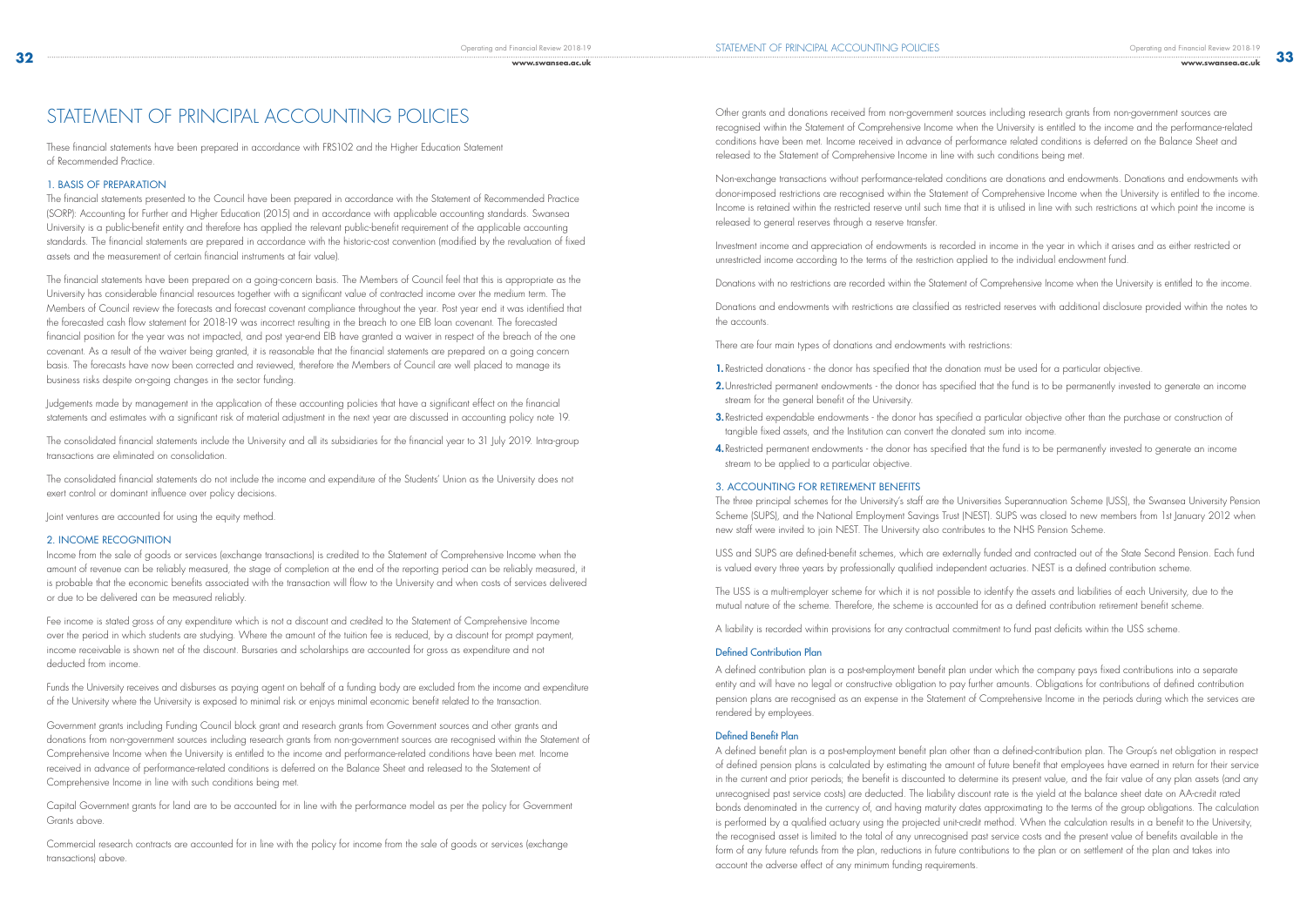**www.swansea.ac.uk**

### 4. EMPLOYMENT BENEFITS

Short-term employment benefits such as salaries and compensated absences are recognised as an expense in the year in which the employees render the service to the University. Any unused benefits are accrued and measured as the additional amount the University expects to pay as a result of unused entitlement. Unused annual leave entitlement at 31 July is recognised as a creditor for administrative staff. There is no creditor for unused annual leave for academics as no obligation exists.

### 5. FINANCE LEASES

Leases in which the University assumes substantially all the risks and rewards of ownership of the leased asset are classified as finance leases. Leased assets acquired by way of finance lease are stated at the lower of their fair value and the present value of the minimum lease payments at inception of the lease, less accumulated depreciation and less accumulated impairment losses. Lease payments are accounted for as described below.

Minimum lease payments are apportioned between the finance charge and the reduction of the outstanding liability. The finance charge is allocated to each period during the lease term so as to produce a constant periodic rate of interest on the remaining balance of the liability.

### 6. SERVICE CONCESSION ARRANGEMENTS

Fixed assets held under service concession arrangements are recognised on the Balance sheet at the present value of the minimum lease payments when the assets are brought into use with the corresponding financial liability.

Payments under the service concession arrangement are allocated between service costs, finance charges and financial liability repayments to reduce the financial liability to nil over the life of the arrangement.

The Bay Campus residences and Singleton residences are classified as Service Concession Arrangements.

### 7. OPERATING LEASES

Costs in respect of operating leases are charged on a straight-line basis over the lease term. Any lease premiums or incentives are spread over the minimum lease term.

### 8. FOREIGN CURRENCY

Transactions in foreign currencies are translated to Pound Sterling at the foreign exchange rate ruling at the date of transaction. Monetary assets and liabilities denominated in foreign currencies at the balance sheet date are re-translated to the functional currency at the foreign exchange rate ruling at that date. Foreign exchange differences arising on translation are recognised in the income statement. Non-monetary assets and liabilities that are measured in terms of historical cost in a foreign currency are translated using the exchange rate at the date of the transaction.

Comprehensive Income. Properties are not depreciated but are revalued or reviewed annually according to market conditions as at 31 July each year.

### 9. FIXED ASSETS

Fixed assets are stated at deemed cost less accumulated depreciation and accumulated impairment losses.

Land and Buildings were revalued to fair value on the date of transition to the 2015 HE SORP. These are measured on the basis of deemed cost, being the revalued amount at the date of the revaluation. The difference between the revalued amount and historical cost is credited to a revaluation reserve. An amount equal to the depreciation in excess of that on the historical cost basis is transferred from the revaluation reserve to retained earnings on an annual basis.

Where parts of the assets have different useful lives, they are accounted for as separate items of fixed assets.

Freehold land is not depreciated as it is considered to have an indefinite useful life. Freehold buildings are depreciated on a straight-line basis over their expected useful lives to the University of between 12 and 75 years.

No depreciation is charged on assets in the course of construction and depreciation is accelerated when there is a known demolition date.

Leasehold land and buildings are depreciated over the life of the lease up to a maximum of 50 years.

### **Equipment**

STATEMENT OF PRINCIPAL ACCOUNTING POLICIES

exceptional circumstances where the useful life is deemed longer or shorter.

Depreciation methods, useful lives and residual values are reviewed at the date of preparation of each Balance Sheet.

### Vessels

Vessels are stated at cost and depreciated over their useful expected lives.

### Borrowing costs

### 10. HERITAGE ASSETS

value is reasonably obtainable.

be material.

### 11. INVESTMENT PROPERTIES

- Equipment costing less than £25,000 per individual item is written off in the year of acquisition. All other equipment is capitalised.
- Capitalised eauipment is stated at cost and depreciated over its useful expected life. The useful expected life is 3-5 years except in
	-
	-
- Depreciation methods, useful lives and residual values are reviewed at the date of preparation of each Balance Sheet.
- Borrowing costs are recognised as an expense in the Statement of Comprehensive Income in the period in which they are incurred.
- Works of art and other valuable artefacts are capitalised and recognised at the cost or value of the acquisition, where a cost or
- Heritage assets are not depreciated as their long economic life and high residual value mean that any depreciation would not
- Investment property is land and buildings held for rental income or capital appreciation rather than for use in delivering services.
- Investment properties are measured initially at cost and subsequently at fair value with movements recognised in the Statement of
	-
- Investments in jointly-controlled entities, subsidiaries and associates are carried at cost less impairment in the University's accounts.
- Current asset investments are held at fair value with movements recognised in the Statement of Comprehensive Income.
- Cash includes cash in hand, deposits repayable on demand and overdrafts. Deposits are repayable on demand if they are in
- Cash equivalents are short-term, highly-liquid investments that are readily convertible to known amounts of cash with insignificant

### 12. INVESTMENTS

Non-current investments are held on the Balance Sheet at amortised cost less impairment.

### 13. STOCK

Stock is held at the lower of cost and net realisable value.

### 14. CASH AND CASH EQUIVALENTS

practice available within 24 hours without penalty.

risk of change in value.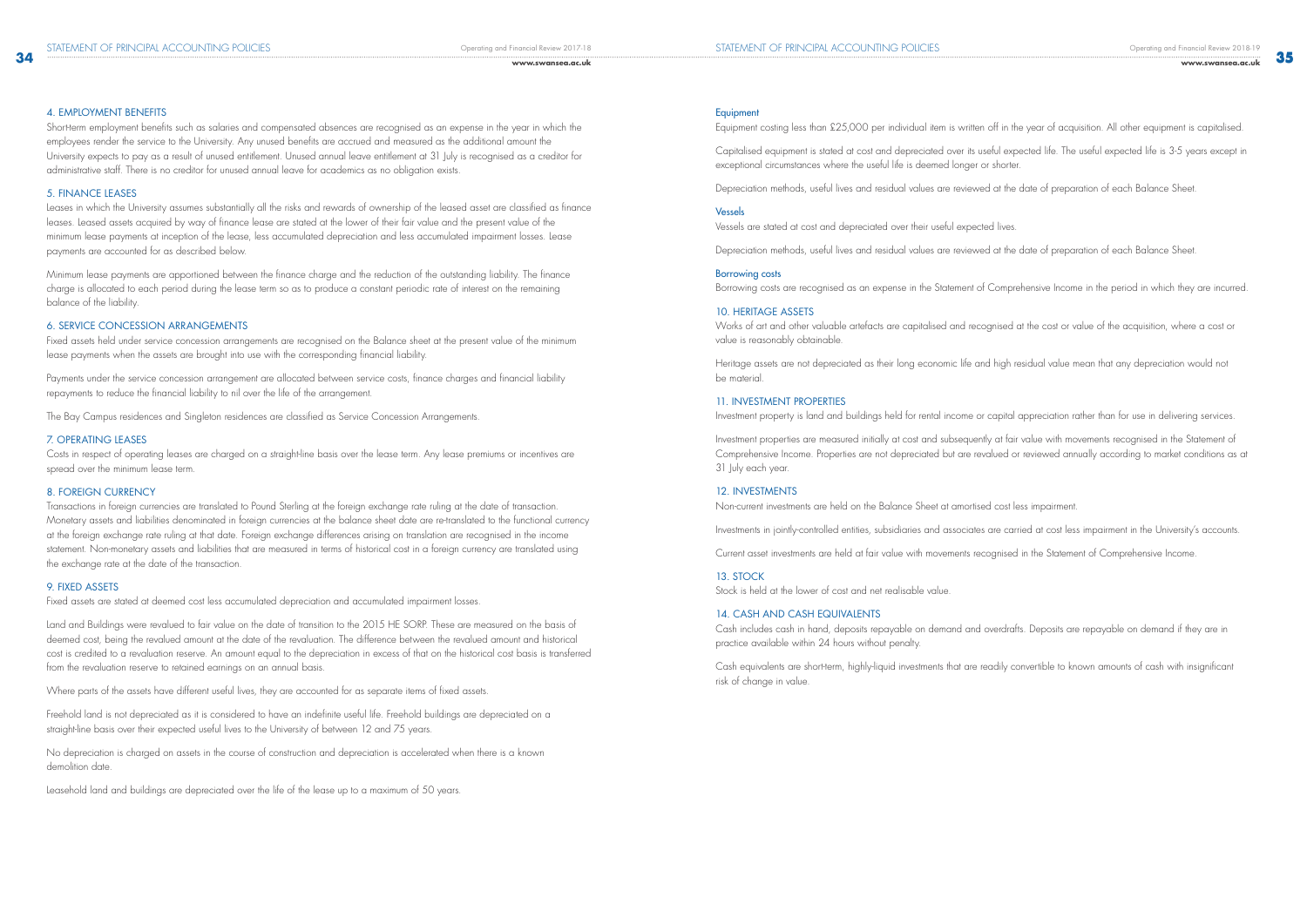### 15. PROVISIONS, CONTINGENT LIABILITIES AND CONTINGENT ASSETS

Provisions are recognised in the financial statements when:

- a) the University has a present obligation (legal or constructive) as a result of a past event;
- b) it is probable that an outflow of economic benefits will be required to settle the obligation; and
- c) a reliable estimate can be made of the amount of the obligation.

The amount recognised as a provision is determined by discounting the expected future cash flows at a pre-tax rate that reflects risks specific to the liability.

### 16. ACCOUNTING FOR JOINT OPERATIONS, JOINTLY CONTROLLED ASSETS AND JOINTLY CONTROLLED OPERATIONS The University accounts for its share of joint ventures using the equity method.

A contingent liability arises from a past event that gives the University a possible obligation whose existence will only be confirmed by the occurrence or otherwise of certain future events not wholly within the control of the University. Contingent liabilities also arise in circumstances where a provision would otherwise be made but either it is not probable that an outflow of resources will be required or the amount of the obligation cannot be measured reliably.

A contingent asset arises where an event has taken place that gives the University a possible asset whose existence will only be confirmed by the occurrence or otherwise of uncertain future events not wholly within the control of the University.

Contingent assets and liabilities are not recognised in the Balance Sheet but are disclosed in the notes.

The University accounts for its share of transactions from joint operations and jointly controlled assets in the Statement of Comprehensive Income.

### 17. TAXATION

The University is an exempt charity within the meaning of Part 3 of the Charities Act 2011. It is therefore a charity within the meaning of Para 1 of schedule 6 of the Finance Act 2010 and accordingly, the Institution is potentially exempt from taxation in respect of income or capital gains received within categories covered by section 478-488 of the Corporation Tax Act 2010 (CTA 2010) or section 256 of the Taxation of Chargeable Gains Act 1992, to the extent that such income or gains are applied to exclusively charitable purposes.

The University receives no similar exemption in respect of Value Added Tax. Irrecoverable VAT on inputs is included in the costs of such inputs. Any irrecoverable VAT allocated to fixed assets is included in their cost.

The University's subsidiaries are liable to Corporation Tax in the same way as any other commercial organisation.

### 18. RESERVES

Reserves are allocated between restricted and unrestricted reserves. Restricted endowment reserves include balances which, through endowment to the University, are held as a permanent restricted fund as the University must hold the fund to perpetuity.

Other restricted reserves include balances through which the donor has designated a specific purpose and therefore the University is restricted in the use of these funds.

### 19. SIGNIFICANT ESTIMATES AND JUDGEMENTS

Significant estimates and judgements used in the preparation of this financial information were as follows:

### Tangible Fixed Assets

Land and buildings were revalued on adoption of FRS102. The revaluation was performed by qualified quantity surveyors based upon their independent review of the estate and supporting information from the University.

During the revaluation of land and buildings the estimated useful lives of buildings were reviewed and updated by the independent surveyors based upon an assessment of the age and condition of the estate

### Recoverability of debtors

The policy for provision for bad and doubtful debts is specific for each class of debt and based on circumstances and post-year-end recovery of actual debts. Any non-provided debts are deemed recoverable.

### Retirement benefit obligations

The University operates its own scheme, Swansea University Pension Scheme (SUPS), which is a defined-benefit scheme (now closed to new members). Actuarial valuations of the scheme are carried out as determined by the Trustees at intervals of not more than three years.

Pension costs under the HE SORP and FRS102 are assessed in accordance with the advice of independent actuaries based upon latest actuarial valuations and assumptions determined by the actuaries. The assumptions are based upon information supplied to the actuaries by the University, supplemented by decisions between the actuary and management. The assumptions are documented in note 30.

The Universities Superannuation Scheme (USS) is accounted for as a defined-contribution scheme as insufficient information is available to use defined-benefit accounting. However, as the University is contractually obliged to pay contributions into USS to fund past deficits, this obligation is provided for on the balance sheet.

The deficit-recovery plan put in place by USS sets out the proportion of annual contributions that relate to past-deficit recovery, and the period for which these are committed. These committed deficit contributions are re-assessed with each triennial valuation of the scheme, and form the basis of the provision, together with assumptions on appropriate inflation and discount factors.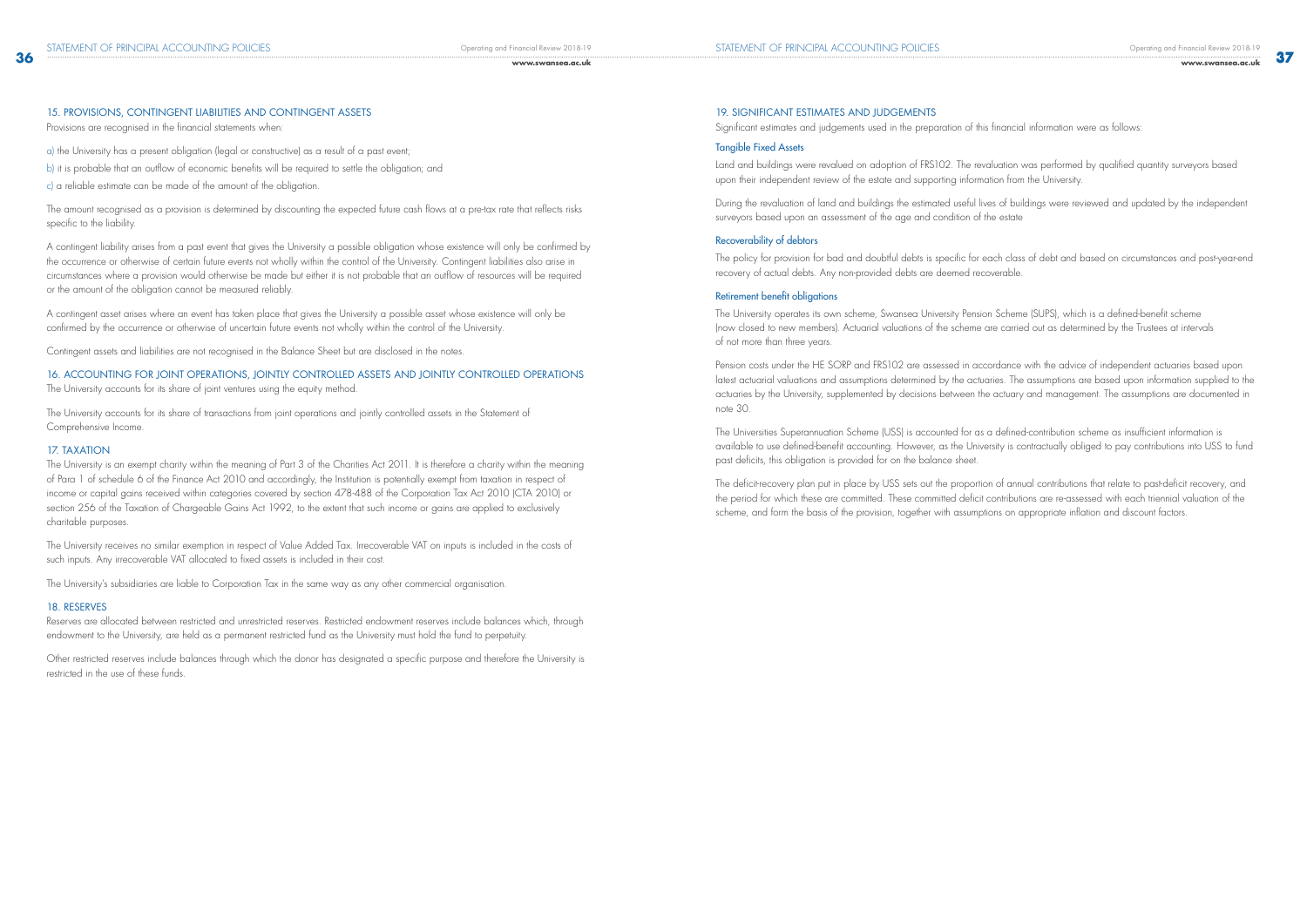|                                                                                                                     |                | <b>Consolidated</b>          | <b>University</b>            | Consolidated                 | <b>University</b>            |
|---------------------------------------------------------------------------------------------------------------------|----------------|------------------------------|------------------------------|------------------------------|------------------------------|
|                                                                                                                     |                | Year ended<br>31st July 2019 | Year ended<br>31st July 2019 | Year ended<br>31st July 2018 | Year ended<br>31st July 2018 |
|                                                                                                                     | <b>Note</b>    | £m                           | £m                           | E <sub>m</sub>               | E <sub>m</sub>               |
| <b>INCOME</b>                                                                                                       |                |                              |                              |                              |                              |
| Tuition fees and education contracts                                                                                | 1              | 170.5                        | 170.5                        | 168.8                        | 168.8                        |
| Funding body grants                                                                                                 | $\overline{2}$ | 25.1                         | 25.1                         | 20.6                         | 20.6                         |
| Research grants and contracts                                                                                       | 3              | 94.6                         | 94.6                         | 51.6                         | 51.6                         |
| Other income                                                                                                        | 4              | 61.2                         | 60.8                         | 66.2                         | 65.3                         |
| Investment income                                                                                                   | 5              | 0.7                          | 0.7                          | 0.5                          | 0.5                          |
| <b>Total income before endowments and donations</b>                                                                 |                | 352.1                        | 351.7                        | 307.7                        | 306.8                        |
| Donations and Endowments                                                                                            | 6              | 0.3                          | 0.3                          | 0.5                          | 0.5                          |
| <b>Total income</b>                                                                                                 |                | 352.4                        | 352.0                        | 308.2                        | 307.3                        |
| <b>EXPENDITURE</b>                                                                                                  |                |                              |                              |                              |                              |
| Staff costs                                                                                                         | $\overline{7}$ | 177.9                        | 177.5                        | 158.4                        | 158.0                        |
| USS pension deficit charge                                                                                          | 7              | 56.9                         | 56.9                         | (0.5)                        | (0.5)                        |
| Other operating expenses                                                                                            |                | 130.8                        | 131.1                        | 116.6                        | 116.1                        |
| Depreciation                                                                                                        | 11             | 22.1                         | 21.9                         | 15.6                         | 15.5                         |
| Interest and other finance costs                                                                                    | 8              | 7.3                          | 7.3                          | 6.9                          | 6.9                          |
| <b>Total expenditure</b>                                                                                            | 9              | 395.0                        | 394.7                        | 297.0                        | 296.0                        |
| (Deficit) / Surplus before other gains, losses and share of<br>operating (Deficit) of joint ventures and associates |                | (42.6)                       | (42.7)                       | 11.2                         | 11.3                         |
| Gain / (Loss) on disposal of fixed assets                                                                           |                | 0.1                          | 0.1                          | (3.4)                        | (3.4)                        |
| (Loss) / Gain on investments                                                                                        |                | (0.9)                        | 0.1                          | 0.2                          | (0.2)                        |
| Share of operating deficit in joint venture                                                                         | 15             | (0.3)                        | (0.3)                        | (0.4)                        | (0.2)                        |
| (Deficit) / Surplus before taxation                                                                                 |                | (43.7)                       | (42.8)                       | 7.6                          | 7.5                          |
|                                                                                                                     |                |                              |                              |                              |                              |
| Taxation                                                                                                            | 10             | (0.0)                        |                              | (0.0)                        |                              |
| (Deficit) / Surplus for the year                                                                                    |                | (43.7)                       | (42.8)                       | 7.6                          | 7.5                          |
| Actuarial (loss) / gain in respect of pension schemes                                                               | 30             | (13.0)                       | (13.0)                       | 0.6                          | 0.6                          |
| Total comprehensive (expense)/income for the year                                                                   |                | (56.7)                       | (55.8)                       | 8.2                          | 8.1                          |
| <b>Represented by:</b>                                                                                              |                |                              |                              |                              |                              |
| Endowment comprehensive income for the year                                                                         | 22             | 0.3                          | 0.3                          | 0.3                          | 0.3                          |
| Unrestricted comprehensive (expense) for the year                                                                   |                | (57.0)                       | (56.1)                       | 7.9                          | 7.8                          |
|                                                                                                                     |                | (56.7)                       | (55.8)                       | 8.2                          | 8.1                          |

# CONSOLIDATED AND INSTITUTION STATEMENTS OF COMPREHENSIVE INCOME

*Year ended 31st July 2019*

| <b>Income and expenditure</b><br>reserve |                     | <b>Revaluation</b><br>reserve | <b>Total</b> |
|------------------------------------------|---------------------|-------------------------------|--------------|
| <b>Endowment</b>                         | <b>Unrestricted</b> |                               |              |
| £m                                       | £m                  | £m                            | £m           |
| 6.1                                      | 153.0               | 47.8                          | 206.9        |
| 0.3                                      | 7.3                 |                               | 7.6          |
|                                          | 0.6                 |                               | 0.6          |
|                                          | 1.0                 | (1.0)                         |              |
| 6.4                                      | 161.9               | 46.8                          | 215.1        |
| 6.4                                      | 161.9               | 46.8                          | 215.1        |
| 0.3                                      | (44.0)              |                               | (43.7)       |
|                                          | (13.0)              |                               | (13.0)       |
|                                          | 1.1                 | (1.1)                         |              |
| 0.3                                      | (55.9)              | (1.1)                         | (56.7)       |
| 6.7                                      | 106.0               | 45.7                          | 158.4        |
|                                          |                     |                               |              |

| 6.1 | 152.5  | 47.8  | 206.4  |
|-----|--------|-------|--------|
| 0.3 | 7.2    | 0.0   | 7.5    |
| 0.0 | 0.6    | 0.0   | 0.6    |
| 0.0 | 1.0    | (1.0) | 0.0    |
| 6.4 | 161.3  | 46.8  | 214.5  |
| 6.4 | 161.3  | 46.8  | 214.5  |
| 0.3 | (43.1) | 0.0   | (42.8) |
| 0.0 | (13.0) | 0.0   | (13.0) |
| 0.0 | 1.1    | (1.1) | 0.0    |
| 0.3 | (55.0) | (1.1) | (55.8) |
| 6.7 | 106.3  | 45.7  | 158.7  |

**CONSOLIDATED**

| COLIDI CHCH3IYG CADGH3G                                          | $\overline{\phantom{a}}$ | ו שניש ו |
|------------------------------------------------------------------|--------------------------|----------|
| Iransters between revaluation and income and expenditure reserve |                          |          |
| Total comprehensive income/(expense) for the year                |                          |          |
| At 31 July 2019                                                  |                          |          |
|                                                                  |                          |          |

### **UNIVERSITY**

| lus from the income and expenditure statement                |  |  |
|--------------------------------------------------------------|--|--|
| comprehensive income                                         |  |  |
| sters between revaluation and income and expenditure reserve |  |  |
|                                                              |  |  |
|                                                              |  |  |

### At 1 August 2018 **6.4 1.4 August 2018**

| Total comprehensive income/(expense) for the year           |  |  |
|-------------------------------------------------------------|--|--|
| ters between revaluation and income and expenditure reserve |  |  |
| $\:$ ) ther comprehensive income $\:$                       |  |  |
| Deficit) from the income and expenditure statement          |  |  |

All items of income and expenditure relate to continuing activities.

CONSOLIDATED AND INSTITUTION STATEMENTS OF CHANGES IN RESERVES *Year ended 31st July 2019*

### **At 1 August 2017** Surplus from the income and expenditure statement Other comprehensive income Transfers between revaluation and income and expenditure reserve At 31 July 2018 **At 1 August 2018** Surplus / (Deficit) from the income and expenditure statement Other comprehensive expense - (13.0) - (13.0) - (13.0) - (13.0) - (13.0) - (13.0) - (13.0) - (13.0) - (13.0) - (13.0) - (13.0) - (13.0) - (13.0) - (13.0) - (13.0) - (13.0) - (13.0) - (13.0) - (13.0) - (13.0) - (13.0) - (13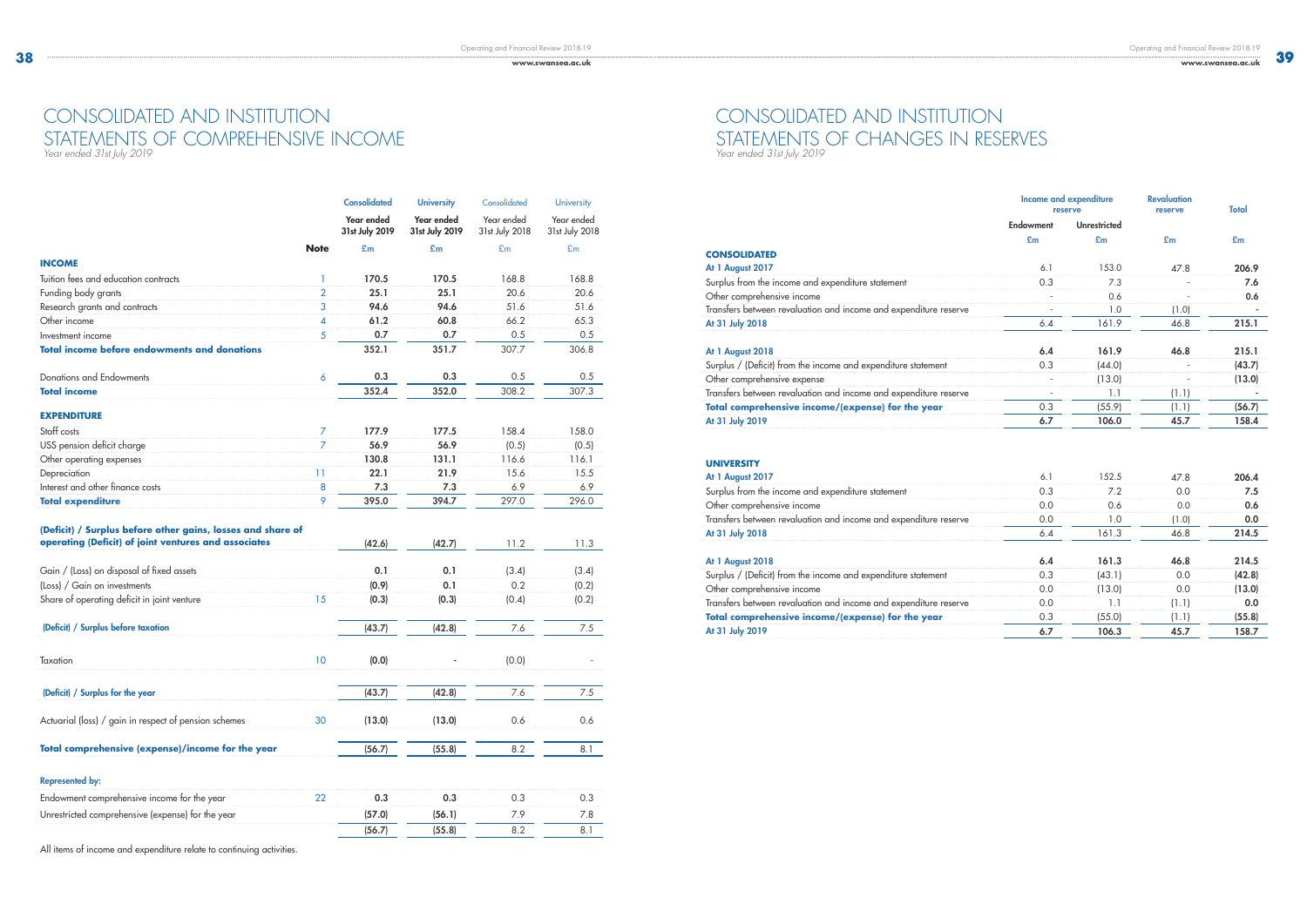|                                                         |             | <b>Consolidated</b> | <b>University</b> | Consolidated   | University     |
|---------------------------------------------------------|-------------|---------------------|-------------------|----------------|----------------|
|                                                         |             | 31st July 2019      | 31st July 2019    | 31st July 2018 | 31st July 2018 |
|                                                         | <b>Note</b> | £m                  | £m                | E <sub>m</sub> | £m             |
| <b>NON-CURRENT ASSETS</b>                               |             |                     |                   |                |                |
| Tangible fixed assets                                   | 11          | 458.6               | 457.6             | 438.7          | 437.5          |
| Heritage assets                                         | 12          | 0.9                 | 0.9               | 0.9            | 0.9            |
| Investments                                             | 14          | 0.6                 | 2.4               | 1.6            | 2.4            |
| Investments in joint venture                            | 15          | 2.3                 | 2.3               | 2.5            | 2.5            |
|                                                         |             | 462.4               | 463.2             | 443.7          | 443.3          |
| <b>CURRENT ASSETS</b>                                   |             |                     |                   |                |                |
| Stocks                                                  | 16          | 0.1                 | 0.0               | 0.2            | 0.1            |
| Trade and other receivables                             | 18          | 63.1                | 62.9              | 31.3           | 31.3           |
| Investments                                             | 17          | 4.9                 | 4.9               | 4.7            | 4.7            |
| Cash and cash equivalents                               |             | 89.5                | 86.9              | 64.2           | 61.8           |
|                                                         |             | 157.6               | 154.7             | 100.4          | 97.9           |
| Less creditors falling due within one year              | 19          | (191.4)             | (189.0)           | (81.0)         | (78.7)         |
| <b>NET CURRENT (LIABILITIES) / ASSETS</b>               |             | (33.8)              | (34.3)            | 19.4           | 19.2           |
| <b>Total assets less current liabilities</b>            |             | 428.6               | 428.9             | 463.1          | 462.5          |
| Creditors: amounts falling due after more than one year | 20          | (121.5)             | (121.5)           | (170.9)        | (170.9)        |
| <b>PROVISIONS</b>                                       |             |                     |                   |                |                |
| Pension provision                                       | 21          | (148.7)             | (148.7)           | (77.1)         | (77.1)         |
| <b>Total net assets</b>                                 |             | 158.4               | 158.7             | 215.1          | 214.5          |
| <b>RESTRICTED RESERVES</b>                              |             |                     |                   |                |                |
| Income and expenditure reserve - endowment reserve      | 22          | 6.8                 | 6.8               | 6.4            | 6.4            |
| <b>UNRESTRICTED RESERVES</b>                            |             |                     |                   |                |                |
| Income and expenditure reserve - unrestricted           |             | 105.9               | 106.2             | 161.9          | 161.3          |
| Revaluation reserve                                     |             | 45.7                | 45.7              | 46.8           | 46.8           |
| <b>Total reserves</b>                                   |             | 158.4               | 158.7             | 215.1          | 214.5          |

The financial statements were approved by Council on 25th November 2019 and were signed on its behalf on that date by:

|                                                                       |             | 31st July 2019 | 31 July 2018 |
|-----------------------------------------------------------------------|-------------|----------------|--------------|
|                                                                       | <b>Note</b> | £m             | £m           |
| <b>CASH FLOWS FROM OPERATING ACTIVITIES</b>                           |             |                |              |
| (Deficit)/surplus for the year                                        |             | (43.7)         | 7.6          |
| <b>Adjustment for non-cash items</b>                                  |             |                |              |
| Depreciation                                                          | 11          | 22.1           | 15.6         |
| Service Concession Income                                             |             | (9.5)          | (8.1)        |
| Service Concession Interest                                           |             | 3.3            | 3.2          |
| Loss / (Gain) on Investments                                          |             | 0.9            | (0.2)        |
| (Increase) / decrease in debtors                                      |             | (17.3)         | 5.7          |
| (Decrease) / Increase in creditors                                    |             | (1.4)          | 9.1          |
| Increase in pension provisions                                        |             | 58.5           | 0.6          |
| Decrease in net assets in joint venture                               |             | 0.3            | 0.5          |
| <b>ADJUSTMENT FOR INVESTING OR FINANCING ACTIVITIES</b>               |             |                |              |
| Investment income                                                     |             | (0.7)          | (0.5)        |
| Capital grant income                                                  |             | (36.4)         | (5.4)        |
| Interest payable                                                      |             | 5.4            | 5.0          |
| Endowment Income                                                      |             | (0.1)          | (0.0)        |
| (Profit) / Loss on the sale of fixed assets                           |             | (0.1)          | 3.4          |
| Net cash inflow from operating activities                             |             | (18.7)         | 36.5         |
| <b>CASH FLOWS FROM INVESTING ACTIVITIES</b>                           |             |                |              |
| Capital grant receipts                                                |             | 24.2           | 11.2         |
| Proceeds from sales of fixed assets                                   |             | 0.1            |              |
| Payments made to acquire fixed assets                                 |             | (32.8)         | (46.9)       |
| Investment income                                                     |             | 0.7            | 0.5          |
| New non-current asset investments                                     |             |                | (0.2)        |
|                                                                       |             | (7.8)          | (35.4)       |
| <b>CASH FLOWS FROM FINANCING ACTIVITES</b>                            |             |                |              |
| Interest paid                                                         |             | (2.1)          | (1.8)        |
| Interest element of finance lease and service concession arrangements |             | (3.3)          | (3.2)        |
| Endowment cash received                                               |             | 0.1            | 0.0          |
| New secured loans                                                     |             | 60.0           |              |
| Repayment of amounts borrowed                                         |             | (3.3)          | (3.8)        |
|                                                                       |             | 51.4           | (8.8)        |
|                                                                       |             |                |              |
| Increase / (Decrease) in cash and cash equivalents in the year        |             | 24.9           | (7.7)        |
| Cash and cash equivalents at beginning of the year                    |             | 62.0           | 69.7         |
| Cash and cash equivalents at end of the year                          |             | 86.9           | 62.0         |

|                                                                       |             | 31st July 2019 | 31 July 2018 |
|-----------------------------------------------------------------------|-------------|----------------|--------------|
|                                                                       | <b>Note</b> | £m             | £m           |
| <b>CASH FLOWS FROM OPERATING ACTIVITIES</b>                           |             |                |              |
| (Deficit)/surplus for the year                                        |             | (43.7)         | 7.6          |
| <b>Adjustment for non-cash items</b>                                  |             |                |              |
| Depreciation                                                          | 11          | 22.1           | 15.6         |
| Service Concession Income                                             |             | (9.5)          | (8.1)        |
| Service Concession Interest                                           |             | 3.3            | 3.2          |
| Loss / (Gain) on Investments                                          |             | 0.9            | (0.2)        |
| (Increase) / decrease in debtors                                      |             | (17.3)         | 5.7          |
| (Decrease) / Increase in creditors                                    |             | (1.4)          | 9.1          |
| Increase in pension provisions                                        |             | 58.5           | 0.6          |
| Decrease in net assets in joint venture                               |             | 0.3            | 0.5          |
| <b>ADJUSTMENT FOR INVESTING OR FINANCING ACTIVITIES</b>               |             |                |              |
| Investment income                                                     |             | (0.7)          | (0.5)        |
| Capital grant income                                                  |             | (36.4)         | (5.4)        |
| Interest payable                                                      |             | 5.4            | 5.0          |
| Endowment Income                                                      |             | (0.1)          | (0.0)        |
| (Profit) / Loss on the sale of fixed assets                           |             | (0.1)          | 3.4          |
| Net cash inflow from operating activities                             |             | (18.7)         | 36.5         |
| <b>CASH FLOWS FROM INVESTING ACTIVITIES</b>                           |             |                |              |
| Capital grant receipts                                                |             | 24.2           | 11.2         |
| Proceeds from sales of fixed assets                                   |             | 0.1            |              |
| Payments made to acquire fixed assets                                 |             | (32.8)         | (46.9)       |
| Investment income                                                     |             | 0.7            | 0.5          |
| New non-current asset investments                                     |             |                | (0.2)        |
|                                                                       |             | (7.8)          | (35.4)       |
| <b>CASH FLOWS FROM FINANCING ACTIVITES</b>                            |             |                |              |
| Interest paid                                                         |             | (2.1)          | (1.8)        |
| Interest element of finance lease and service concession arrangements |             | (3.3)          | (3.2)        |
| Endowment cash received                                               |             | 0.1            | 0.0          |
| New secured loans                                                     |             | 60.0           |              |
| Repayment of amounts borrowed                                         |             | (3.3)          | (3.8)        |
|                                                                       |             | 51.4           | (8.8)        |
|                                                                       |             |                |              |
| Increase / (Decrease) in cash and cash equivalents in the year        |             | 24.9           | (7.7)        |
| Cash and cash equivalents at beginning of the year                    |             | 62.0           | 69.7         |
| Cash and cash equivalents at end of the year                          |             | 86.9           | 62.0         |

| Capital grant receipts                |  |
|---------------------------------------|--|
| Proceeds from sales of fixed assets   |  |
| Payments made to acquire fixed assets |  |
| Investment income                     |  |
| New non-current asset investments     |  |

|                                                                       |             | 31st July 2019 | 31 July 2018 |
|-----------------------------------------------------------------------|-------------|----------------|--------------|
|                                                                       | <b>Note</b> | £m             | £m           |
| <b>CASH FLOWS FROM OPERATING ACTIVITIES</b>                           |             |                |              |
| (Deficit)/surplus for the year                                        |             | (43.7)         | 7.6          |
| <b>Adjustment for non-cash items</b>                                  |             |                |              |
| Depreciation                                                          | 11          | 22.1           | 15.6         |
| Service Concession Income                                             |             | (9.5)          | (8.1)        |
| Service Concession Interest                                           |             | 3.3            | 3.2          |
| Loss / (Gain) on Investments                                          |             | 0.9            | (0.2)        |
| (Increase) / decrease in debtors                                      |             | (17.3)         | 5.7          |
| (Decrease) / Increase in creditors                                    |             | (1.4)          | 9.1          |
| Increase in pension provisions                                        |             | 58.5           | 0.6          |
| Decrease in net assets in joint venture                               |             | 0.3            | 0.5          |
| <b>ADJUSTMENT FOR INVESTING OR FINANCING ACTIVITIES</b>               |             |                |              |
| Investment income                                                     |             | (0.7)          | (0.5)        |
| Capital grant income                                                  |             | (36.4)         | (5.4)        |
| Interest payable                                                      |             | 5.4            | 5.0          |
| Endowment Income                                                      |             | (0.1)          | (0.0)        |
| (Profit) / Loss on the sale of fixed assets                           |             | (0.1)          | 3.4          |
| Net cash inflow from operating activities                             |             | (18.7)         | 36.5         |
| <b>CASH FLOWS FROM INVESTING ACTIVITIES</b>                           |             |                |              |
| Capital grant receipts                                                |             | 24.2           | 11.2         |
| Proceeds from sales of fixed assets                                   |             | 0.1            |              |
| Payments made to acquire fixed assets                                 |             | (32.8)         | (46.9)       |
| Investment income                                                     |             | 0.7            | 0.5          |
| New non-current asset investments                                     |             |                | (0.2)        |
|                                                                       |             | (7.8)          | (35.4)       |
| <b>CASH FLOWS FROM FINANCING ACTIVITES</b>                            |             |                |              |
| Interest paid                                                         |             | (2.1)          | (1.8)        |
| Interest element of finance lease and service concession arrangements |             | (3.3)          | (3.2)        |
| Endowment cash received                                               |             | 0.1            | 0.0          |
| New secured loans                                                     |             | 60.0           |              |
| Repayment of amounts borrowed                                         |             | (3.3)          | (3.8)        |
|                                                                       |             | 51.4           | (8.8)        |
|                                                                       |             |                |              |
| Increase / (Decrease) in cash and cash equivalents in the year        |             | 24.9           | (7.7)        |
| Cash and cash equivalents at beginning of the year                    |             | 62.0           | 69.7         |
| Cash and cash equivalents at end of the year                          |             | 86.9           | 62.0         |

# CONSOLIDATED AND INSTITUTION BALANCE SHEET

*As at 31st July 2019* 

### CONSOLIDATED STATEMENT OF CASH FLOWS *Year ended 31st July 2019*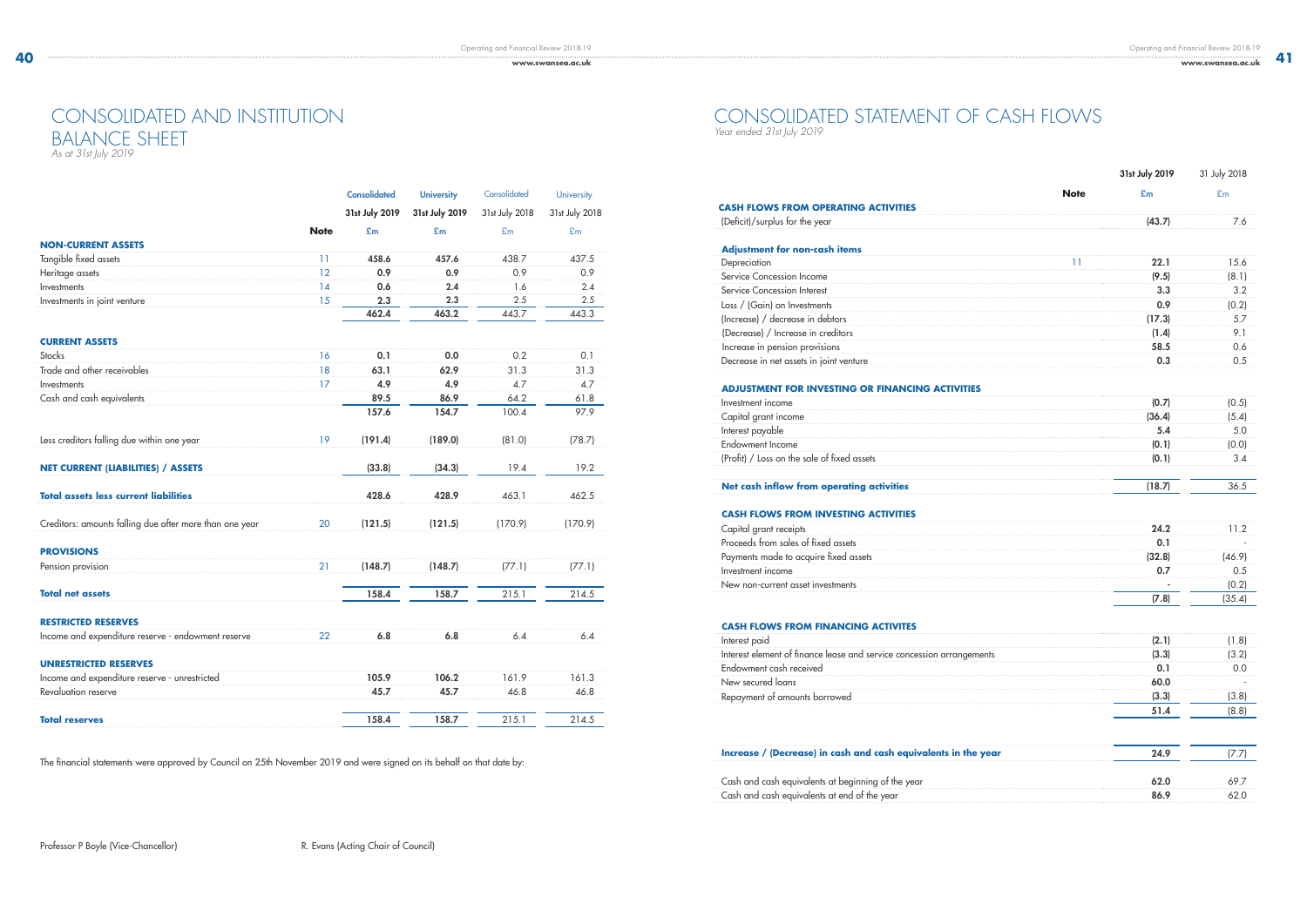**94.6** 94.6 51.6 51.6

*For the year ended 31st July 2019* 

**7** 

| <b>TUITION FEES AND EDUCATION CONTRACTS</b> |      |  |  |
|---------------------------------------------|------|--|--|
| Full - time home and EU students            | 15.5 |  |  |
| time international                          |      |  |  |
|                                             |      |  |  |
|                                             |      |  |  |
| ted course tees                             |      |  |  |
|                                             |      |  |  |

To generate the full - time home and EU tuition fee the University has spent £5.6 million (2018: £6.5 million) in relation to bursaries in accordance with the fee plan.

### **2 FUNDING BODY GRANTS**

|   | Grant received in year - recurrent              | 17.8 | 17.8 | 15.0 | 15.0 |
|---|-------------------------------------------------|------|------|------|------|
|   |                                                 | 17.8 | 17.8 | 15.0 | 15.0 |
|   | <b>SPECIFIC GRANTS RECEIVED IN YEAR</b>         |      |      |      |      |
|   | Widening Access / Reaching Wider                | 0.4  | 0.4  | 0.4  | 0.4  |
|   | Other                                           | 2.9  | 2.9  | 0.6  | 0.6  |
|   | Capital                                         | 4.0  | 4.0  | 4.6  | 4.6  |
|   |                                                 | 7.3  | 7.3  | 5.6  | 5.6  |
|   |                                                 | 25.1 | 25.1 | 20.6 | 20.6 |
| 3 | <b>RESEARCH GRANTS AND CONTRACTS</b>            |      |      |      |      |
|   | Research Councils                               | 17.9 | 17.9 | 12.7 | 12.7 |
|   | UK-based charities                              | 2.6  | 2.6  | 2.2  | 2.2  |
|   | UK government, health and hospital authorities  | 15.1 | 15.1 | 13.9 | 13.9 |
|   | UK industry, commerce, public corporations      | 4.9  | 4.9  | 2.6  | 2.6  |
|   | EU government bodies (including capital grants) | 51.9 | 51.9 | 17.9 | 17.9 |
|   | EU other                                        | 0.4  | 0.4  | 0.4  | 0.4  |
|   | Other overseas                                  | 1.0  | 1.0  | 1.0  | 1.0  |
|   | Other sources                                   | 0.8  | 0.8  | 0.9  | 0.9  |

Included within EU government bodies above is £32,393k, being the release of two capital grants in the year.

### **4 OTHER INCOME**

|   |                                              | <b>Consolidated</b><br>2019 | <b>University</b><br>2019 | Consolidated<br>2018 | <b>University</b><br>2018 |
|---|----------------------------------------------|-----------------------------|---------------------------|----------------------|---------------------------|
|   |                                              | £m                          | £m                        | E <sub>m</sub>       | E <sub>m</sub>            |
| 5 | <b>INVESTMENT INCOME</b>                     |                             |                           |                      |                           |
|   | Investment income on endowments              | 0.2                         | 0.2                       | 0.2                  | 0.2                       |
|   | Interest from short-term investments         | 0.5                         | 0.5                       | 0.3                  | 0.3                       |
|   |                                              | 0.7                         | 0.7                       | 0.5                  | 0.5                       |
| 6 | <b>DONATIONS AND ENDOWMENTS</b>              |                             |                           |                      |                           |
|   | New endowments                               | 0.1                         | 0.1                       | 0.1                  | 0.1                       |
|   | Unrestricted donations                       | 0.2                         | 0.2                       | 0.4                  | 0.4                       |
|   |                                              | 0.3                         | 0.3                       | 0.5                  | 0.5                       |
| 7 | <b>STAFF COSTS</b>                           |                             |                           |                      |                           |
|   | The staff costs for the financial year were: |                             |                           |                      |                           |
|   | Salaries                                     | 131.9                       | 131.5                     | 119.9                | 119.5                     |
|   | Social security costs                        | 13.8                        | 13.8                      | 12.5                 | 12.5                      |
|   | Other pension costs                          | 32.2                        | 32.2                      | 26.0                 | 26.0                      |
|   | <b>Total staff costs</b>                     | 177.9                       | 177.5                     | 158.4                | 158.0                     |
|   | <b>USS pension deficit charge</b>            | 56.9                        | 56.9                      | (0.5)                | (0.5)                     |

|   | Investment income on endowments              |
|---|----------------------------------------------|
|   | Interest from short-term investments         |
| 6 | <b>DONATIONS AND ENDOWMENTS</b>              |
|   | New endowments                               |
|   | Unrestricted donations                       |
| 7 | <b>STAFF COSTS</b>                           |
|   | The staff costs for the financial year were: |
|   | Salaries                                     |
|   |                                              |

Following the failure to agree the March 2018 valuation by the balance sheet date, the Universities Superannuation Scheme (USS) provision increased by £58.3 million in the year. During 2019, the University contributed £1.4 million in the year towards the USS pension deficit (2018: £1.9 million) resulting in a charge in the year of £56.9 million (2018: (£0.5 million)). Following the agreement of the 2018 valuation post year end, £39.3 million is expected to be released from the provision and will credit the Statement of Consolidated Income in the year to 2020.

| Salary                                         |
|------------------------------------------------|
| Benefits in kind as assessed for HMRC purposes |



# NOTES TO THE FINANCIAL STATEMENTS

*Year ended 31st July 2019*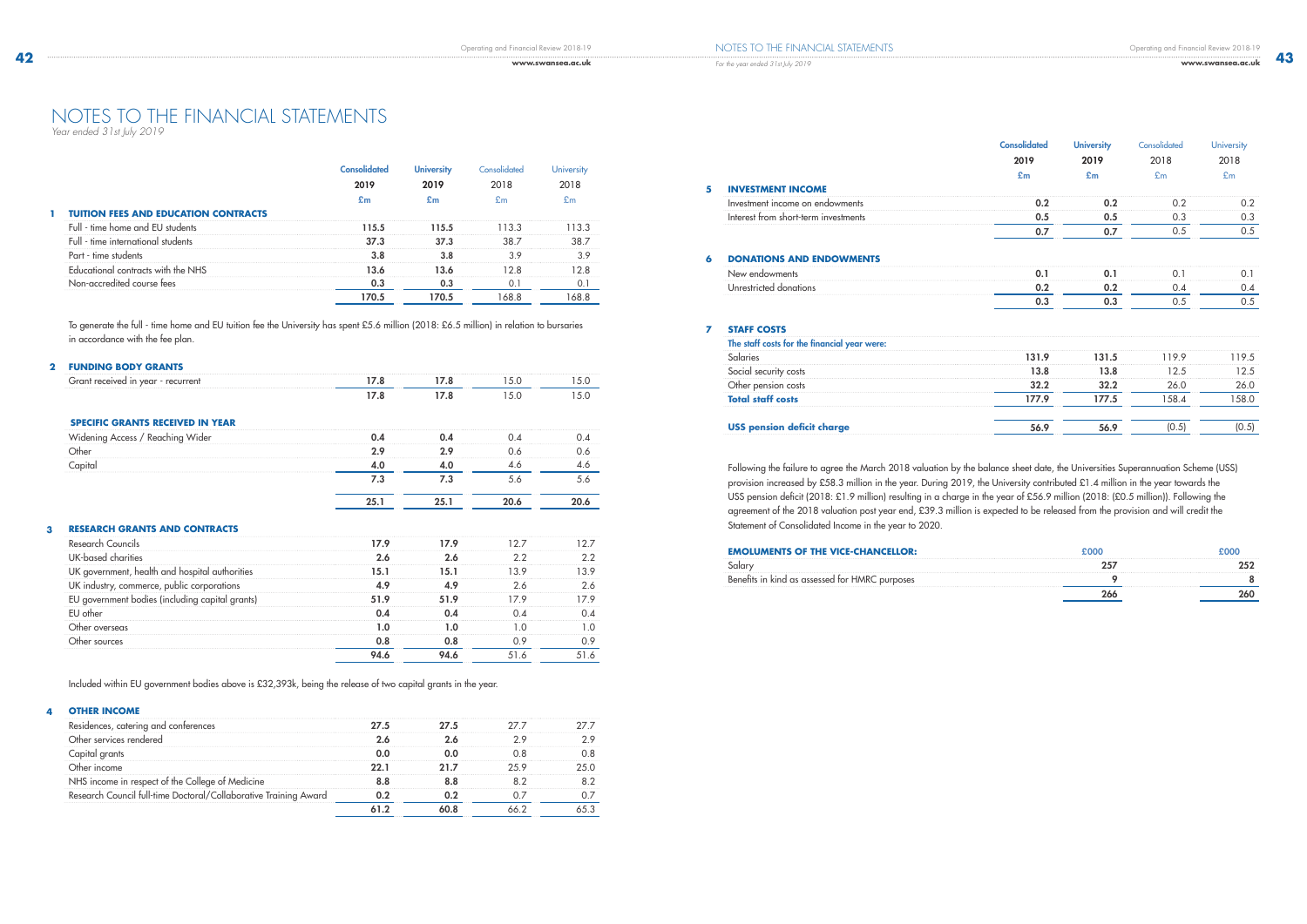*For the year ended 31st July 2019* 

*For the year ended 31 July 2019*

| Head of provider basic salary divided by median pay                |  |
|--------------------------------------------------------------------|--|
| Head of provider total remuneration divided by median remuneration |  |

Remuneration of higher paid staff, excluding employer's pension contributions but including payments made on behalf of the NHS in respect of its contractual obligations to University staff under separate NHS contracts of employment and which are reimbursed to the University by the NHS, was:

|                     | <b>Number</b>  | <b>Number</b> |
|---------------------|----------------|---------------|
| £100,000 - £104,999 | 10             | $\prime$      |
| £105,000 - £109,999 | 7              | 6             |
| £110,000 - £114,999 | 5              | 4             |
| £115,000 - £119,999 | 7              | 2             |
| £120,000 - £124,999 | 3              | 4             |
| £125,000 - £129,999 | 3              | 2             |
| £130,000 - £134,999 | $\overline{2}$ | 4             |
| £135,000 - £139,999 | $\mathbf 2$    |               |
| £140,000 - £144,999 | ı              |               |
| £145,000 - £149,999 |                |               |
| £150,000 - £154,999 | 2              |               |
| £155,000 - £159,999 |                |               |
| £160,000 - £164,999 | 2              |               |
| £165,000 - £169,999 |                |               |
| £170,000 - £174,999 |                |               |
| £175,000 - £179,999 |                |               |
| £180,000 - £184,999 |                |               |
| £185,000 - £189,999 |                |               |
| £190,000 - £194,999 |                |               |
| £195,000 - £199,999 |                |               |
| £200,000 - £204,999 |                |               |
| £205,000 - £209,999 |                |               |
| £210,000 - £214,999 |                |               |
| £215,000 - £219,999 |                |               |
| £220,000 - £224,999 |                |               |
| £225,000 - £229,999 |                |               |
| £230,000 - £234,999 |                |               |
| £235,000 - £239,999 |                |               |
|                     |                |               |

### The average number of staff employed during the year expressed as FTE (full-time equivalents):

No compensation for loss of office to a senior post-holder was payable during the year (2018: nil)

Due to the nature of the Institution's operations and the composition of the Council, being drawn from local public and private sector organisations, it is inevitable that transactions will take place with organisations in which a member of the Council may have an interest. All transactions involving organisations in which a member of Council may have an interest, are conducted at arm's length and in accordance with the Institution's Financial Regulations and procurement procedures.

|    |                                                                  | <b>Consolidated</b> | <b>University</b> | Consolidated  | University     |
|----|------------------------------------------------------------------|---------------------|-------------------|---------------|----------------|
|    |                                                                  | 2019                | 2019              | 2018          | 2018           |
|    | <b>Note</b>                                                      | £m                  | £m                | £m            | E <sub>m</sub> |
| 8  | <b>INTEREST AND OTHER FINANCE COSTS</b>                          |                     |                   |               |                |
|    | Loan interest                                                    | 2.1                 | 2.1               | 1.8           | 1.8            |
|    | Finance leases including service concession arrangements         | 3.3                 | 3.3               | 3.2           | 3.2            |
|    | Unwinding of USS discount factor                                 | 0.7                 | 0.7               | 0.6           | 0.6            |
|    | Net pension interest cost                                        | 30<br>1.2           | 1.2               | 1.3           | 1.3            |
|    |                                                                  | 7.3                 | 7.3               | 6.9           | 6.9            |
| 9  | <b>ANALYSIS OF EXPENDITURE BY ACTIVITY</b>                       |                     |                   |               |                |
|    | Academic departments                                             | 126.1               | 126.1             | 109.5         | 109.5          |
|    | Academic services                                                | 25.3                | 25.3              | 28.4          | 28.4           |
|    | Research grants and contracts                                    | 57.8                | 57.8              | 47.9          | 47.9           |
|    | Residences, catering and conferences                             | 27.4                | 27.4              | 26.6          | 26.6           |
|    | Premises                                                         | 33.5                | 33.5              | 24.4          | 24.4           |
|    | Professional services                                            | 50.7                | 50.7              | 45.3          | 45.3           |
|    | Other services rendered                                          | 2.4                 | 2.4               | 2.8           | 2.8            |
|    | USS pension deficit charge                                       | 57.6                | 57.6              | 0.1           | 0.1            |
|    | Other activities                                                 | 14.2                | 13.9              | 12.0          | 11.0           |
|    | <b>Total expenditure</b>                                         | 395.0               | 394.7             | 297.0         | 296.0          |
|    | Other operating expenses include:                                |                     | £000              |               | £000           |
|    | External auditors' remuneration in respect of audit services     |                     | 266               |               | 93             |
|    | External auditors' remuneration in respect of non-audit services |                     | 398               |               | 80             |
|    | Operating lease rentals - Land and buildings                     |                     |                   |               |                |
| 10 | <b>TAXATION</b>                                                  |                     |                   |               |                |
|    | Recognised in the statement of comprehensive income              |                     |                   |               |                |
|    | <b>CURRENT TAX</b>                                               |                     |                   |               |                |
|    | Current tax expense                                              | 0.0                 |                   | 0.0           |                |
|    | Total tay expense                                                | 0 <sub>0</sub>      |                   | $\cap$ $\cap$ |                |

|                                                                  |             | <b>Consolidated</b> | <b>University</b> | Consolidated   | <b>University</b> |
|------------------------------------------------------------------|-------------|---------------------|-------------------|----------------|-------------------|
|                                                                  |             | 2019                | 2019              | 2018           | 2018              |
|                                                                  | <b>Note</b> | £m                  | £m                | E <sub>m</sub> | £m                |
| <b>INTEREST AND OTHER FINANCE COSTS</b>                          |             |                     |                   |                |                   |
| Loan interest                                                    |             | 2.1                 | 2.1               | 1.8            | 1.8               |
| Finance leases including service concession arrangements         |             | 3.3                 | 3.3               | 3.2            | 3.2               |
| Unwinding of USS discount factor                                 |             | 0.7                 | 0.7               | 0.6            | 0.6               |
| Net pension interest cost                                        | 30          | 1.2                 | 1.2               | 1.3            | 1.3               |
|                                                                  |             | 7.3                 | 7.3               | 6.9            | 6.9               |
| <b>ANALYSIS OF EXPENDITURE BY ACTIVITY</b>                       |             |                     |                   |                |                   |
| Academic departments                                             |             | 126.1               | 126.1             | 109.5          | 109.5             |
| Academic services                                                |             | 25.3                | 25.3              | 28.4           | 28.4              |
| Research grants and contracts                                    |             | 57.8                | 57.8              | 47.9           | 47.9              |
| Residences, catering and conferences                             |             | 27.4                | 27.4              | 26.6           | 26.6              |
| Premises                                                         |             | 33.5                | 33.5              | 24.4           | 24.4              |
| Professional services                                            |             | 50.7                | 50.7              | 45.3           | 45.3              |
| Other services rendered                                          |             | 2.4                 | 2.4               | 2.8            | 2.8               |
| USS pension deficit charge                                       |             | 57.6                | 57.6              | 0.1            | 0.1               |
| Other activities                                                 |             | 14.2                | 13.9              | 12.0           | 11.0              |
| <b>Total expenditure</b>                                         |             | 395.0               | 394.7             | 297.0          | 296.0             |
| Other operating expenses include:                                |             |                     | £000              |                | £000              |
| External auditors' remuneration in respect of audit services     |             |                     | 266               |                | 93                |
| External auditors' remuneration in respect of non-audit services |             |                     | 398               |                | 80                |
| Operating lease rentals - Land and buildings                     |             |                     |                   |                |                   |
| <b><i>TAXATION</i></b>                                           |             |                     |                   |                |                   |
| Recognised in the statement of comprehensive income              |             |                     |                   |                |                   |
| <b>CURRENT TAX</b>                                               |             |                     |                   |                |                   |
| Current tax expense                                              |             | 0.0                 |                   | 0.0            |                   |
| Total tay aynanca                                                |             | $\Omega$            |                   | $\cap$ $\cap$  |                   |

### **10**

|                                                                  | <b>Consolidated</b> | <b>University</b> | Consolidated  | <b>University</b> |
|------------------------------------------------------------------|---------------------|-------------------|---------------|-------------------|
|                                                                  | 2019                | 2019              | 2018          | 2018              |
| <b>Note</b>                                                      | £m                  | £m                | £m            | £m                |
| <b>INTEREST AND OTHER FINANCE COSTS</b>                          |                     |                   |               |                   |
| Loan interest                                                    | 2.1                 | 2.1               | 1.8           | 1.8               |
| Finance leases including service concession arrangements         | 3.3                 | 3.3               | 3.2           | 3.2               |
| Unwinding of USS discount factor                                 | 0.7                 | 0.7               | 0.6           | 0.6               |
| Net pension interest cost                                        | 30<br>1.2           | 1.2               | 1.3           | 1.3               |
|                                                                  | 7.3                 | 7.3               | 6.9           | 6.9               |
| <b>ANALYSIS OF EXPENDITURE BY ACTIVITY</b>                       |                     |                   |               |                   |
| Academic departments                                             | 126.1               | 126.1             | 109.5         | 109.5             |
| Academic services                                                | 25.3                | 25.3              | 28.4          | 28.4              |
| Research grants and contracts                                    | 57.8                | 57.8              | 47.9          | 47.9              |
| Residences, catering and conferences                             | 27.4                | 27.4              | 26.6          | 26.6              |
| Premises                                                         | 33.5                | 33.5              | 24.4          | 24.4              |
| Professional services                                            | 50.7                | 50.7              | 45.3          | 45.3              |
| Other services rendered                                          | 2.4                 | 2.4               | 2.8           | 2.8               |
| USS pension deficit charge                                       | 57.6                | 57.6              | 0.1           | 0.1               |
| Other activities                                                 | 14.2                | 13.9              | 12.0          | 11.0              |
| <b>Total expenditure</b>                                         | 395.0               | 394.7             | 297.0         | 296.0             |
| Other operating expenses include:                                |                     | £000              |               | £000              |
| External auditors' remuneration in respect of audit services     |                     | 266               |               | 93                |
| External auditors' remuneration in respect of non-audit services |                     | 398               |               | 80                |
| Operating lease rentals - Land and buildings                     |                     |                   |               |                   |
| <b>TAXATION</b>                                                  |                     |                   |               |                   |
| Recognised in the statement of comprehensive income              |                     |                   |               |                   |
| <b>CURRENT TAX</b>                                               |                     |                   |               |                   |
| Current tax expense                                              | 0.0                 |                   | 0.0           |                   |
| Total tax oxnonco                                                | $\Omega$            |                   | $\cap$ $\cap$ |                   |

**Total tax expense** 0.0

### **KEY MANAGEMENT PERSONNEL**

Key management personnel are those having authority and responsibility for planning, directing and controlling the activities of the institution. This includes compensation paid to key management personnel. Key management consists of the senior executive officers including the Vice-Chancellor, Pro-Vice-Chancellors, the Registrar and the Director of Finance.

Key Management Personnel

| 2019  | 2018        |
|-------|-------------|
| £000  | <b>FOOO</b> |
| 1,259 | 1 170       |

### **TRUSTEES**

No trustee received any remuneration or waived payments during the year (2018: £0).

The total expenses paid to or on behalf of the trustees was £5K (2018: £2K) split between the Council Members. This represents expenses occurred in their official capacity as Council Member. This does not include expenditure reimbursed to members of the Senior Management Team as these expenses cannot be distinguished from expenses reclaimed in the normal course of their employment.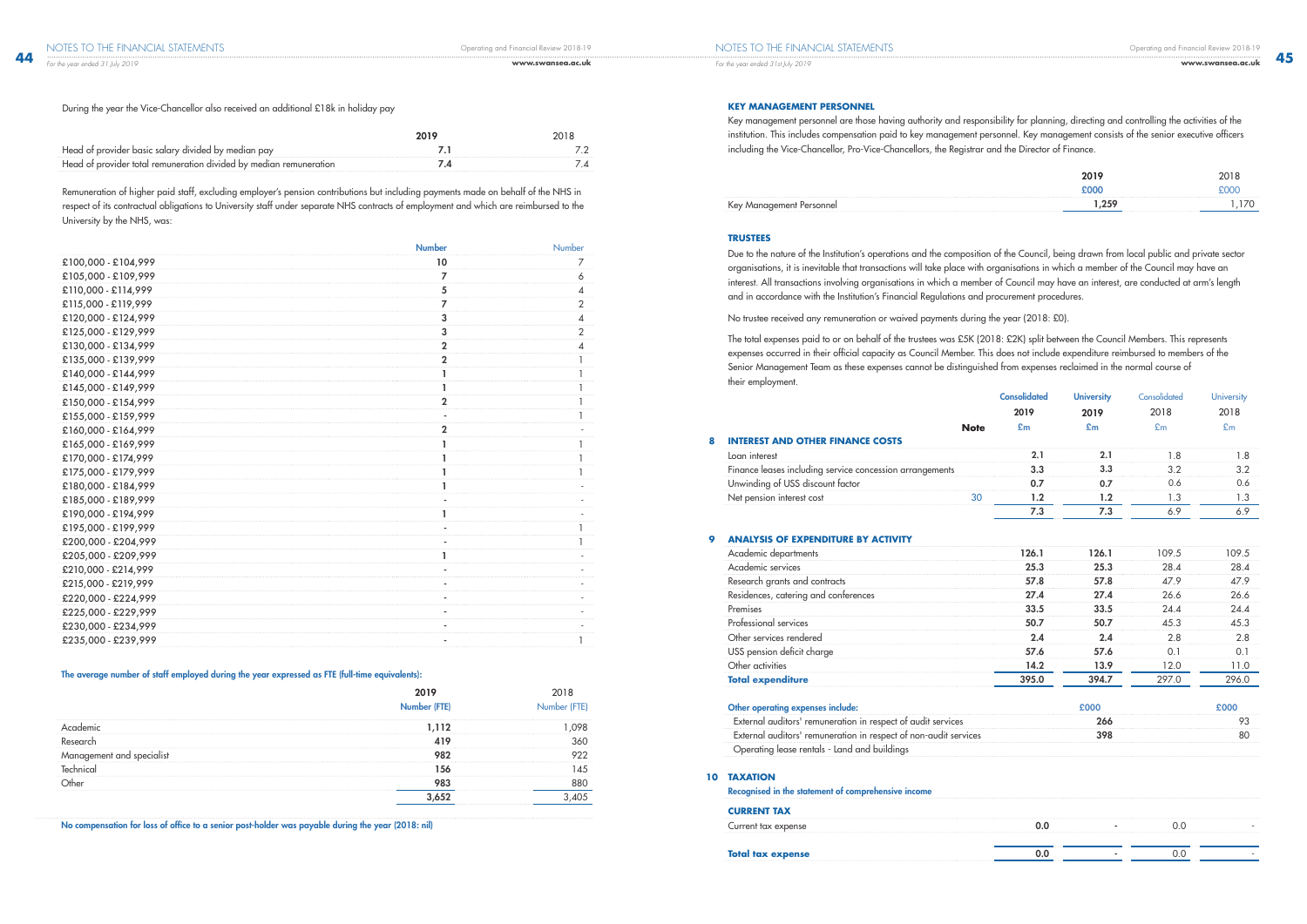### **11 NON-CURRENT ASSETS - FIXED ASSETS - CONSOLIDATED**

|                                 | Freehold<br>land and<br>buildings | <b>Service</b><br>Concession<br><b>Arrangements</b> | Fixtures,<br><b>Fittings and</b><br><b>Equipment</b> | <b>Vessels</b> | Assets in the<br>course of<br>construction | Heritage<br><b>Assets</b> | Total          |
|---------------------------------|-----------------------------------|-----------------------------------------------------|------------------------------------------------------|----------------|--------------------------------------------|---------------------------|----------------|
|                                 | $E_{\rm m}$                       | £m                                                  | £m                                                   | £m             | £m                                         | £m                        | E <sub>m</sub> |
| <b>COST</b>                     |                                   |                                                     |                                                      |                |                                            |                           |                |
| At 1 August 2018                | 308.7                             | 141.6                                               | 29.1                                                 |                | 35.6                                       | 0.9                       | 515.9          |
| <b>Additions</b>                |                                   | 9.2                                                 | 7.5                                                  |                | 25.3                                       | 0.0                       | 42.0           |
| <b>Transfers</b>                | 49.6                              |                                                     | 1.0                                                  | 1.6            | (52.2)                                     |                           | (0.0)          |
| At 31 July 2019                 | 358.3                             | 150.8                                               | 37.6                                                 | 1.6            | 8.7                                        | 0.9                       | 557.9          |
| <b>ACCUMULATED DEPRECIATION</b> |                                   |                                                     |                                                      |                |                                            |                           |                |
| At 1 August 2018                | 31.6                              | 24.6                                                | 20.1                                                 |                |                                            | $\overline{\phantom{a}}$  | 76.3           |
| Charge for year                 | 10.5                              | 7.1                                                 | 4.5                                                  | 0.0            |                                            | $\overline{\phantom{a}}$  | 22.1           |
| At 31 July 2019                 | 42.1                              | 31.7                                                | 24.6                                                 | 0.0            |                                            | $\overline{\phantom{a}}$  | 98.4           |
| <b>NET BOOK VALUE</b>           |                                   |                                                     |                                                      |                |                                            |                           |                |
| At 31 July 2019                 | 316.2                             | 119.1                                               | 13.0                                                 | 1.6            | 8.7                                        | 0.9                       | 459.5          |
| At 1 August 2018                | 277.1                             | 117.0                                               | 9.0                                                  | ٠              | 35.6                                       | 0.9                       | 439.6          |

### **11 CONTINUED**

The company applied the transitional arrangements of Section 35 of FRS 102 and used a previous valuation as deemed cost for freehold properties. The properties are being depreciated from the valuation date. As the assets are depreciated or sold, and an appropriate transfer is made from the revaluation reserve to the Income and expenditure reserve. Analysis of the land and buildings valued at the date of transition to FRS 102 using the deemed cost exemption.

At 31st July 2019, freehold land and buildings included £16.5 million (2018: £16.5 million) in respect of freehold land which is not depreciated.

A full valuation of the University's land and property was carried out on 31st July 2014 by qualified chartered surveyors in accordance with the RICS valuation - Professional Standards 2014 (the Red Book). Under FRS 102 paragraph 35.10, the University has elected to measure land and property at fair value at the transition date of 31 July 2014 and use the fair value as the deemed cost on that date.

### **12 NON-CURRENT ASSETS - HERITAGE ASSETS**

Heritage assets included on the Balance Sheet refer largely to the University's Art Collection. There are also other heritage assets which due to their nature are inestimable and therefore have not been included in the valuation.

The Egypt Centre holds the Wellcome Collection which includes Egyptian antiques and artefacts. These assets are unique and not replaceable; to many this collection is priceless. The Egypt Centre is a recognised museum, accredited by the Arts Council and a recognised ACCES partner. The Egypt Centre aims to collect, interpret and care for Egyptian archaeological material and documents and preservation is critical to their work. All policies in place are reviewed by the Arts Council. The Wellcome Collection is available to view by all University staff and students, local schools as well as the wider general public.

The picture and art collection is recognised on the balance sheet under Heritage Assets. This collection was valued in 2008 by an independent valuer and due to the nature of the works has a measurable value. This revaluation in 2008 has been taken as deemed cost on transition. The majority of this art collection can be viewed around the University.

The University also holds a silver collection which includes but is not limited to competition cups, bowls and vases dating between the 1950s and 1980s. No price can be attributed to this collection, hence they are not held on balance sheet. The collection is stored securely but can be available for inspection upon request.

The University also holds Dylan Thomas manuscripts which were purchased out of University funds.

### **NON-CURRENT ASSETS - FIXED ASSETS - UNIVERSITY**

|            |  | Hxtures. |      | the<br>se or | оае |  |
|------------|--|----------|------|--------------|-----|--|
|            |  |          |      |              |     |  |
| <b>COS</b> |  |          |      |              |     |  |
| At 1 Augu  |  |          |      |              |     |  |
|            |  |          |      |              |     |  |
|            |  |          | I .O |              |     |  |
| At 3       |  |          |      |              |     |  |
|            |  |          |      |              |     |  |

### **ACCUMULATED DEPRECIATION**

| <b>BEREERS &amp; REAR</b><br>under 2018 |  |  |  | .<br>. |
|-----------------------------------------|--|--|--|--------|
| or year                                 |  |  |  |        |
|                                         |  |  |  |        |

### **NET BOOK VALUE**

| At 31 July 2019     |  |  |  |  |
|---------------------|--|--|--|--|
| August 2018<br>At 1 |  |  |  |  |

*For the year ended 31 July 2019*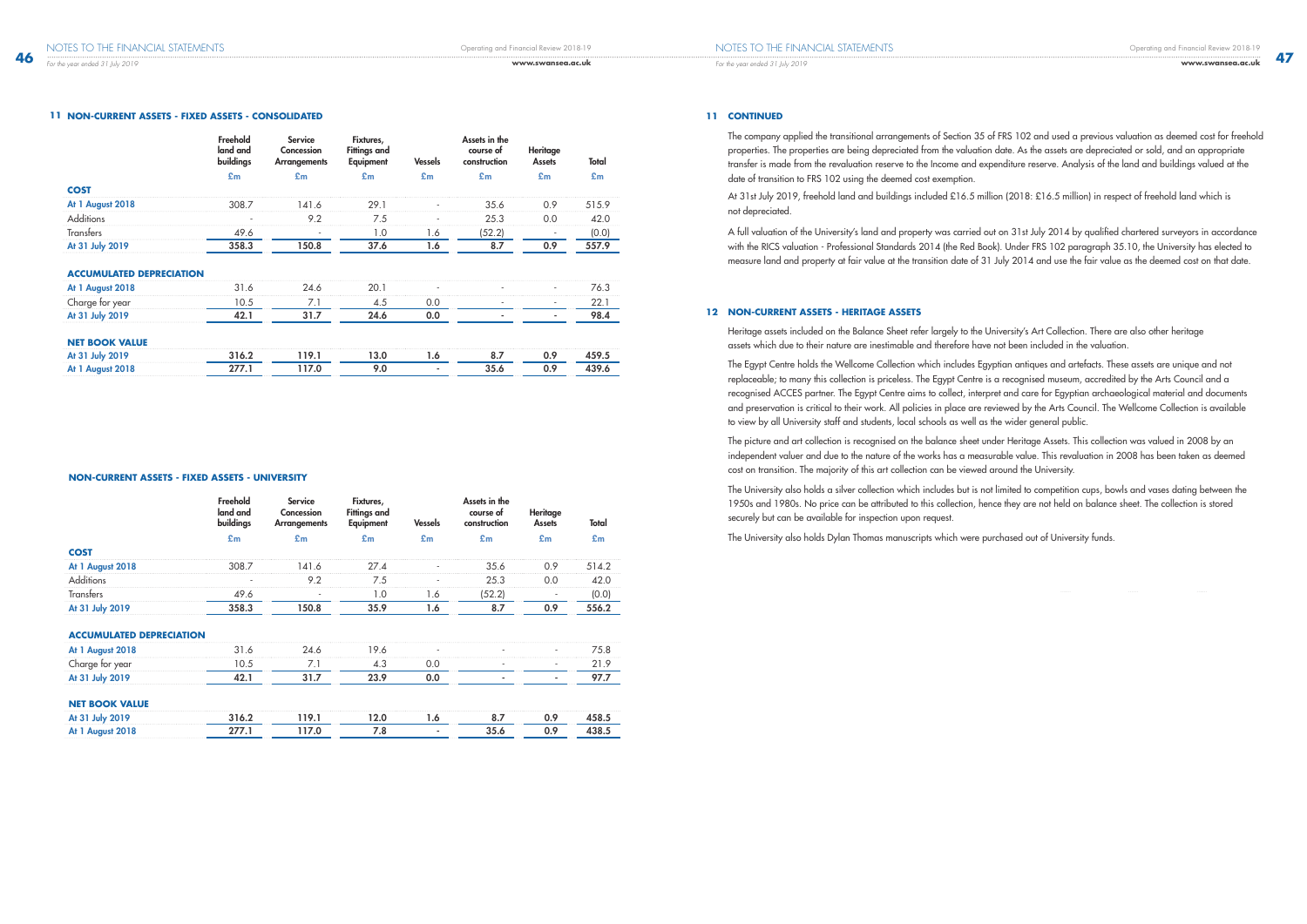

### **13 SERVICE CONCESSION ARRANGEMENTS**

The University has six on-Balance Sheet Service concession arrangements.

### **MOVEMENT IN SERVICE CONCESSION ARRANGEMENT ASSETS**

The asset value of the service concession included in the Balance Sheet as at 31 July 2019 is £119.1m (1 August 2018 £117m).

### **MOVEMENT IN SERVICE CONCESSION ARRANGEMENT LIABILITIES**

The total liabilities relating to service concession arrangements included in the Balance Sheet as at 31 July 2019 were £127.7m (1 August 2018 £124.8m). Liabilities were reduced by £6.2m during the year following repayment and accounting adjustments. A new service concession increased liabilities by £5.7m and accounting adjustments further increased liabilities by £3.4m.

### **FUTURE COMMITMENTS**

The following table analyses the University's future commitments in relation to the service concession arrangements.

| year | le in<br>vears | <b>vears</b> |  |
|------|----------------|--------------|--|
|      |                |              |  |
|      |                |              |  |
|      |                |              |  |
|      |                |              |  |
|      |                |              |  |

The notes below give more information on the University's current service concession arrangements:

### **GWALIA RESIDENCES**

Prior to conversion of the Financial Statements to FRS102, the University had entered into the following leases which were previously held off-balance sheet. These leases have now been brought on-balance sheet as Service Concession Arrangements.

Gwalia Phase 1 - A 30-year lease was entered into in 2004 to build three new blocks of accommodation with 272 units. The occupancy guarantee is 100%.

Gwalia Phase 2 - A 30-year lease was entered into in 2010 comprising of 351 units with the lower floors shelled for University activities. The occupancy guarantee is 100%.

### **BAY RESIDENCES - PHASE 1A**

In September 2015, the University commenced a 45-year contract with a third-party provider for the provision and maintenance of phase 1a of the student accommodation on the Bay Campus, providing 899 rooms for 923 students. In February 2018, the third party , with the University' s consent, entered into a transaction to transfer the contract to another third- party. Under the terms of the new agreement, the lease was extended to 2062.

The assets and liabilities relating to this scheme are recognised on the University's Balance Sheet.

The University has a 50% annual occupancy guarantee amounting to committed annual payments of £1,485K recorded within Other Comprehensive Income.

The University has the exclusive right over all accommodation units to nominate occupation by students until the 30th March preceding the September term. The University, furthermore, has the right to nominate occupation units of accommodation over the summer period (subject to prior discussions with the third party). At the end of the contract, the University has the option to acquire the residences for a nominal £1.00 option fee.

### **13 CONTINUED**

### **BAY RESIDENCES - PHASE 1B**

In January 2016, the University commenced a 45-year contract with a third-party provider for the provision and maintenance of phase 1b of the student accommodation on the Bay Campus, providing 545 single rooms. In February 2018, the contract was transferred to another third party and the lease was extended to 2062.

The assets and liabilities relating to this scheme are recognised on the University's Balance Sheet.

The University has a 50% annual occupancy guarantee amounting to committed annual payments of £823K recorded within Other Comprehensive Income.

The University has the exclusive right over all accommodation units to nominate occupation by students until the 30th March preceding the September term. The University, furthermore, has the right to nominate occupation units of accommodation over the summer period (subject to prior discussions with the third party). At the end of the contract, the University has the option to acquire the residences for a nominal £1.00 option fee.

### **BAY RESIDENCES - PHASE 1C**

On 15th December 2015, the University entered into a 45-year contract with a third-party provider for the provision and maintenance of phase 1c of the student accommodation on the Bay Campus, providing 538 single rooms.

The assets and liabilities relating to this scheme are recognised on the University's Balance Sheet.

The University has a 50% annual occupancy guarantee amounting to committed annual payments of £1,056K recorded within Other Comprehensive Income.

The University has the exclusive right over all accommodation units to nominate occupation by students until the 30th March preceding the September term. The University further has the right to nominate occupation units of accommodation over the summer period (subject to prior discussions with the third party). At the end of 45-year contract, the University has the option to acquire the residences for a nominal £1.00 option fee.

### **THE COLLEGE ACADEMIC BUILDING**

On 8th September 2017, the University entered into a 20 year contract with a third-party provider for the provision and maintenance of an Academic Building.

The University has guaranteed 35% of the building amounted to committed gross annual payments of £357K. The University has exclusive rights over the allocated 35% of the building and controls the use within this area.

| <b>14 NON-CURRENT INVESTMENTS</b> |  |  |
|-----------------------------------|--|--|
| <b>CONSOLIDATED</b>               |  |  |
|                                   |  |  |
|                                   |  |  |
|                                   |  |  |
|                                   |  |  |
| <b>UNIVERSIT</b>                  |  |  |
|                                   |  |  |
|                                   |  |  |
|                                   |  |  |

*For the year ended 31 July 2019*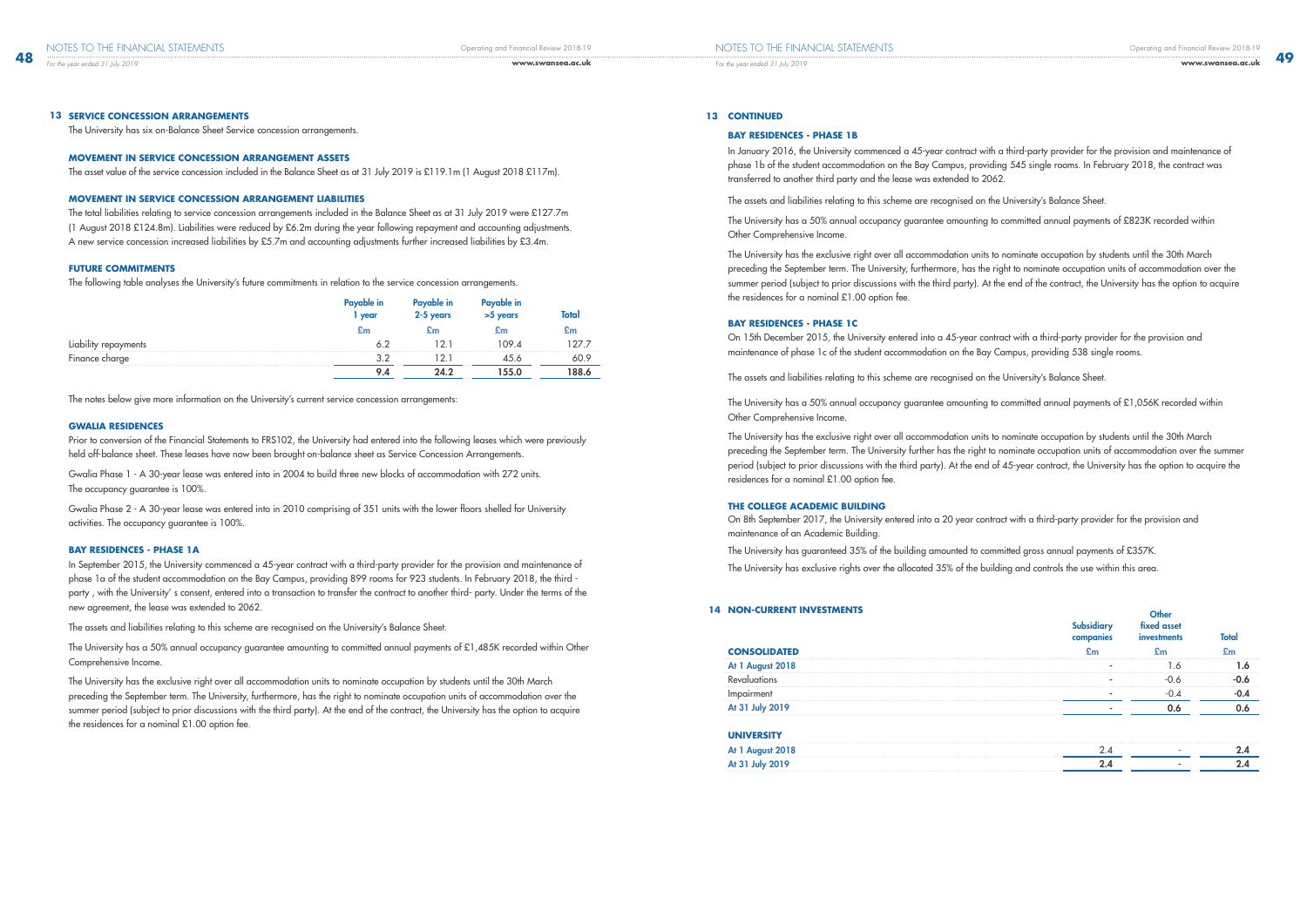### **14 CONTINUED**

Investments are analysed below:

| <b>COMPANY</b>                                    | <b>REGISTERED ADDRESS</b>                                                                                     | <b>PRINCIPAL ACTIVITY</b>                                                             | <b>SHAREHOLDING</b> |
|---------------------------------------------------|---------------------------------------------------------------------------------------------------------------|---------------------------------------------------------------------------------------|---------------------|
| Altenergis plc                                    | 2nd Floor Berkeley Square House, Berkeley<br>Square, London, W1J 6BD                                          | Other research and experimental<br>development on natural sciences and<br>engineering | 2%                  |
| Nightingale-EOS                                   | C/O Baldwins, Ty Caer Wyr Charter Court,<br>Phoenix Way, Enterprise Park, Swansea, United<br>Kingdom, SA7 9FS | Manufacture of electronic industrial process<br>control equipment                     | 2%                  |
| Polypharmakos Ltd                                 | C/O Greenaway Scott Limited 40 Bloomsbury<br>Way, Lower Ground Floor, London, England,<br>WC1A 2SE            | Research and experimental development on<br>biotechnology                             | 4%                  |
| Cardiac Health Diagnostics<br>Ltd                 | Room 508 Institute Of Life Sciences 2 Swansea<br>University, Singleton Park, Swansea, Wales, SA2<br>8PP       | Specialists medical practice activities                                               | 5%                  |
| <b>BIPV Ltd</b>                                   | Gcell Building South Lake Drive, Imperial Park,<br>Newport, United Kingdom, NP10 8AS                          | Other manufacturing not elsewhere classified                                          | 5%                  |
| latrotec Professional<br>Learning Ltd             | 104 Harewood Avenue, Bournemouth, BH7 6NS                                                                     | Educational                                                                           | 5%                  |
| Centre for Mindful Based<br>Work and Research Ltd | Floor 2, Data Science Building Swansea University,<br>Singleton Park, Swansea, Wales, SA2 8PP                 | Other human health activities                                                         | 5%                  |
| Wowdeals Ltd                                      | Department Of Research And Innovation Swansea<br>University, Singleton Park, Swansea, SA2 8PP                 | Dormant                                                                               | 5%                  |
| AANDSA Pharma Ltd                                 | C/O Baldwins Ty Derw, Lime Tree Court, Cardiff Gate<br>Business Park, Cardiff, United Kingdom, CF23 8AB       | Dormant                                                                               | 5%                  |
| Bionema Ltd                                       | Druslyn House, De La Beche Street, Swansea,<br>Wales, SA1 3HJ                                                 | Research and experimental development on<br>biotechnology                             | 7%                  |
| Zeta Computational<br>Resources Ltd               | International House, 10 Churchill Way, Cardiff,<br>Wales, CF10 2HE                                            | Publishing                                                                            | 10%                 |
| Sportsviz Ltd                                     | C/O Baldwins, Ty Caer Wyr Charter Court,<br>Phoenix Way, Enterprise Park, Swansea, United<br>Kingdom, SA7 9FS | Business and domestic software development                                            | 10%                 |
| China Centre Ltd                                  | C/O Baldwins, Ty Caer Wyr Charter Court,<br>Phoenix Way, Enterprise Park, Swansea, United<br>Kingdom, SA7 9FS | Management consultancy activities other<br>than financial management                  | 10%                 |
| Membranology Ltd                                  | C/O Baldwins, Ty Caer Wyr Charter Court,<br>Phoenix Way, Enterprise Park, Swansea, United<br>Kingdom, SA7 9FS | Engineering related scientific and technical<br>consulting activities                 | 10%                 |
| Biopesco Ltd                                      | Druslyn House, De La Beche Street, Swansea,<br>Wales, SA1 3HJ                                                 | Dormant                                                                               | 10%                 |
| Rynda Health Diagnostics<br>Ltd                   | C/O Bevan & Buckland Langdon House, Langdon<br>Road, Swansea, Wales, SA1 8QY                                  | Dormant                                                                               | 10%                 |
| Deep Data Ltd                                     | C/O Baldwins Charter Court. Swansea Enterprise<br>Park, Swansea, Wales, SA7 9FS                               | Data processing, hosting and related<br>activities                                    | 10%                 |
| Swansea Print Engineering<br>Ltd                  | C/O Baldwins Charter Court, Swansea Enterprise<br>Park, Swansea, Wales, SA7 9FS                               | Dormant                                                                               | 10%                 |
| Aquatic Environmental<br>Research Limited         | C/O Baldwins, Ty Caer Wyr Charter Court,<br>Phoenix Way, Enterprise Park, Swansea, United<br>Kingdom, SA7 9FS | Environmental consulting activities                                                   | 11%                 |
| Bay Innovations Ltd                               | C/O Baldwins Charter Court, Swansea Enterprise<br>Park, Swansea, Wales, SA7 9FS                               | Dormant                                                                               | 12%                 |
| Talent Accelerator Ltd                            | Institute Of Life Science 2 Floor 1, Singleton Park,<br>Swansea, Wales, SA2 8PP                               | Post-secondary non-tertiary education                                                 | 12%                 |
| Wildbyte Technologies Ltd                         | C/O Baldwins, Ty Caer Wyr Charter Court,<br>Phoenix Way, Enterprise Park, Swansea, United<br>Kingdom, SA7 9FS | Engineering related scientific and technical<br>consulting activities                 | 13%                 |
| Moleculomics Itd                                  | 48 Mumbles Road, Blackpill, Swansea, Wales,<br>SA3 5AU                                                        | Other research and experimental development<br>on natural sciences and engineering    | 15%                 |
| Trauma Simulation Ltd                             | 11 Park Square, Newport, Wales, NP20 4EL                                                                      | Other research and experimental development<br>on natural sciences and engineering    | 15%                 |
| Syncura Ltd                                       | C/O Baldwins, Ty Caer Wyr Charter Court,<br>Phoenix Way, Enterprise Park, Swansea, United<br>Kingdom, SA7 9FS | Dormant                                                                               | 15%                 |
| Cellometry Ltd                                    | Broomfield & Alexander Ltd, Charter Court<br>Phoenix Way, Enterprise Park, Swansea, SA7 9FS                   | Other research and experimental development<br>on natural sciences and engineering    | 15%                 |

| <b>COMPANY</b>                            | <b>REGISTERED ADDRESS</b>                                                                                     | <b>PRINCIPAL ACTIVITY</b>                                                              | <b>SHAREHOLDING</b> |
|-------------------------------------------|---------------------------------------------------------------------------------------------------------------|----------------------------------------------------------------------------------------|---------------------|
| Murex Advanced Materials<br>Ltd           | C/O Baldwins, Ty Caer Wyr Charter Court,<br>Phoenix Way, Enterprise Park, Swansea, United<br>Kingdom, SA7 9FS | Dormant                                                                                | 15%                 |
| Digital Academic Solutions<br>Ltd         | 14 Admirals Walk, Sketty, Swansea, Wales, SA2<br>8LQ                                                          | Other software publishing                                                              | 15%                 |
| <b>HPC Wales</b>                          | Cae Derwen, College Road, Bangor, Gwynedd,<br>Wales, LL57 2DG                                                 | Other professional, scientific and technical<br>activities not elsewhere classified    | 17%                 |
| Semitechnologies Ltd                      | C/O Baldwins, Ty Caer Wyr Charter Court,<br>Phoenix Way, Enterprise Park, Swansea, United<br>Kingdom, SA7 9FS | Engineering related scientific and technical<br>consulting activities                  | 20%                 |
| ProGnomics Ltd                            | C/O Baldwins, Ty Caer Wyr Charter Court,<br>Phoenix Way, Enterprise Park, Swansea, United<br>Kingdom, SA7 9FS | Other research and experimental<br>development on natural sciences and<br>engineering  | 20%                 |
| Teclyn Ltd                                | 456 Gower Road, Killay, Swansea, Wales, SA2<br>7AL                                                            | Dormant                                                                                | 20%                 |
| Gower Innovations Ltd                     | School Of Management Swansea University,<br>Fabian Way, Swansea, United Kingdom, SA1 8EN                      | Other manufacturing not elsewhere classified                                           | 20%                 |
| SPMicrotech Ltd                           | Mha Broomfield Alexander Charter Court,<br>Phoenix Way, Enterprise Park, Swansea, United<br>Kingdom, SA7 9FS  | Dormant                                                                                | 20%                 |
| VRTax (Dissolved 2 July<br>2019)          | Broomfield And Alexander Charter Court, Swansea<br>Enterprise Park, Swansea, United Kingdom, SA7 9FS          | Dormant                                                                                | 20%                 |
| Trovinos Ltd                              | C/O Baldwins Charter Court, Swansea Enterprise<br>Park, Swansea, Wales, SA7 9FS                               | Dormant                                                                                | 20%                 |
| Grove Nanomaterials Ltd                   | C/O Baldwins Charter Court, Swansea Enterprise<br>Park, Swansea, Wales, SA7 9FS                               | Dormant                                                                                | 20%                 |
| Refiex Ltd                                | C/O Baldwins, Ty Caer Wyr Charter Court,<br>Phoenix Way, Enterprise Park, Swansea, United<br>Kingdom, SA7 9FS | Dormant                                                                                | 20%                 |
| Procoll Ltd                               | C/O Baldwins Charter Court, Swansea Enterprise<br>Park, Swansea, Wales, SA7 9FS                               | Dormant                                                                                | 20%                 |
| PulmonIR Ltd                              | Institute Of Life Science Swansea University,<br>Singleton Park, Swansea, Wales, SA2 8PP                      | Other research and experimental development<br>on natural sciences and engineering     | 24%                 |
| Trameto Ltd                               | C/O Baldwins, Ty Caer Wyr Charter Court,<br>Phoenix Way, Enterprise Park, Swansea, United<br>Kingdom, SA7 9FS | Manufacture of electronic components                                                   | 25%                 |
| Hexigone Inhibitors Ltd                   | Baglan Bay Innovation Centre Central Avenue,<br>Baglan, Port Talbot, Wales, SA12 7AX                          | Manufacture of other chemical products not<br>elsewhere classified                     | 17%                 |
| <b>Bay Campus Developments</b><br>LLŀ     | Finance Department Swansea University, Singleton<br>Park, Swansea, Wales, SA2 8PP                             | Dormant                                                                                | 50%                 |
| <b>WNPS</b>                               | Wales National Pool Swansea, Sketty Lane,<br>Swansea, SA2 8QG                                                 | Operation of sports facilities                                                         | 50%                 |
| Bay Sports Ltd                            | Suite 4 St Helens Rugby And Cricket Ground, Bryn<br>Road, Swansea, Swansea, United Kingdom, SA2 OAR           | Operation of sports facilities                                                         | 50%                 |
| Swan Global Education                     | Littlemore Park, Armstrong Road, Oxford,<br>Oxfordshire, OX4 4FY                                              | Educational                                                                            | 50%                 |
| Swansea Materials<br>Research and Testing | Finance Building Swansea University, Singleton<br>Park, Swansea, Wales, SA2 8PP                               | Other research and experimental development<br>on natural sciences and engineering     | 100%                |
| Swansea Innovations                       | Finance Building Swansea University, Singleton<br>Park, Swansea, SA2 8PP                                      | Management consultancy activities other<br>than financial management                   | 100%                |
| <b>SU</b> Developments                    | Finance Department Swansea University, Singleton<br>Park, Swansea, Wales, SA2 8PP                             | Dormant                                                                                | 100%                |
| SU Pathway College Ltd                    | Finance Building Swansea University, Singleton<br>Park, Swansea, Wales, SA2 8PP                               | Combined facilities support activities                                                 | 100%                |
| The Dylan Thomas Prize                    | Finance Department Swansea University, Singleton<br>Park, Swansea, Wales, SA2 8PP                             | Cultural education                                                                     | 100%                |
| Specific Innovations                      | Department Of Research And Innovation Swansea<br>University, Singleton Park, Swansea, SA2 8PP                 | Other research and experiemental<br>development on natural sciences and<br>engineering | 100%                |
| Active Building Centre Ltd                | Finance Department Swansea University, Singleton<br>Park, Swansea, Wales, SA2 8PP                             | Other professional, scientific and technical<br>activities not elsewhere classified    | 100%                |

Investments in subsidiary companies are measured at transaction price (including transaction costs) and considered annually for impairment. For a full listing of subsidiary companies see note 2

*For the year ended 31 July 2019*

NOTES TO THE FINANCIAL STATEMENTS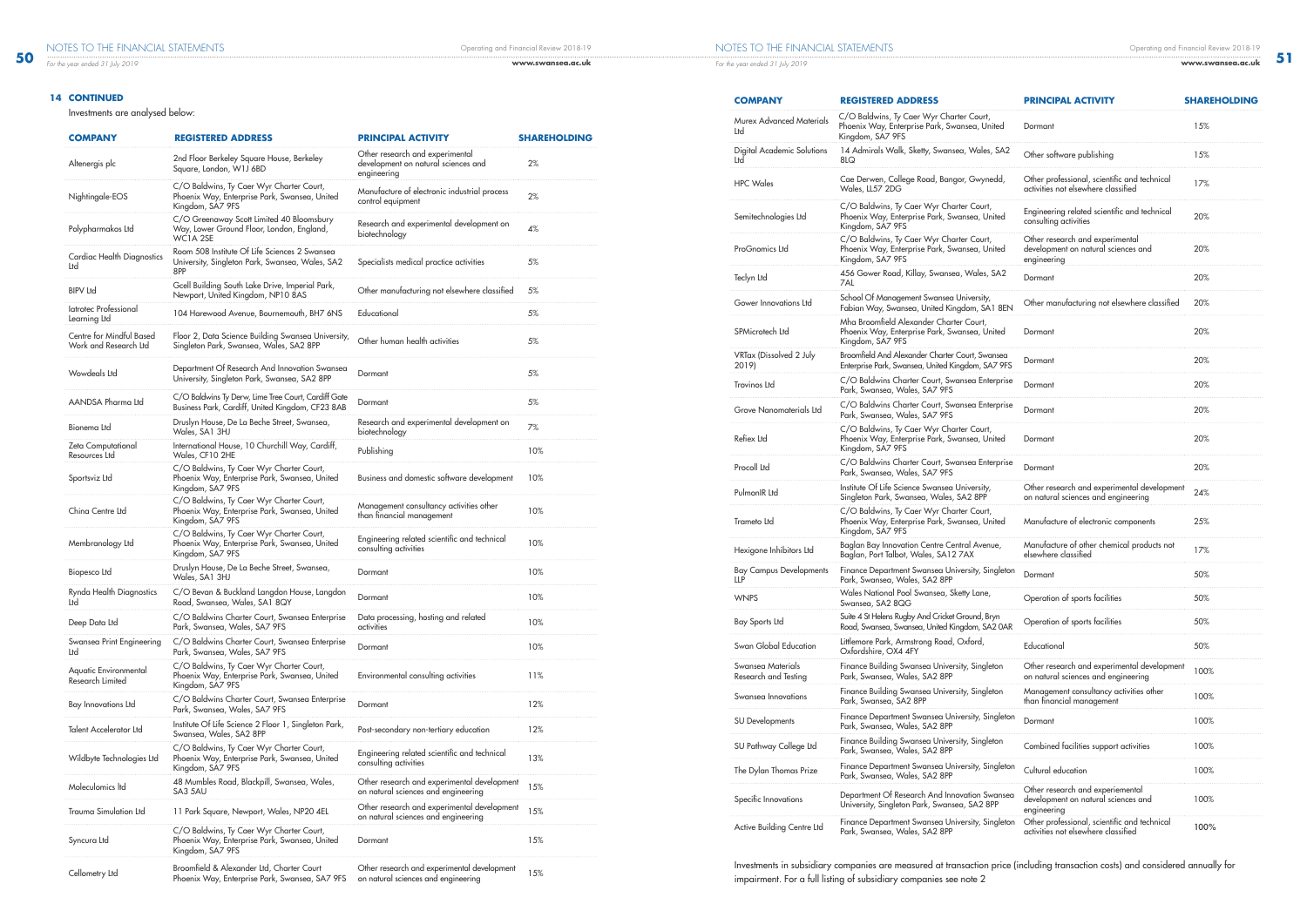### **15 INVESTMENT IN JOINT VENTURES**

### The University holds the following joint ventures:

50% share of Wales National Pool Swansea (WNPS), a company limited by guarantee. This is a joint venture company owned equally by the University and City and County of Swansea.

50% share of Bay Sports Limited, a company limited by guarantee. This is a joint venture company owned equally by the University and Bay Leisure Ltd. This joint venture ceased to trade on 5th September 2018 and is currently in the process of striking off.

The arrangements relating to Wales National Pool Swansea and Bay Sports Limited are treated as joint ventures and are accounted for using the equity method, such that 50% of the companies gross assets and liabilities are incorporated into the consolidated balance sheet of the University and 50% of its net income is reported in the University's consolidated income and expenditure account.

The University also jointly controls High Performance Computing Wales Ltd (HPC), a company limited by guarantee. This is a joint venture company owned equally with Bangor University, Cardiff University, University of Wales, University of Glamorgan and Aberystwyth University and is accounted for under the equity method as above.

The University also has a 50% share of Swan Global Education LLP, a limited liability partnership. This is a joint venture partnership owned equally by the University (through its wholly-owned subsidiary SU Pathway College Limited) and International College Wales Ltd. Swansea University, along with the ultimate holding LLP of the International College of Wales Ltd, have provided a letter to financially support Swan Global Education LLP for a period of not less than 12 months from the signing date of the partnership's financial statements. The financial statements of the LLP are currently draft and unsigned.

### The University also has the following joint venture, which is currently dormant:

50% share of Bay Campus Developments LLP, a limited liability partnership which is currently dormant. This is a joint venture partnership owned equally by the University (through its wholly-owned subsidiary SU Developments Limited) and St Modwen Developments Limited.

As this company is dormant with no assets or liabilities there have been no accounting entries this year.

|                               |             |                                    | Year ended 31 July 2019 |                |                | Year ended 31 July 2018 |            |
|-------------------------------|-------------|------------------------------------|-------------------------|----------------|----------------|-------------------------|------------|
|                               | <b>WNPS</b> | Swan<br>Global<br><b>Education</b> | Bay<br><b>Sports</b>    | <b>HPC</b>     | <b>WNPS</b>    | <b>Bay Sports</b>       | <b>HPC</b> |
|                               | £m          | £m                                 | £m                      | E <sub>m</sub> | E <sub>m</sub> | E <sub>m</sub>          | £m         |
| <b>INCOME AND EXPENDITURE</b> |             |                                    |                         |                |                |                         |            |
| Income                        | 0.7         | 2.9                                |                         |                | 0.6            | 0.3                     |            |
| Deficit                       | (0.3)       | (0.0)                              |                         |                | (0.2)          |                         |            |
|                               |             |                                    |                         |                |                |                         |            |
| <b>BALANCE SHEET</b>          |             |                                    |                         |                |                |                         |            |
| Fixed assets                  | 2.3         | 0.2                                |                         |                | 2.3            |                         |            |
| Current assets                | 0.4         | 2.1                                | ٠                       | 0.0            | 0.3            |                         | 0.0        |
|                               | 2.7         | 2.3                                |                         | 0.0            | 2.6            |                         | 0.0        |
| Creditors <1 year             | (0.2)       | (2.3)                              |                         | (0.0)          | (0.1)          |                         | (0.0)      |
| Creditors >1 year             |             |                                    |                         |                |                |                         |            |
| Accruals & Deferred Income    | (0.2)       |                                    |                         |                |                |                         |            |
|                               | (0.4)       | (2.3)                              |                         | (0.0)          | (0.1)          |                         | (0.0)      |
| Share of net assets           | 2.3         | (0.0)                              |                         |                | 2.5            |                         | 0.0        |

### **JOINTLY CONTROLLED OPERATIONS**

The University participates in a number of joint-research contracts with other universities and joint contracts with other partners. Income from such arrangements in 2019 amounted to £35.9 million (2018: £45.2 million).

### **INVESTMENT IN ASSOCIATES**

Throughout the year and at the Balance Sheet date the University did not hold any investments in associated companies (2018: 40% Shareholding in Hexigone Inhibitors Ltd)

### **16 STOCK**

|      | University                             | ated |              |
|------|----------------------------------------|------|--------------|
|      | 31 July 2019 31 July 2019 31 July 2018 |      | 31 July 2018 |
|      |                                        |      |              |
| Stoc |                                        |      |              |
|      |                                        |      |              |

### **17 CURRENT INVESTMENTS**

| is in shares |  |  |
|--------------|--|--|
|              |  |  |
|              |  |  |
|              |  |  |
|              |  |  |

The increase in fair value of short-term deposits in the year was £121K (2018: £176K)

Deposits are held with banks and building societies operating in the London market and licences by the Financial Services Authority with more than three months maturity at the Balance Sheet date. The interest rates for those deposits are fixed for the duration of the deposit at the time of placement.

At 31 July 2019, the weighted average interest rate of these fixed deposits was 3.70% (2018: 3.20%). The fair value of these

deposits was not materially different from their book value.

### **18 TRADE AND OTHER RECEIVABLES**

|                                      | $\cdot$ 19 | 18 |  |
|--------------------------------------|------------|----|--|
| Amounts falling due within one year: |            |    |  |
| <b>Kesearch grants receivable</b>    |            |    |  |
| de receivi                           |            |    |  |
|                                      |            |    |  |
| Prepayments and accrued income       |            |    |  |
|                                      |            |    |  |
|                                      |            |    |  |

NOTES TO THE FINANCIAL STATEMENTS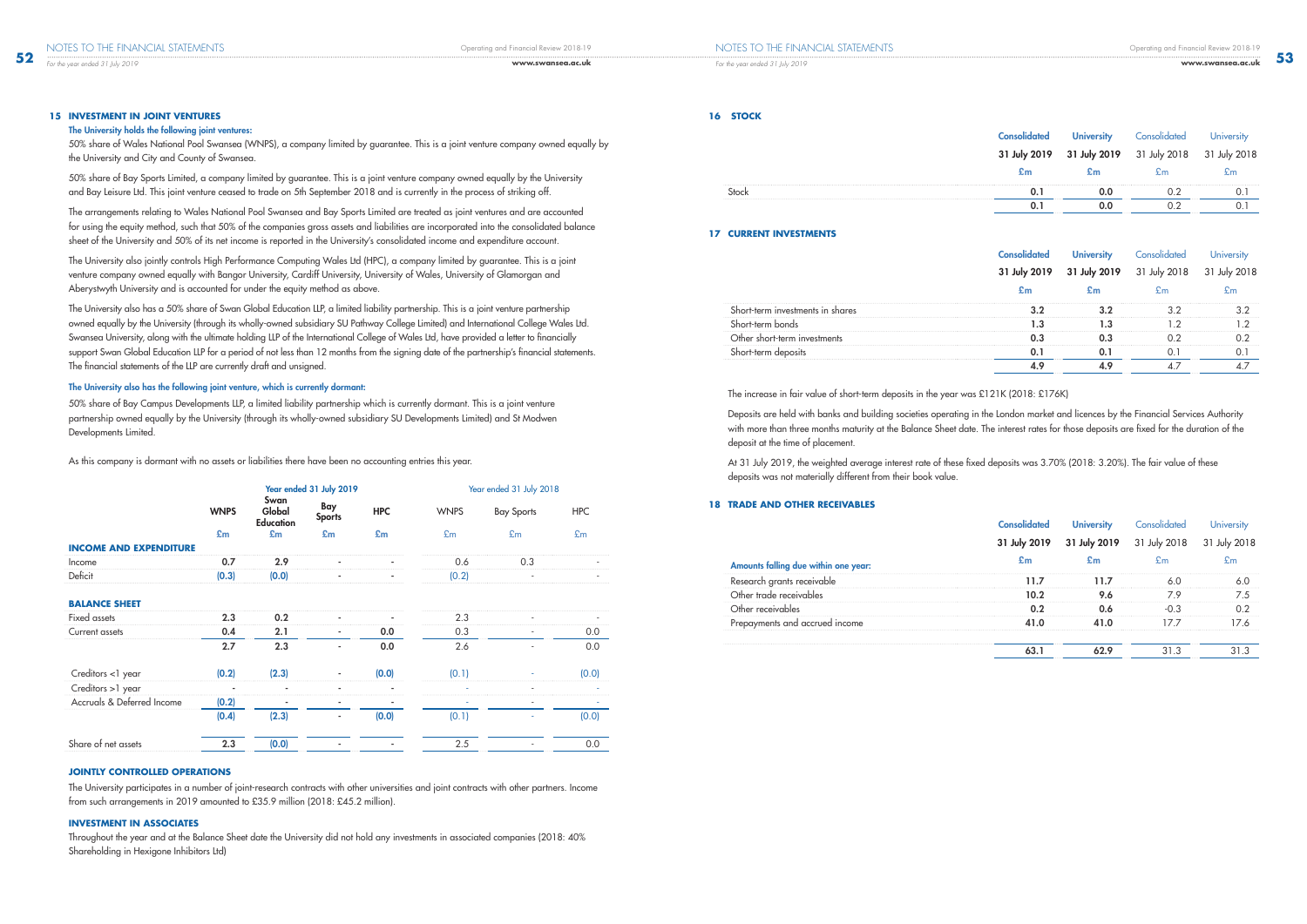### **19 CREDITORS: AMOUNTS FALLING DUE WITHIN ONE YEAR**

| ured loans                                 |  |  |  |
|--------------------------------------------|--|--|--|
| <b>ICE CONCESSION Arrangements</b>         |  |  |  |
|                                            |  |  |  |
| Social security and other taxation payable |  |  |  |
|                                            |  |  |  |
|                                            |  |  |  |

 At 31 July 2019 the University's outstanding secured loans have been classified as falling due within one year although the scheduled repayments under the facility agreement are for repayments of £109m to be made after more than one year. The reason for this accounting treatment are explained in note 20 below.

### **ACCRUALS AND DEFERRED INCOME**

Included with accruals and deferred income are the following items which have been deferred:

|                                           | 18<br>2019 |  |  |
|-------------------------------------------|------------|--|--|
|                                           |            |  |  |
| Research grants received in advance       |            |  |  |
| her services rendered received in advance |            |  |  |
| ouncil grants received in advance         |            |  |  |
| Other grants received in advance          |            |  |  |
|                                           |            |  |  |
|                                           |            |  |  |

### **20 CREDITORS: AMOUNTS FALLING DUE AFTER MORE THAN ONE YEAR**

|                                          | <b>Consolidated</b> | <b>University</b>            | Consolidated | University     |
|------------------------------------------|---------------------|------------------------------|--------------|----------------|
|                                          | 31 July 2019        | 31 July 2018<br>31 July 2019 |              | 31 July 2018   |
|                                          | E <sub>m</sub>      | £m                           | £m           | E <sub>m</sub> |
| Service concession arrangements          | 121.5               | 121.5                        | 118.8        | 118.8          |
| Analysis of secured and unsecured loans: |                     |                              |              |                |
| Due within one year on demand            | H.3                 | 111.3                        | 2.5          | 2.5            |
| Due within one and two years             |                     |                              | 2.9          | 2.9            |
| Due within two and five years            |                     |                              | 9.1          | 9.1            |
| Due in five years or more                |                     |                              | 40.1         | 40.1           |
|                                          | 232.8               | 232.8                        | 173.4        | 173.4          |
| Due within one year or on demand         | 111.3               | 111.3                        | 2.5          | 2.5            |
| Due after more than one year             | 121.5               | 121.5                        | 170.9        | 170.9          |
| Secured loans repayable by 2044          | 111.3               | 111.3                        | 54.6         | 54.6           |
|                                          | 111.3               | 111.3                        | 54.6         | 54.6           |

### **20 CONTINUED**

### Included in the loans are the following:

| Investment Bank |                  | June 2033 |  |
|-----------------|------------------|-----------|--|
|                 | Fixed 2.31300%   |           |  |
| Investment Kank | $r_{IX}$ ed 3.7. |           |  |
| ıvestment Bank  | Fixed 3.8540%    |           |  |
|                 |                  |           |  |
|                 |                  |           |  |
|                 |                  |           |  |

### **21 PROVISIONS FOR LIABILITIES**

| INIUNI FUR LIADILII                | Pension |  |
|------------------------------------|---------|--|
| <b>CONSOLIDATED AND UNIVERSITY</b> |         |  |
|                                    |         |  |
| vear                               |         |  |
|                                    |         |  |
| in year                            |         |  |
|                                    |         |  |

The obligation to fund the past deficit on the University's Superannuation Scheme (USS) arises from the contractual obligation with the pension scheme for total payments relating to benefits arising from past performance. Management have assessed future employees within the USS scheme and salary payment over the period of the contracted obligation in assessing the value of this provision.

*For the year ended 31 July 2019*

*For the year ended 31 July 2019*

### **20 CONTINUED**

At 31 July 2019 the University was in breach of one of its borrowing covenants to EIB as explained under the Operating and Financial Review section "Financial and Risk Management". This breach has been waived by EIB subsequently but the position at year end was one of expected breach which was at that point un-remedied. Accordingly the loans outstanding with EIB have been classified as repayable on demand at 31 July 2019 and are included within creditors due in less than one year. If the borrowing were reclassified on the basis of the subsequently received waiver then the position would be as follows: 31 July 2019

| sis of secured and unsecured loans: |  |  |
|-------------------------------------|--|--|
|                                     |  |  |
| Due within one year on demand       |  |  |
| Due within one and two years        |  |  |
| hin two and tive years              |  |  |
| Jue in five years or more           |  |  |
| <b>Total secured loans</b>          |  |  |
|                                     |  |  |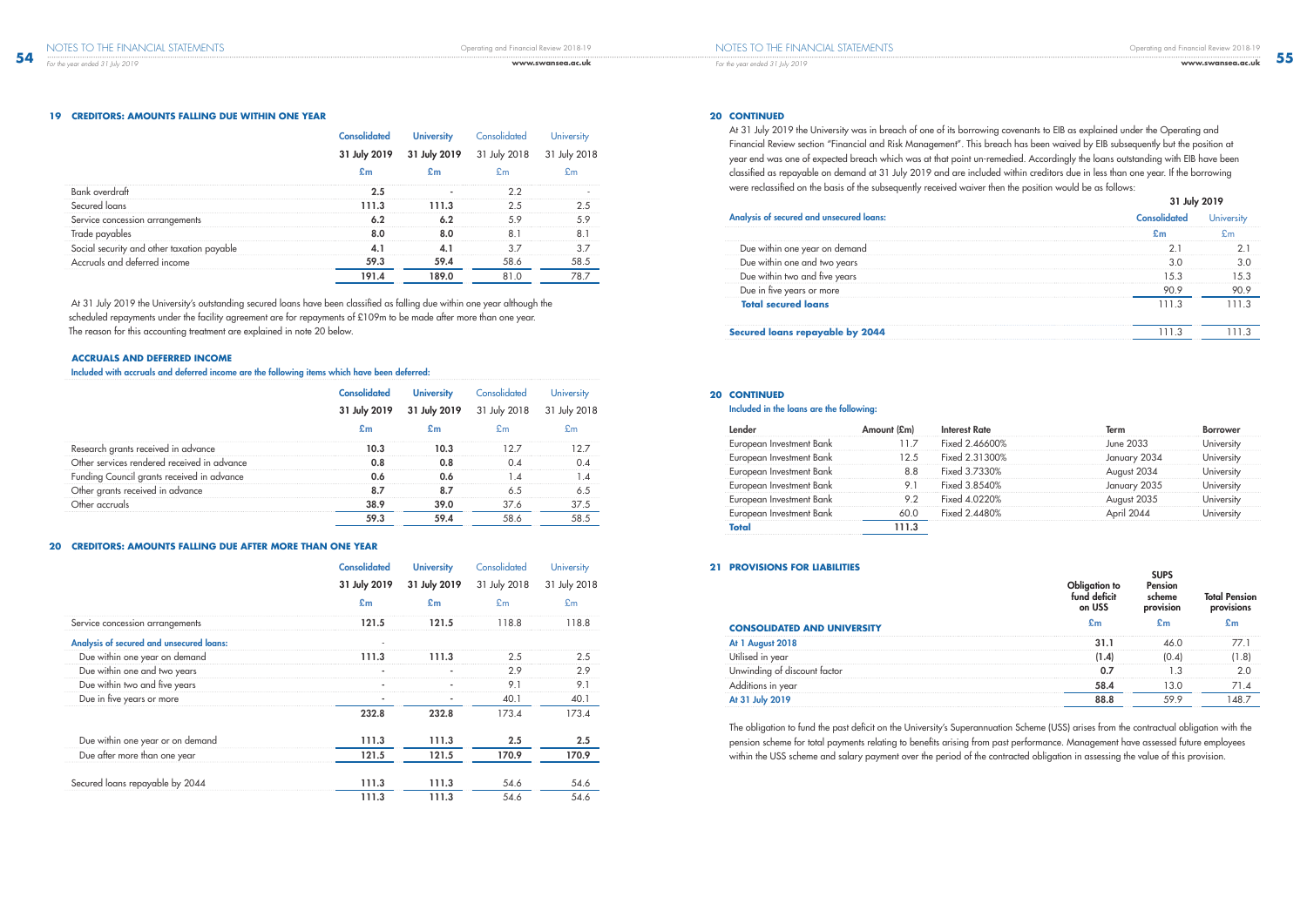### **22 ENDOWMENT RESERVE**

### Restricted net assets relating to endowments are as follows:

|                                         | <b>Restricted</b><br>permanent<br>endowments | <b>Unrestricted</b><br>permanent<br>endowments | Expendable<br>endowments | <b>2019 Total</b> | 2018 Total     |
|-----------------------------------------|----------------------------------------------|------------------------------------------------|--------------------------|-------------------|----------------|
| <b>BALANCES</b>                         | £m                                           | $\mathbf{f}_{\mathbf{m}}$                      | E <sub>m</sub>           | £m                | E <sub>m</sub> |
| At 1 August 2018                        |                                              |                                                |                          |                   |                |
| Capital                                 | 4.0                                          | 1.5                                            | 0.2                      | 5.7               | 5.5            |
| Accumulated income                      | 0.6                                          | 0.1                                            | 0.1                      | 0.8               | 0.6            |
|                                         | 4.6                                          | 1.6                                            | 0.3                      | 6.5               | 6.1            |
| New donations and endowments            |                                              |                                                | 0.1                      | 0.1               | 0.0            |
| Investment income                       | 0.1                                          | 0.1                                            | 0.0                      | 0.2               | 0.2            |
| Expenditure                             | $-0.0$                                       | $-0.1$                                         | $-0.0$                   | $-0.1$            | $-0.1$         |
|                                         | 0.1                                          | $\blacksquare$                                 | 0.1                      | 0.2               | 0.1            |
| Increase in market value of investments | 0.1                                          | 0.0                                            | 0.0                      | 0.1               | 0.2            |
| At 31 July 2019                         | 4.8                                          | 1.6                                            | 0.4                      | 6.8               | 6.4            |
| <b>Represented by:</b>                  |                                              |                                                |                          |                   |                |
| Capital                                 | 4.1                                          | 1.5                                            | 0.4                      | 6.0               | 5.7            |
| Accumulated income                      | 0.7                                          | 0.1                                            | 0.0                      | 0.8               | 0.7            |

4.8 1.6 0.4 6.8 6.4

### **ANALYSIS BY TYPE OF PURPOSE:**

| arships and bursaries |  |
|-----------------------|--|
|                       |  |
|                       |  |
|                       |  |
|                       |  |

### **ANALYSIS BY ASSET**

| eid by Investment i |  |
|---------------------|--|
|                     |  |
|                     |  |
|                     |  |

### **23 RESTRICTED RESERVES**

No restricted reserves were held during the year (2018: NIL).

### **24 RECONCILIATION OF CASH FLOW TO BALANCE SHEET**

| At 1 August<br>2018 | <b>Cash Flows</b> | At 31 July<br>2019 |
|---------------------|-------------------|--------------------|
| £m                  | £m                | $E_{m}$            |
| 61.8                | 25.1              | 86 9               |
| 61.8                | 25.1              | 86.9               |

| t bank and on deposit<br>insh .<br>-ar |  | זר |
|----------------------------------------|--|----|
|                                        |  |    |

### **25 CAPITAL AND OTHER COMMITMENTS**

A provision has not been made for the following capital commitments at 31 July 2019:

### Commitments contracted for:

| <b>26 CONTINGENT LIABILITIES</b> |  |
|----------------------------------|--|
|                                  |  |
|                                  |  |

| <b>Consolidated</b> | <b>University</b> | Consolidated   | <b>University</b> |
|---------------------|-------------------|----------------|-------------------|
| 2019                | 2019              | 2018           | 2018              |
| £m                  | £m                | E <sub>m</sub> | £m                |
| 7.7                 | 7.7               | 17.7           | 17.7              |
| 7.7                 | 7.7               | 17.7           | 17.7              |
|                     |                   |                |                   |

| 26 | <b>CONTINGENT LIABILITIES</b> |  |  |
|----|-------------------------------|--|--|
|    |                               |  |  |
|    |                               |  |  |
|    |                               |  |  |

The University is acting as guarantor for Swansea Materials Research and Testing Limited in relation to the £500K overdraft facility only. The University believe there is only a limited possibility of the guarantee being paid as Swansea Materials Research & Testing Limited is a wholly-owned subsidiary controlled by senior University staff members. The extent of the guarantee being required will depend on the current overdraft in the subsidiary. If paid, there is unlikely to be any reimbursement for this contingent liability.

The University is a member of UMAL, a company limited by guarantee, formed to provide a mutual association for insurance risks. Under the terms of its membership, each member acts as insurer and insured. If the association as a whole suffers a shortfall in any underwriting year, the members are liable for their pro-rated share, spread using an internal loan facility over seven years. The potential for a shortfall and the value of a shortfall in any given year is unknown. There is not likely to be any possibility of reimbursement if this guarantee is called upon.

The University holds an investment of 16.67% in High Performance Computing Wales (HPC Wales). HPC Wales is part - funded by funds drawn down from the EU. The company is subject to regular compliance audits and, as a result, there is a risk of claw back of EU funds should certain criteria not be met. In these circumstances, the University would be responsible for a share of the sum clawed back. The value and likelihood of any claw back is unknown. There is unlikely to be any claw back if this guarantee is called upon.

*For the year ended 31 July 2019*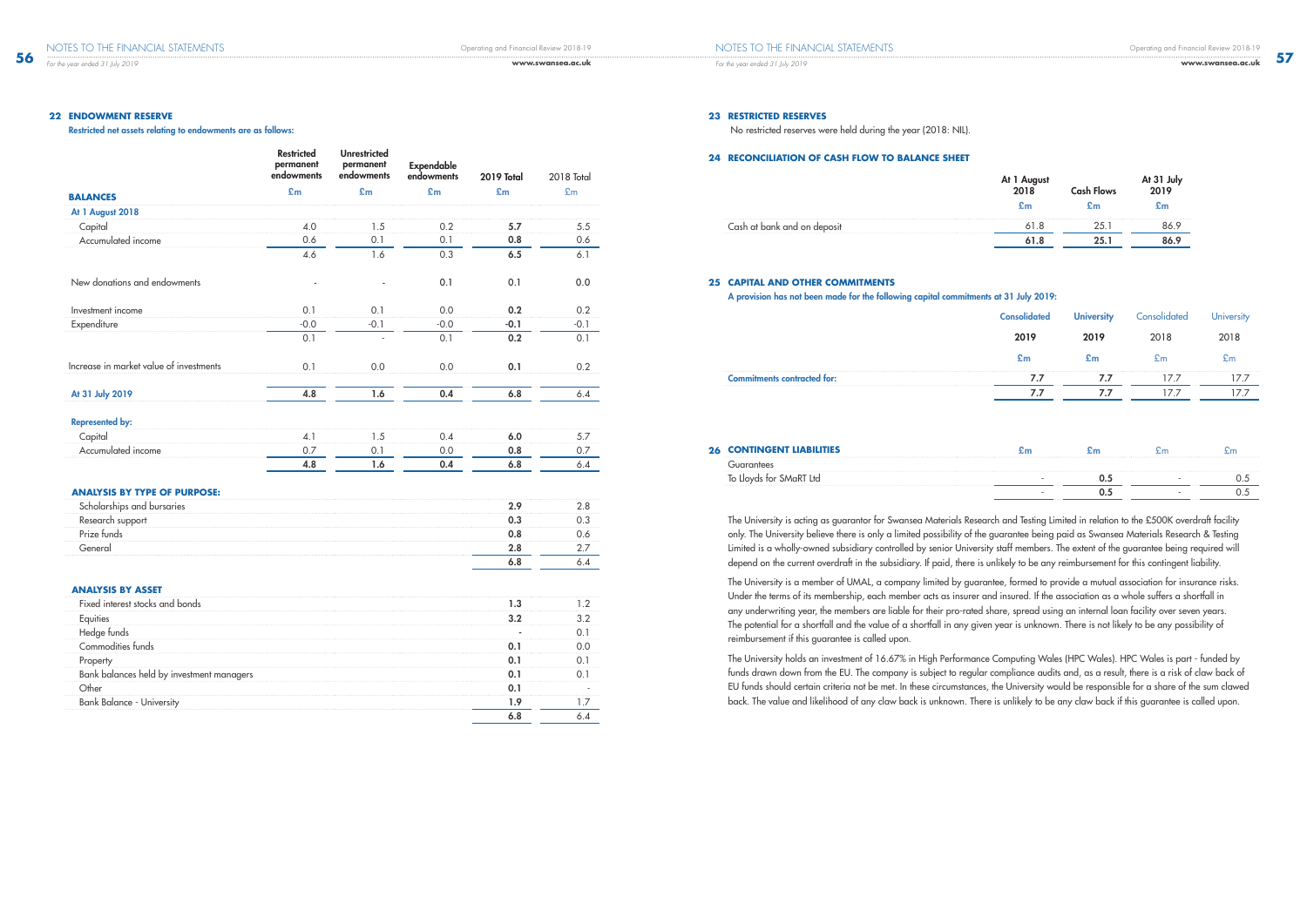### **28 EVENTS AFTER THE REPORTING PERIOD**

The joint venture Bay Sports Ltd ceased to trade on 5th September 2018, and is now in the process of striking off

### **29 SUBSIDIARY UNDERTAKINGS**

### The subsidiary undertakings (all of which are registered in England and Wales), wholly owned or effectively controlled by the University

are as follows:

| Company                                         | <b>Principal Activity</b>                                                              |    |               |
|-------------------------------------------------|----------------------------------------------------------------------------------------|----|---------------|
| Swansea Materials Research &<br>Testing Limited | Other research and experimental development on natural sciences<br>and engineering     | UΚ | $100\%$ owned |
| Swansea Innovations Limited                     | Management consultancy activities other than financial management UK                   |    | 100% owned    |
| Specific Innovations Limited                    | Other research and experiemental development on natural sciences UK<br>and engineering |    | 100% owned    |
| The Dylan Thomas Prize Limited                  | Cultural education                                                                     |    | 100% owned    |
| Active Building Centre Ltd                      | Other professional, scientific and technical activities                                |    | 100% owned    |
| SU Developments Limited                         | Dormant                                                                                |    | $100\%$ owned |
| SU Pathway College Limited                      | Non Trading                                                                            | JK | $100\%$ owned |

All subsidiaries have the same year end as Swansea University.

### **30 PENSION SCHEMES**

Different categories of staff were eligible to join one of the following schemes: Universities' Superannuation Scheme (USS)

Swansea University Pension Scheme (SUPS) - Closed to new members 31 December 2011 National Employment Savings Trust (NEST) - from 1st January 2012

The University also contributes to the NHS Pension Scheme for a number of its employees.

USS and SUPS are both defined-benefits schemes. The assets of both schemes held in separate trustee-administered funds. NEST is a defined-contribution scheme.

### **(i) THE UNIVERSITIES' SUPERANNUATION SCHEME**

The Universities' Superannuation Scheme (USS) is the main scheme covering most academic and academic-related staff, which provides benefits based on final-pensionable salary. The assets of the scheme are held in a separate fund administered by the trustee, Universities Superannuation Limited.

Because of the mutual nature of the scheme, the scheme's assets are not hypothecated to individual institutions and a scheme-wide contribution rate is set. The institution is therefore exposed to actuarial risks associated with other institutions' employees and is unable to identify its share of the underlying assets and liabilities of the scheme on a consistent and reasonable basis and therefore, as required by FRS 102(28), accounts for the scheme as if it were a defined-contribution scheme.

As a result, the amount charged to the income and expenditure account represents the contributions payable to the scheme in respect of the accounting period.

### **SIGNIFICANT ACCOUNTING POLICIES**

The University participates in the Universities' Superannuation Scheme (the scheme). Throughout the current and preceding periods, the scheme was a defined-benefit only pension scheme until 31 March 2016 which was contracted out of State Second Pension (S2P). The assets of the scheme are held in a separate trust-administered fund. Because of the mutual nature of the scheme, the scheme's assets are not hypothecated to individual institutions and a scheme-wide contribution rate is set. The institution is therefore exposed to actuarial risks associated with other institutions' employees and is unable to identify its share of the underlying assets and liabilities of the scheme on a consistent and reasonable basis and therefore, as required by section 28 of FRS 102 "Employee benefits", accounts for the scheme as if it were a defined-contribution scheme. As a result, the amount charged to the income and expenditure account represents the contributions payable to the scheme in respect of the accounting period. Since the institution has entered into agreement (the Recovery Plan that determines how each employer within the scheme will find the overall deficit), the institution recognises a liability for the contributions payable that arise from the agreement to the extent that they relate to the deficit and the resulting expense in the income and expenditure account.

*For the year ended 31 July 2019*

| Total rentals payable under operating leases: |                              |                              |
|-----------------------------------------------|------------------------------|------------------------------|
| <b>Consolidated and Institution</b>           | Land and<br><b>Buildings</b> | Land and<br><b>Buildings</b> |
|                                               | £m                           |                              |
| Payable during the year                       |                              |                              |
| Future minimum lease payments due:            |                              |                              |
| Not later than 1 year                         |                              |                              |
| Later than 1 year and not later than 5 years  |                              |                              |
| Later than 5 years                            | 5.6                          |                              |
| <b>Total lease payments due</b>               |                              |                              |

During the year, the University entered into a new lease in respect of The College building on the Bay campus, along with new leases in Singleton Hospital, the Civic Centre and new accommodation leases.

### Total rentals receivable under operating leases:

The University is tenant on two significant leases; the landlords being City and County of Swansea (Civic Centre) and the NHS (Singleton Hospital). The Civic Centre lease runs for three years from 2018 with an annual lease cost of £0.1M, the University is not able to break this lease. The Singleton Hospital lease runs for five years from 2018 with an annual lease cost of £0.1M. A break period exists at three years.

The University leases out space on both Singleton and Bay Campus. Significant leases on Singleton Campus include a dental surgery, a GP surgery, a retail unit for the Students Union, and lab space for Natural Resources Wales. The terms and break periods differ for each lease. The University has one significant lease on Bay Campus, being the lease of a building to its wholly owned subsidiary Swansea Materials Research and Testing Ltd.

2019 2018

| <b>Consolidated and Institution</b>          | Land and |  |
|----------------------------------------------|----------|--|
| Future minimum lease payments due:           |          |  |
| later than I year                            |          |  |
| Later than 1 year and not later than 5 years |          |  |
| ater than 5 years.                           |          |  |
| Total lease payments due                     |          |  |

There were no contingent rents receivable during 2018/19 (2017/18: £0).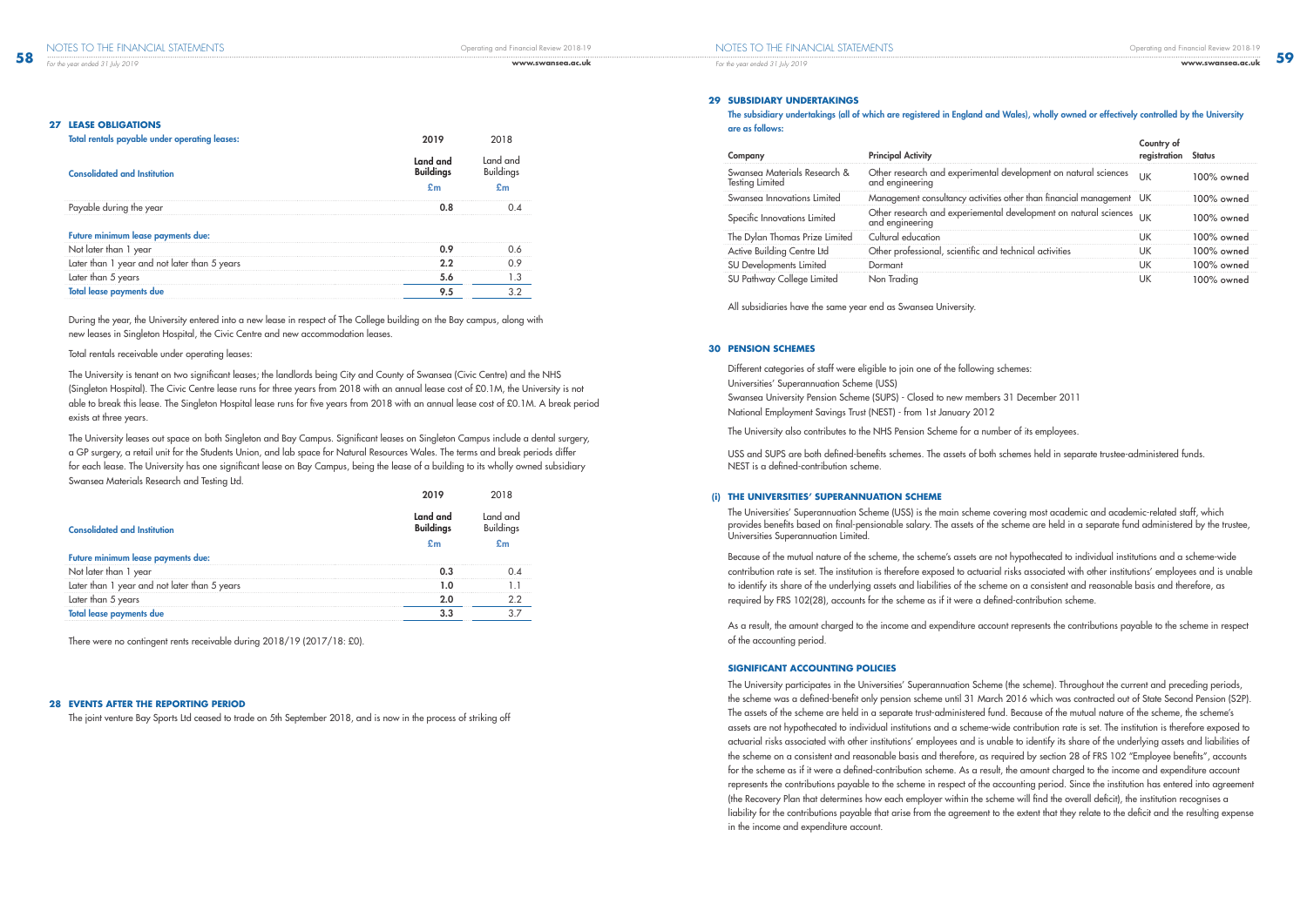### **PENSION COSTS**

The latest available full-actuarial valuation of the scheme was at 31st March 2018 ("the valuation date"), which was carried out using the projected unit method.

Since the institution cannot identify its share of scheme assets and liabilities, the following disclosures reflect those relevant for the scheme as a whole.

The 2017 valuation was the fourth valuation for USS under the scheme-specific funding regime introduced by the Pensions Act 2004, which requires schemes to adopt a statutory funding objective, which is to have sufficient and appropriate assets to cover their technical provisions. At the valuation date, the value of the assets of the scheme was £60.0 billion and the value of the scheme's technical provisions was £67.5 billion indicating a shortfall of £7.5 billion. These figures will be revised once the 2018 Scheme Valuation is complete.

### Defined-benefit liability numbers for the scheme have been produced using the following assumptions:

| <b>Discount Rate</b>      |  |
|---------------------------|--|
| Pensionable salary growth |  |
| Pension increases (CPI)   |  |

The main demographic assumption used relates to the mortality assumptions. These assumptions are based on analysis of the Scheme's experience carried out as part of the 2017 actuarial valuation. The mortality assumption used in these figures are as follows:

| Male members' mortality   |                            |  |
|---------------------------|----------------------------|--|
| Pre-retirement            | 71% of AMC00 (duration 0)  |  |
| Post retirement           | 96.5% of S1NMA ["light"]   |  |
| Female members' mortality |                            |  |
| Pre-retirement            | 112% of AFC00 (duration 0) |  |
| Post retirement           | 101.3% of REV00            |  |

Use of these mortality tables reasonably reflects the actual USS experience. To allow for further improvements in the mortality rates the CMI 2016 with a smoothing parameter of 8.5 and a long term improvement rate of 1.8% pa for males and 1.6% pa for females. The current life expectancies on retirement at age 65 are:

| currentiv agea            |         |      |  |
|---------------------------|---------|------|--|
| Females currently aged op |         |      |  |
| iles currentiv            |         | 76.5 |  |
| ⊦er                       |         |      |  |
|                           |         |      |  |
|                           |         |      |  |
| ne assets                 |         |      |  |
| scheme liabilities        | £67.5hn |      |  |
| FR:                       |         |      |  |
| FΚ.                       |         |      |  |

### **30 CONTINUED**

Since the year end, following completion of the 2018 actuarial valuation, a new deficit recovery plan has been agreed. As at 31 July 2019 and with all other assumptions used to calculate the provision unchanged, this would have resulted in a revised provision of £49,421k, a decrease of £39,257k from the current year end provision.

### **(ii) SWANSEA UNIVERSITY PENSION SCHEME**

### **(RETIREMENT BENEFITS) DISCLOSURE FOR THE ACCOUNTING PERIOD ENDING 31 JULY 2019**

The University operates a final-salary defined-benefit pension scheme that non-academic employees of the University can participate in, called the Swansea University Pension Scheme (SUPS). The scheme is externally funded and is contracted out of the State Second Pension (S2P) of pension provision.

The last formal triennial actuarial valuation of the scheme was performed as at 1 August 2016 by a professionally-qualified actuary.

During the accounting period, the University paid contributions to the pension scheme at the rate of 21.3% of pensionable salaries.

### **ASSUMPTIONS**

The financial assumptions used to calculate scheme liabilities under FRS102 are:

| pensions before refi<br>ırement<br>rea |  |
|----------------------------------------|--|
|                                        |  |

The most significant non-financial assumption is the assumed level of longevity. The table below shows the life expectancy assumptions used in the accounting assessments based on the life expectancy of male and female members at age 65 and non pensioners who are currently aged 45.

| (currently aged 45) - male |  |
|----------------------------|--|
|                            |  |



*For the year ended 31 July 2019*

*For the year ended 31 July 2019*

### **30 CONTINUED**

### **CRITICAL ACCOUNTING JUDGEMENTS**

FRS 102 makes the distinction between a Group Plan and a multi-employer scheme. A Group Plan consists of a collection of entities under common control typically with a sponsoring employer. A multi-employer scheme is a scheme for entities not under common control and represents (typically) an industry-wide scheme such as that provided by USS. The accounting for a multi-employer scheme where the employer has entered into an agreement with the scheme that determines how that employer will fund a deficit results in the recognition of a liability for the contributions payable that arise from the agreement (to the extent that they relate to the deficit) and the resulting expense is recognised in profit or loss. The directors are satisfied that the scheme provided by USS meets the definition of a multi-employer scheme and has therefore recognised the discounted fair value of the contractual contributions under the funding plan in existence at the date of approving the financial statements.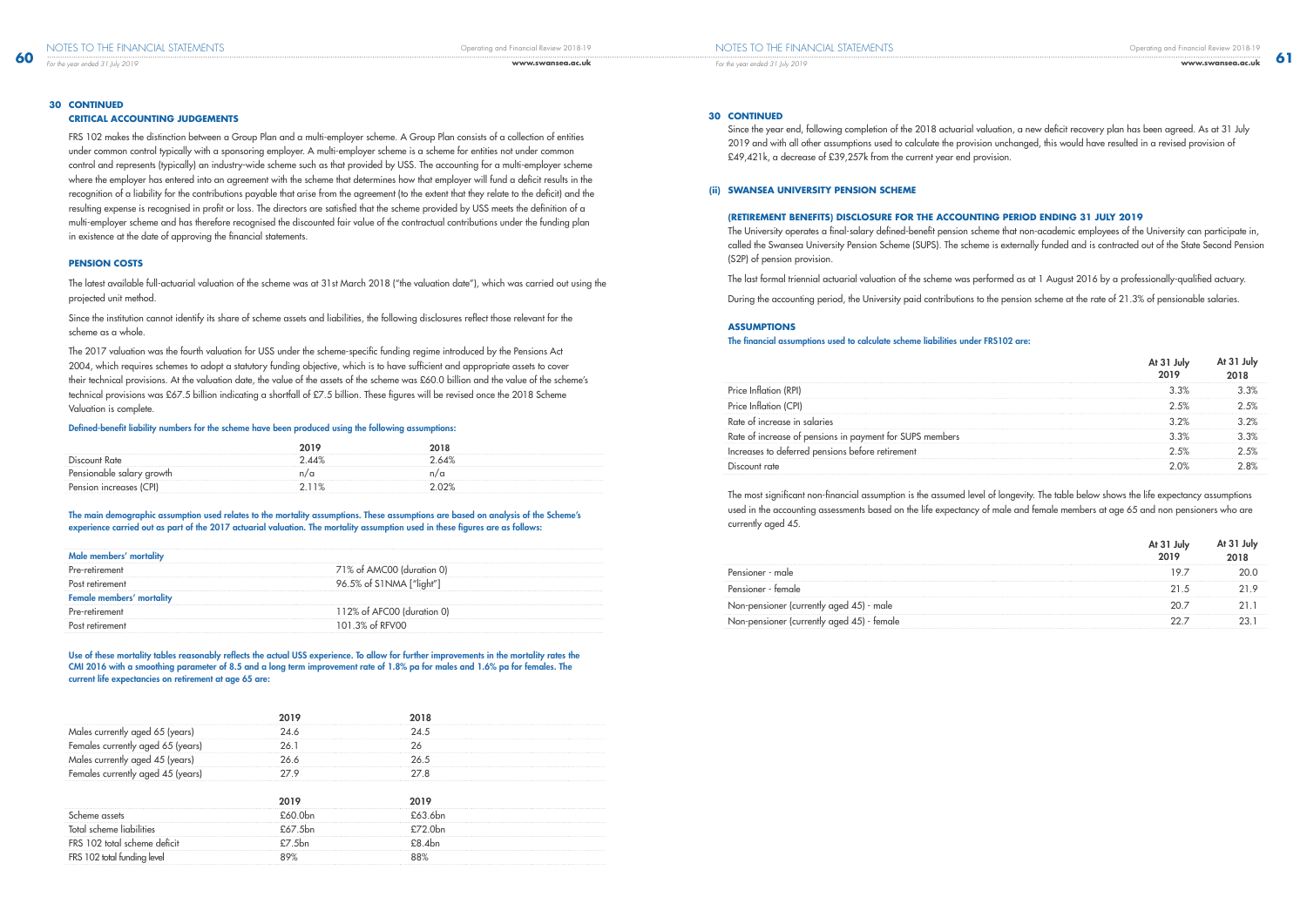### **30 CONTINUED**

### **SCHEME ASSETS AND EXPECTED RATE OF RETURN FOR SUPS**

The expected return on assets has been derived as the weighted average of the expected returns from each of the main asset classes (i.e. equities and bonds). The expected return for each asset class reflects a combination of historical performance analysis, the forward-looking views of the financial markets (as suggested by the yields available) and the views of investment organisations.

### **The assets in the scheme were:**

The tables below include the disclosures for the Swansea University Pension Scheme.

|                                                                                             | Year Ended<br>31 July 2019 | 31 July 2 |  |
|---------------------------------------------------------------------------------------------|----------------------------|-----------|--|
|                                                                                             |                            |           |  |
| Analysis of the amount shown in the balance sheet for SUPS                                  |                            |           |  |
| Scheme assets                                                                               | (16/                       | 99.2      |  |
| Scheme liabilities                                                                          | 166.6                      | 45.2      |  |
| Deficit in the scheme - net pension liability recorded<br>within Other Comprehensive Income |                            |           |  |
| Current service cost                                                                        |                            |           |  |
| Past service costs                                                                          |                            |           |  |
| <b>Total operating charge:</b>                                                              |                            |           |  |

### **Analysis of movement in (deficit) for SUPS Deficit at beginning of year**

| Contributions or benefits paid by the University     |
|------------------------------------------------------|
| Current service cost                                 |
| Past service cost                                    |
| Admin costs                                          |
| Other finance charge                                 |
| Loss / Gain recognised in other comprehensive income |
| Deficit at end of year                               |

### **Analysis of the amount charged to interest payable / credited**

### **Analysis of movement in the present value of SUPS Present value of SUPS at the start of the year** Current service cost (net of member contributions) Past service cost Actuarial loss / (gain)

| to other finance income for SUPS   |  |
|------------------------------------|--|
| Interest cost                      |  |
| Expected return on assets          |  |
| Net charge to other finance income |  |

| Analysis of other comprehensive income for SUPS |  |
|-------------------------------------------------|--|
|                                                 |  |
|                                                 |  |
| Total other comprehensive income before         |  |
|                                                 |  |

**deduction for tax**

### **30 CONTINUED**

### **History of experience gains and losses – SUPS**

### **Year to**

| Difference between actual and expected return<br>on scheme assets: |  |
|--------------------------------------------------------------------|--|
| Amount (£m)                                                        |  |
| % of assets at end of year                                         |  |
| Experience (gains) / losses on scheme liabilities:                 |  |
| Amount (£m)                                                        |  |
| % of liabilities at end of year                                    |  |

31 July 2019 31 July 2018 31 July 2017 31 July 2016

### 31 July 2019 31 July 2018

### £m £m

| (26.2) | (26.8) |
|--------|--------|
| (39.2) | (26.2) |

### **Cumulative actuarial loss recognised as other comprehensive income for SUPS**

Cumulative actuarial losses recognised at the start of the year Cumulative actuarial losses recognised at the end of the year

| Current service cost |  |
|----------------------|--|
|                      |  |
|                      |  |
|                      |  |
|                      |  |
|                      |  |

### 31 July 2019 31 July 2018

### £m £m

| Present value of SUPS at the start of the year           |  |
|----------------------------------------------------------|--|
| Current service cost (net of member contributior         |  |
| Past service o                                           |  |
|                                                          |  |
|                                                          |  |
|                                                          |  |
| Present value of SUPS liabilities at the end of the year |  |

*For the year ended 31 July 2019*